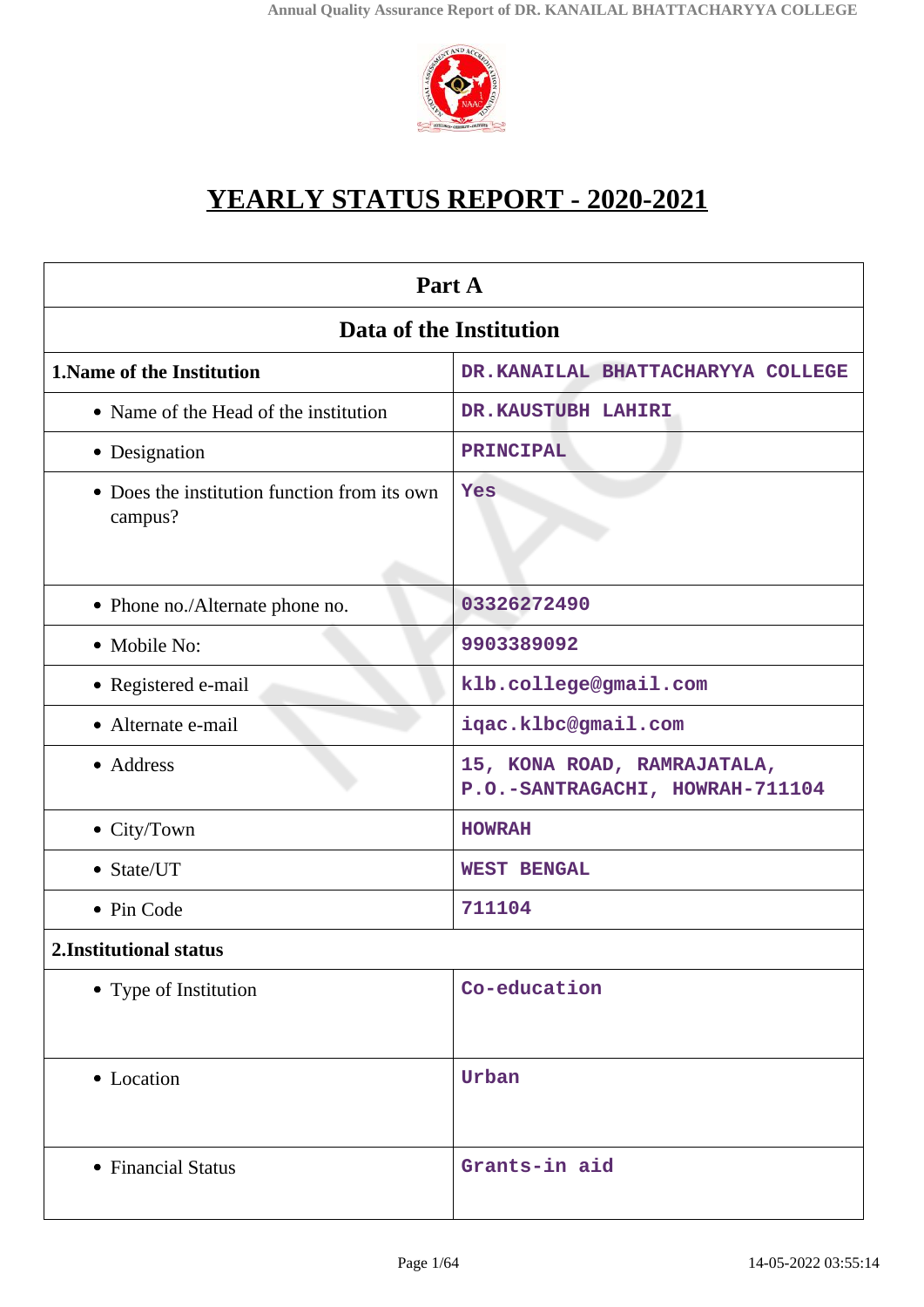| • Name of the Affiliating University                                                                              |             |             | UNIVERSITY OF CALCUTTA                                                                  |                          |  |                                |  |                |  |
|-------------------------------------------------------------------------------------------------------------------|-------------|-------------|-----------------------------------------------------------------------------------------|--------------------------|--|--------------------------------|--|----------------|--|
| • Name of the IQAC Coordinator                                                                                    |             |             | DR.MANTU BISWAS                                                                         |                          |  |                                |  |                |  |
| $\bullet$ Phone No.                                                                                               |             |             |                                                                                         | 03326272490              |  |                                |  |                |  |
| • Alternate phone No.                                                                                             |             |             |                                                                                         | 03326272470              |  |                                |  |                |  |
| • Mobile                                                                                                          |             |             |                                                                                         | 9051923727               |  |                                |  |                |  |
| • IQAC e-mail address                                                                                             |             |             |                                                                                         |                          |  | iqac.klbc@gmail.com            |  |                |  |
| • Alternate e-mail address                                                                                        |             |             |                                                                                         | dr.mantu75@gmail.com     |  |                                |  |                |  |
| 3. Website address (Web link of the AQAR<br>(Previous Academic Year)                                              |             |             | https://drklbcollege.ac.in/wp-con<br>tent/uploads/2021/10/AQAR-2019-20<br><u>20.pdf</u> |                          |  |                                |  |                |  |
| 4. Whether Academic Calendar prepared<br>during the year?                                                         |             |             |                                                                                         | Yes                      |  |                                |  |                |  |
| • if yes, whether it is uploaded in the<br>Institutional website Web link:                                        |             |             | https://drklbcollege.ac.in/academ<br>ic-calender/                                       |                          |  |                                |  |                |  |
| <b>5. Accreditation Details</b>                                                                                   |             |             |                                                                                         |                          |  |                                |  |                |  |
| Cycle                                                                                                             | Grade       | <b>CGPA</b> |                                                                                         | Year of<br>Accreditation |  | Validity from                  |  | Validity to    |  |
| Cycle 1                                                                                                           | $C++$       |             | 67.70                                                                                   | 2004                     |  | 03/05/2004                     |  | 02/05/2009     |  |
| Cycle 2                                                                                                           | $\mathbf C$ |             | 1.91                                                                                    | 2009                     |  | 30/09/2009                     |  | 29/09/2014     |  |
| Cycle 3                                                                                                           | в           |             | 2.01                                                                                    | 2015                     |  | 03/03/2015                     |  | 02/03/2020     |  |
| <b>6. Date of Establishment of IQAC</b>                                                                           |             |             |                                                                                         | 10/06/2004               |  |                                |  |                |  |
| 7. Provide the list of funds by Central / State Government<br>UGC/CSIR/DBT/ICMR/TEQIP/World Bank/CPE of UGC etc., |             |             |                                                                                         |                          |  |                                |  |                |  |
| Institutional/Depa<br>rtment /Faculty                                                                             | Scheme      |             | <b>Funding Agency</b>                                                                   |                          |  | Year of award<br>with duration |  | Amount         |  |
| N.A.                                                                                                              | N.A.        |             | N.A.                                                                                    |                          |  | N.A.                           |  | 0 <sub>0</sub> |  |
| 8. Whether composition of IQAC as per latest<br><b>NAAC</b> guidelines                                            |             |             | Yes                                                                                     |                          |  |                                |  |                |  |
| • Upload latest notification of formation of<br><b>IQAC</b>                                                       |             |             |                                                                                         | <b>View File</b>         |  |                                |  |                |  |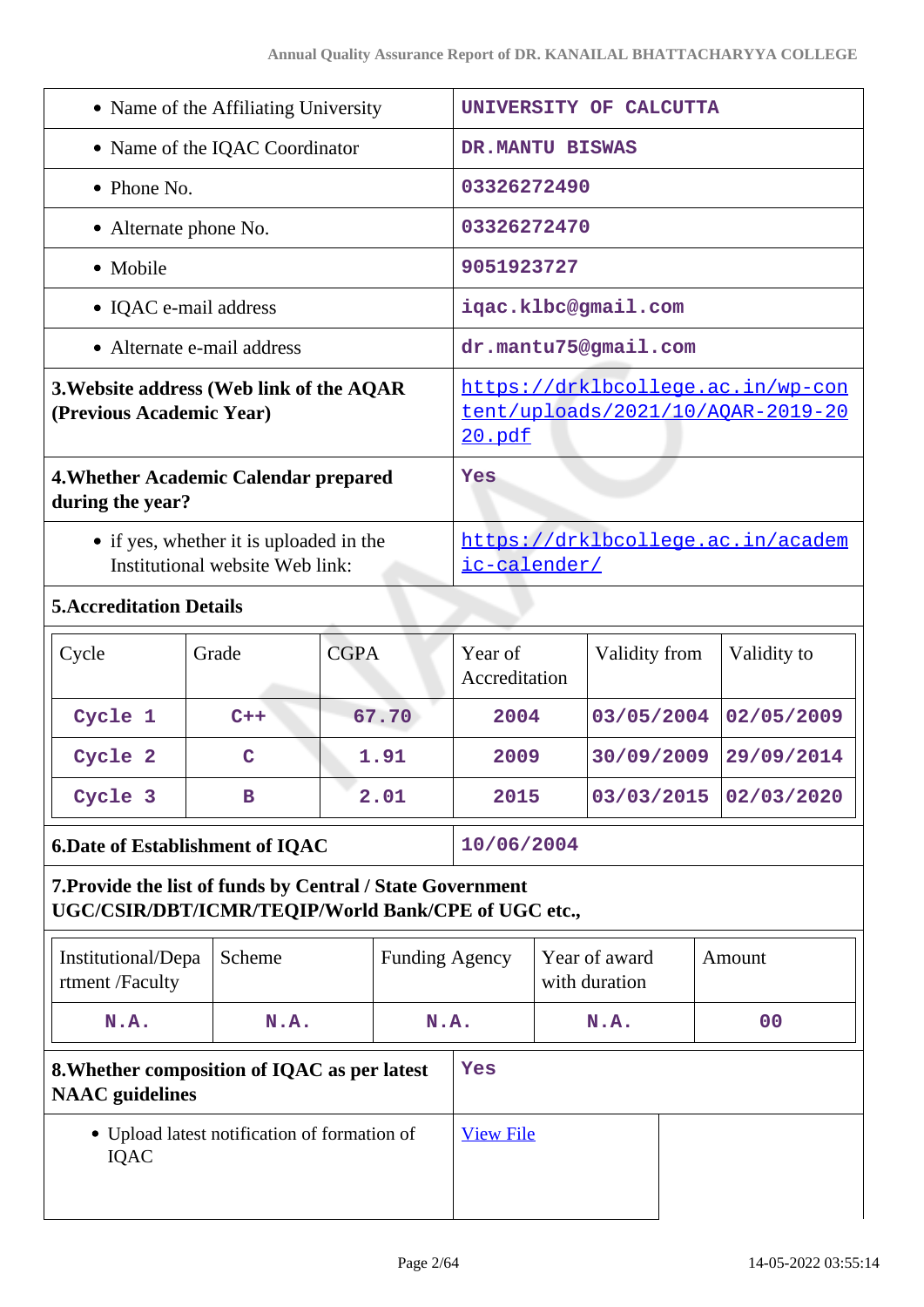| 9. No. of IQAC meetings held during the year                                                                                 | 4                |
|------------------------------------------------------------------------------------------------------------------------------|------------------|
| • Were the minutes of IQAC meeting(s) and<br>compliance to the decisions have been<br>uploaded on the institutional website? | Yes              |
| • If No, please upload the minutes of the<br>meeting(s) and Action Taken Report                                              | <b>View File</b> |
| 10. Whether IQAC received funding from any<br>of the funding agency to support its activities<br>during the year?            | <b>No</b>        |
| • If yes, mention the amount                                                                                                 |                  |

# **11.Significant contributions made by IQAC during the current year (maximum five bullets)**

5 **• The IQAC completed 1st Surveillance Audit of ISO Certification 9001:2015 (Quality Management System) and 14001:2015 (Environmental Management System) (Ref: Certificate No- IN/QMS/01372/8283 & IN/E/00092/8282) on 18/11/2021 • Membership is taken for access to online books and journals from N-List under INFLIBNET (Ref No: INF/N-LIST/2021/7998) for the period of 01/04/2021 to 31/03/2022. It provides access to more than 6000 + e-journals, 1, 99,500 e-books through N-List and 6, 00,000 e-books through NDL. • Reconstruction of College Website in adherence to NAAC guidelines for introduction and enhancement of Integrated Collage Management System. Online feedback was received from students' responses regarding encountered difficulties during COVID-19 Lockdown. Online conduct of all Internal and Theoretical Examinations stipulated by the University of Calcutta regarding CBCS and 1+1+1 System and E-procurement and requisition system were introduced. • Introduced CIE (College Internal Evaluation) in adherence to NAAC guidelines for identifying advanced learners and slow achievers through the mentor-mentee system. • Fingerprints biometric system has been replaced by Face Recognition System during COVID-19 Pandemic situation. • Site Map of the College Campus, Electric Circuit Map, and Network Map have been displayed on the college campus and college website. The campus map and Electric circuit map are prepared for the safety and security of the campus with particular reference to quick prevention of sudden hazards and disasters. Network mapping is to identify internet layout and tagging of uplink wire with individual computers from the switch box.**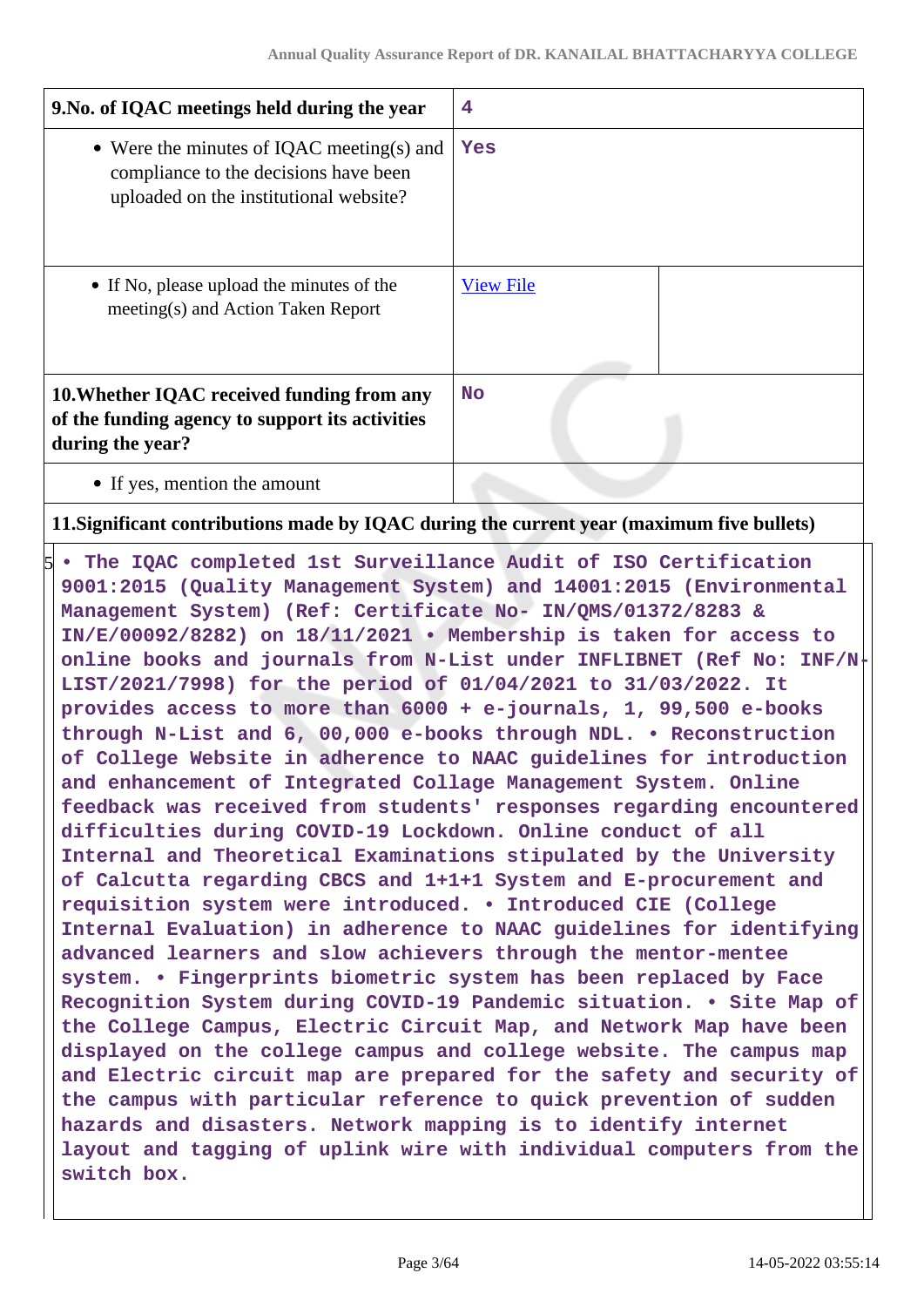# **12.Plan of action chalked out by the IQAC in the beginning of the Academic year towards Quality Enhancement and the outcome achieved by the end of the Academic year**

| Plan of Action                                                                                                                                                                   | Achievements/Outcomes                                                                                                                                                                                                                                                                                                                                                                                                                                                                                 |
|----------------------------------------------------------------------------------------------------------------------------------------------------------------------------------|-------------------------------------------------------------------------------------------------------------------------------------------------------------------------------------------------------------------------------------------------------------------------------------------------------------------------------------------------------------------------------------------------------------------------------------------------------------------------------------------------------|
| To conduct First Surveillance<br>Audit for ISO Certification<br>9001:2015 regarding Quality<br>Management System and 14001:2015<br>regarding Environmental<br>Management System. | ISO Certification 9001:2015<br>(Quality Management System),<br>14001:2015 (Environmental<br>Management System) 1st<br>Surveillance Audit completed on<br>18/11/2021 (Ref: Certificate No-<br>IN/QMS/01372/8283 &<br>IN/E/00092/8282)                                                                                                                                                                                                                                                                  |
| Subscription of e-resources                                                                                                                                                      | Membership taken for access of<br>online books and journals from N-<br>List under INFLIBNET (Ref No:<br>INF/N-LIST/2021/7998) for the<br>period of 01/04/2021 to<br>31/03/2022. It provides access<br>to more than $6000 + e$ -journals,<br>1, 99,500 e-books through N-List<br>and 6, 00,000 e-books through<br>NDL.                                                                                                                                                                                 |
| To upgrade Integrated College<br>Management System.                                                                                                                              | Reconstruction of College<br>Website in adherence to NAAC<br>guidelines for introduction and<br>enhancement of Integrated<br>College Management System.<br>Online feedback received from<br>students' response regarding<br>encountered difficulties during<br>COVID-19 Lockdown. Online<br>conduct of all Internal and<br>Theoretical Examinations<br>stipulated by the University of<br>Calcutta regarding CBCS and<br>1+1+1 System and E-procurement<br>and requisition system were<br>introduced. |
| To introduce CIE (College<br>Internal Evaluation) for<br>continuous assessment of<br>students.                                                                                   | Introduced CIE (College Internal<br>Evaluation) in adherence to NAAC<br>guidelines for identify advance<br>learners and slow achievers<br>through the mentor -mentee                                                                                                                                                                                                                                                                                                                                  |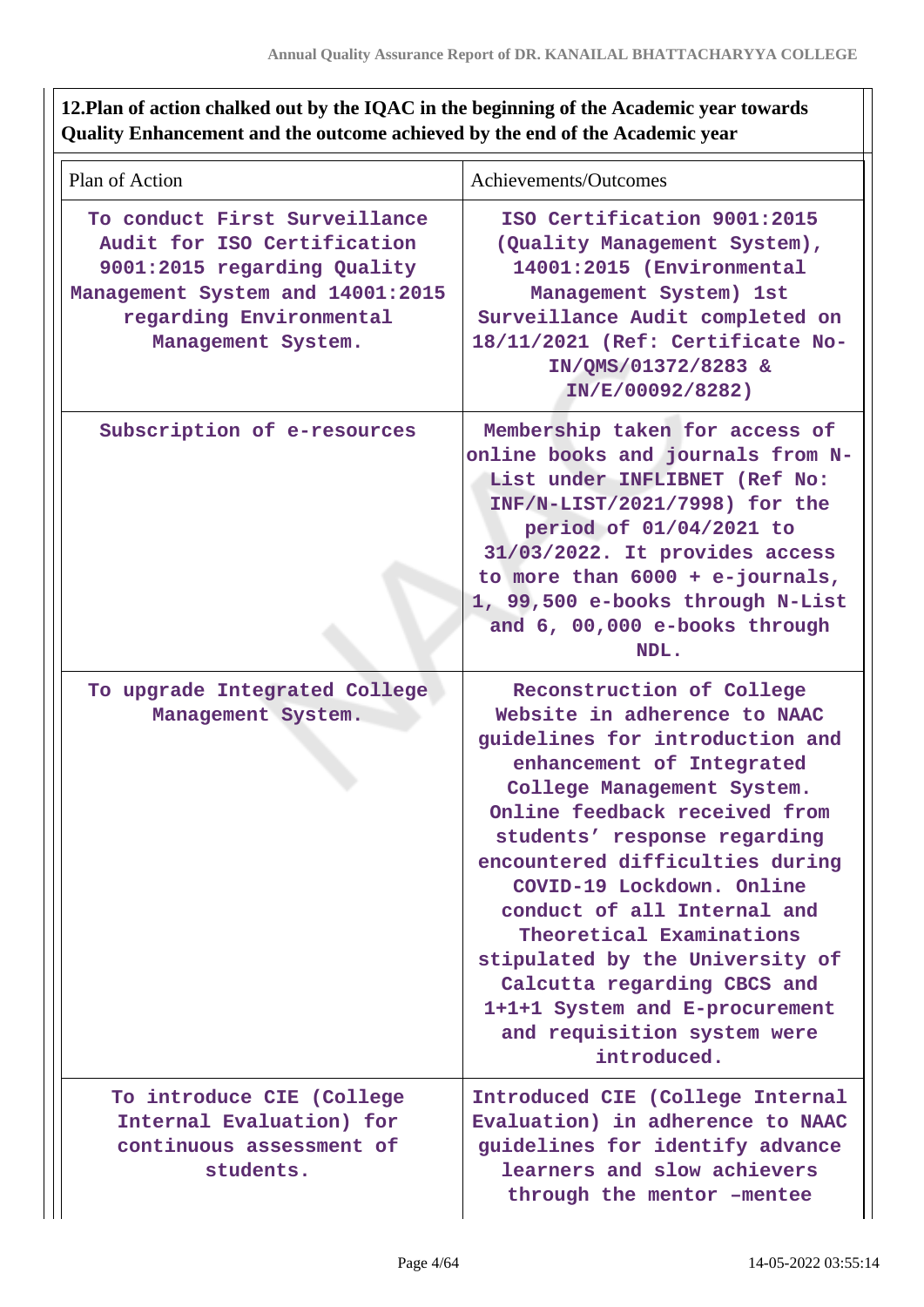|                                                                                                                                          | system.                                                                                                                                                                                                                                                                                                                                                                                                                                                        |
|------------------------------------------------------------------------------------------------------------------------------------------|----------------------------------------------------------------------------------------------------------------------------------------------------------------------------------------------------------------------------------------------------------------------------------------------------------------------------------------------------------------------------------------------------------------------------------------------------------------|
| To introduce Face Recognition<br>Biometric System.                                                                                       | Finger print biometric system<br>has been replaced by Face<br>Recognition System during<br>COVID-19 Pandemic situation.                                                                                                                                                                                                                                                                                                                                        |
| To organize Blood Donation Camp<br>in the Academic Session<br>2020-2021                                                                  | Blood Donation Camp organized on<br>17/12/2021 in Association with<br>Bhoruka Blood Bank, Kolkata-16<br>under NSS Unit of our college.<br>Total 50 unit blood.                                                                                                                                                                                                                                                                                                 |
| To prepare Site Map of the<br>College Campus, Electric Circuit<br>Map and Network Map.                                                   | Site Map of the College Campus,<br>Electric Circuit Map and Network<br>Map has been displayed in<br>college campus and college<br>website. Campus map and Electric<br>circuit map are prepared for<br>safety and security of the<br>campus with particular reference<br>to quick prevention of sudden<br>hazards and disaster. Network<br>mapping is to identify internet<br>layout and tagging of uplink<br>wire with individual computer<br>from switch box. |
| To impart training to Teaching,<br>Non-teaching and Security<br>personnel on Fire-safety<br>measures.                                    | Teaching, Non-teaching and<br>Security personnel have been<br>imparted training on fire safety<br>measures and use of fire<br>extinguishing techniques. This<br>training was imparted on<br>12/12/2020 under the supervision<br>of Fire and Emergency Services,<br>Government of West Bengal.                                                                                                                                                                  |
| Construction a Girls Common room<br>with attached toilet in Science<br>Block, Renovation of Boys toilet<br>with drinking water facility. | Girls Common Room has been<br>constructed in Science Block.<br>(Inaugurated on 28/12/2021)                                                                                                                                                                                                                                                                                                                                                                     |
| To construct disabled friendly<br>washroom                                                                                               | Disabled friendly washroom has<br>been constructed on December,<br>2021                                                                                                                                                                                                                                                                                                                                                                                        |
|                                                                                                                                          |                                                                                                                                                                                                                                                                                                                                                                                                                                                                |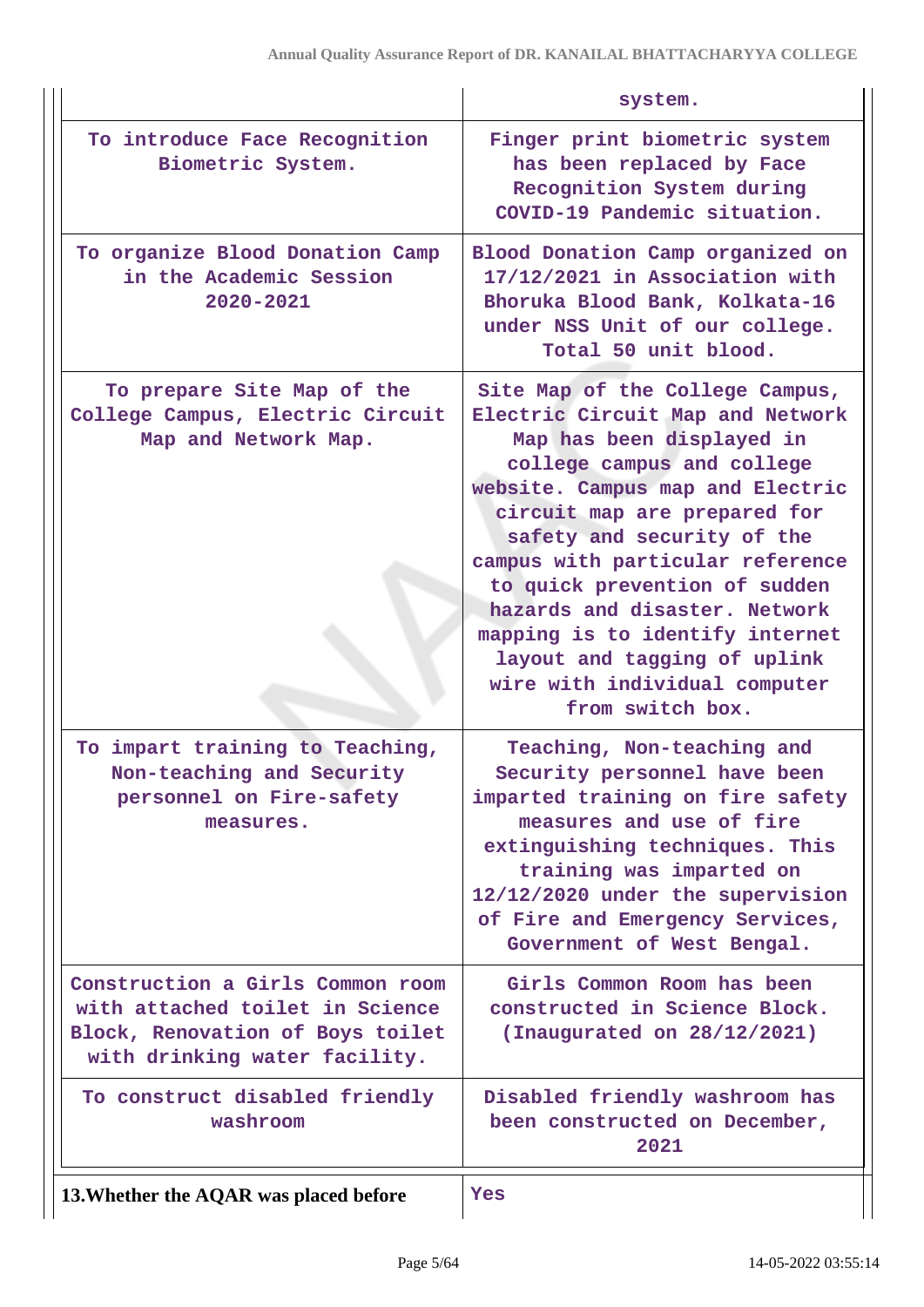| statutory body?                                                                                 |                    |  |  |
|-------------------------------------------------------------------------------------------------|--------------------|--|--|
| • Name of the statutory body                                                                    |                    |  |  |
|                                                                                                 |                    |  |  |
| Name                                                                                            | Date of meeting(s) |  |  |
| <b>GOVERNING BODY</b>                                                                           | 28/12/2021         |  |  |
| 14. Whether institutional data submitted to AISHE                                               |                    |  |  |
| Year                                                                                            | Date of Submission |  |  |
| 2020-2021                                                                                       | 23/02/2022         |  |  |
| <b>Extended Profile</b>                                                                         |                    |  |  |
| 1.Programme                                                                                     |                    |  |  |
| 1.1                                                                                             | 14                 |  |  |
| Number of courses offered by the institution across all programs<br>during the year             |                    |  |  |
| <b>File Description</b><br>Documents                                                            |                    |  |  |
| Data Template                                                                                   | <b>View File</b>   |  |  |
| 2.Student                                                                                       |                    |  |  |
| 2.1                                                                                             | 1826               |  |  |
| Number of students during the year                                                              |                    |  |  |
| <b>File Description</b>                                                                         | Documents          |  |  |
| Data Template                                                                                   | <b>View File</b>   |  |  |
| 2.2                                                                                             | 474                |  |  |
| Number of seats earmarked for reserved category as per GOI/ State<br>Govt. rule during the year |                    |  |  |
| <b>File Description</b>                                                                         | Documents          |  |  |
| Data Template                                                                                   | <b>View File</b>   |  |  |
| 2.3                                                                                             |                    |  |  |
|                                                                                                 | 467                |  |  |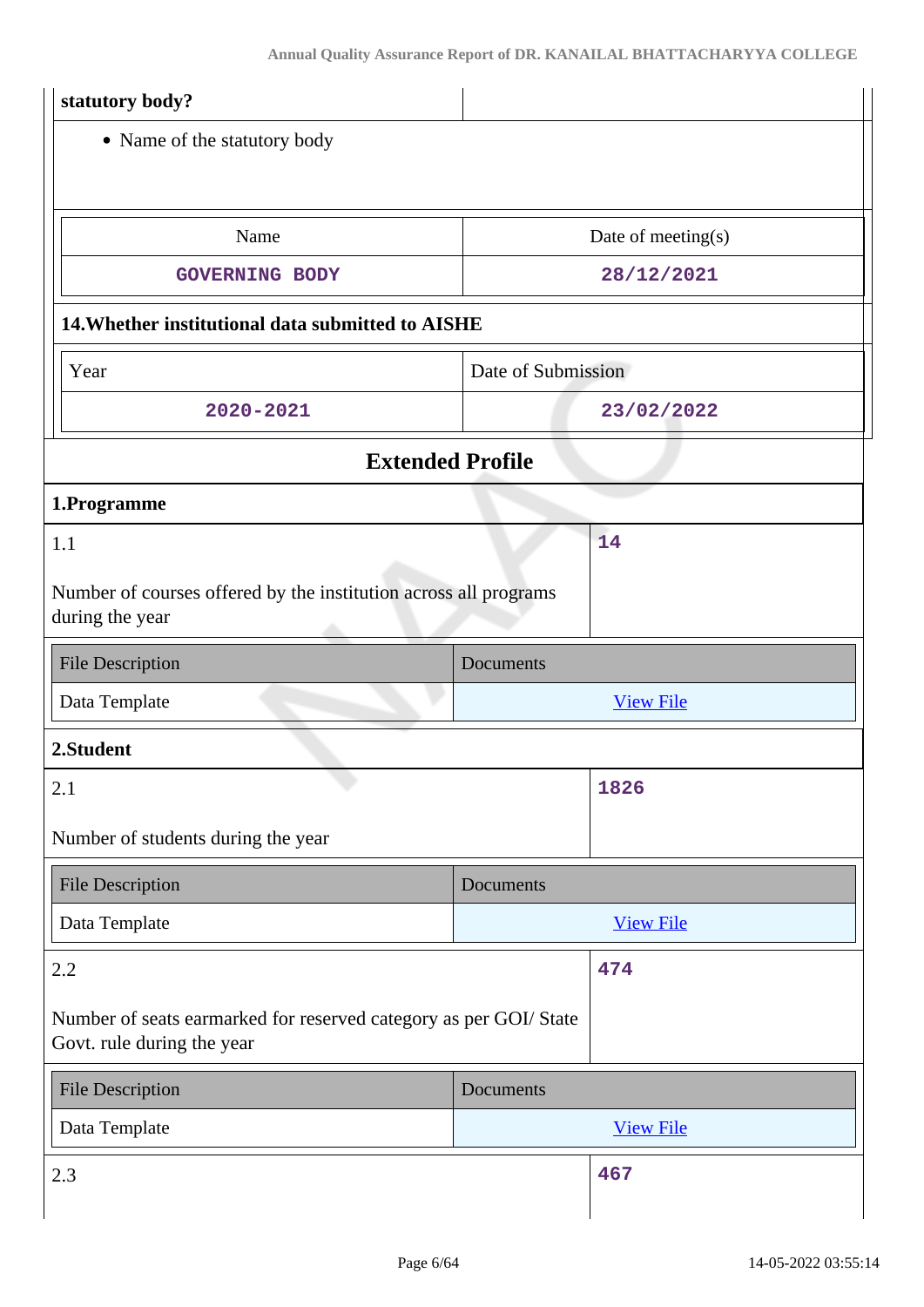| Number of outgoing/final year students during the year                                                         |                  |  |
|----------------------------------------------------------------------------------------------------------------|------------------|--|
| <b>File Description</b>                                                                                        | Documents        |  |
| Data Template                                                                                                  | <b>View File</b> |  |
| 3. Academic                                                                                                    |                  |  |
| 3.1                                                                                                            | 46               |  |
| Number of full time teachers during the year                                                                   |                  |  |
| <b>File Description</b>                                                                                        | Documents        |  |
| Data Template                                                                                                  | <b>View File</b> |  |
| 3.2                                                                                                            | 20               |  |
| Number of Sanctioned posts during the year                                                                     |                  |  |
| <b>File Description</b>                                                                                        | Documents        |  |
| Data Template                                                                                                  | <b>View File</b> |  |
| 4.Institution                                                                                                  |                  |  |
| 4.1                                                                                                            | 34               |  |
| Total number of Classrooms and Seminar halls                                                                   |                  |  |
| 4.2                                                                                                            | 41.74884         |  |
| Total expenditure excluding salary during the year (INR in lakhs)                                              |                  |  |
| 4.3                                                                                                            | 57               |  |
| Total number of computers on campus for academic purposes                                                      |                  |  |
| Part B                                                                                                         |                  |  |
| <b>CURRICULAR ASPECTS</b>                                                                                      |                  |  |
| 1.1 - Curricular Planning and Implementation                                                                   |                  |  |
| 1.1.1 - The Institution ensures effective curriculum delivery through a well planned and documented<br>process |                  |  |
| The institution is committed to the effective delivery of curriculum<br>in a well-planned and documented way.  |                  |  |
|                                                                                                                |                  |  |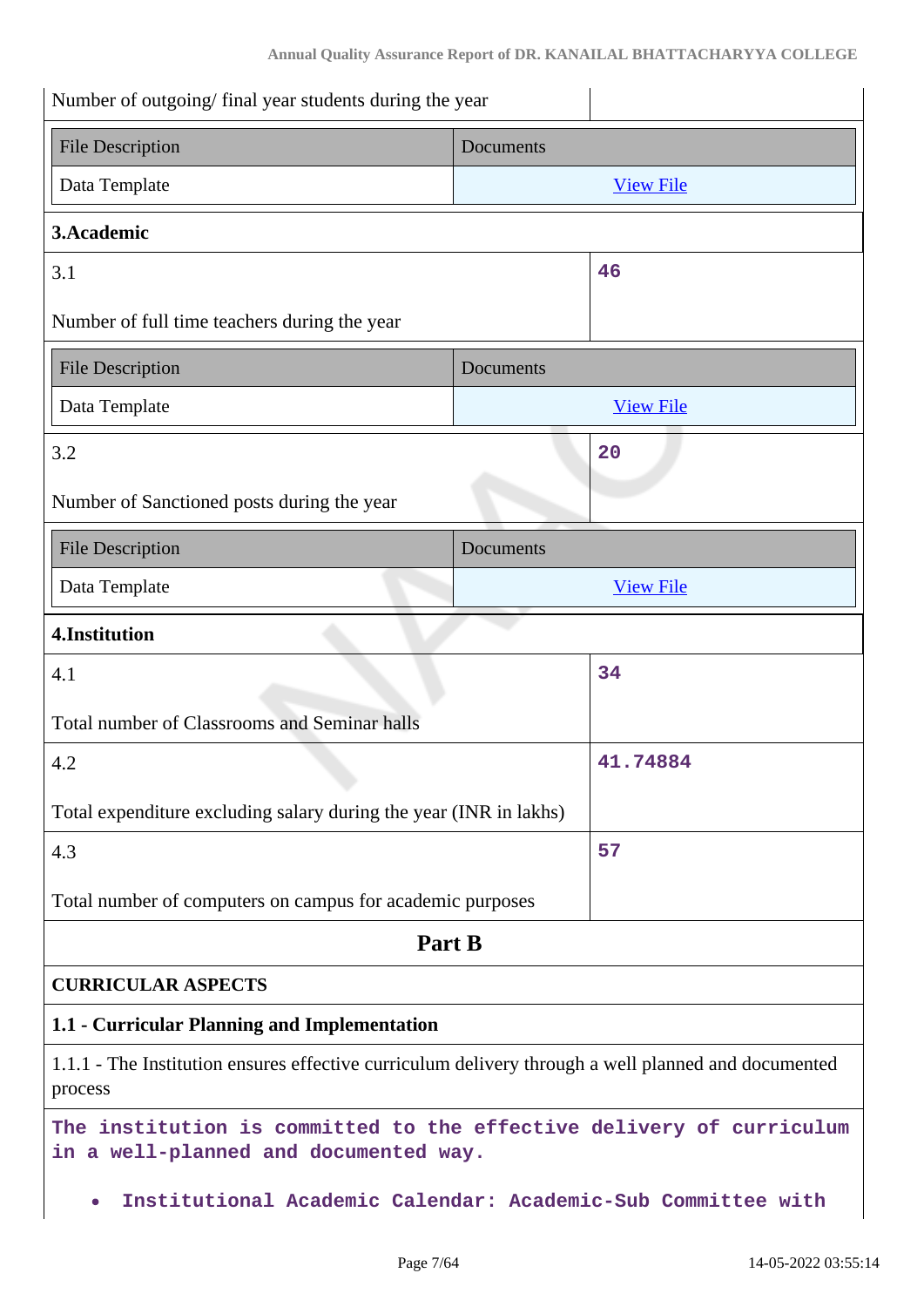**the Principal, IQAC coordinator, and HODs formulate an Institutional Academic Calendar specifying available dates for significant activities at the beginning of each academic session.**

- **Teaching plan: Every department prepares a teaching plan allotting term-wise topics to teachers.**
- **Routine: The role of Routine Sub Committee comes next with IQAC coordinator as its Convener, entrusted with making master routine.**
- **Internal Examinations and tutorials: Internal evaluations like a Class test, Mid-term test, and continuous internal evaluation (CIE) are conducted according to the Academic Calendar.**
- **Result review meeting: After the publication of the Semester results each department conducts Result Review Meetings with the Principal.**
- **Attendance Register:The student attendance register is maintained meticulously.**
- **Special measures during a pandemic: Considerable measures have been taken by the college to ensure continuity of classes through LMS, Google meet, and Google classroom apps.**
- **Outcome-based education: With the introduction of CBCS, the college has switched to Outcome-Based Education. Programme Outcomes (POs), Programme Specific Outcomes (PSOs), and Course Outcomes (COs) are clearly displayed on the website of the college.**

| <b>File Description</b>                | Documents                                                                           |
|----------------------------------------|-------------------------------------------------------------------------------------|
| Upload relevant supporting<br>document | View File                                                                           |
| Link for Additional information        | https://drklbcollege.ac.in/wp-content/upload<br>$s/2022/03/1.1.1-TEACHING-PLAN.pdf$ |

1.1.2 - The institution adheres to the academic calendar including for the conduct of Continuous Internal Evaluation (CIE)

**Academic calendar: The institution prepares a flexible**  $\bullet$ **academic calendar for the college Any deviation from the planned academic calendar due to unforeseen circumstances is**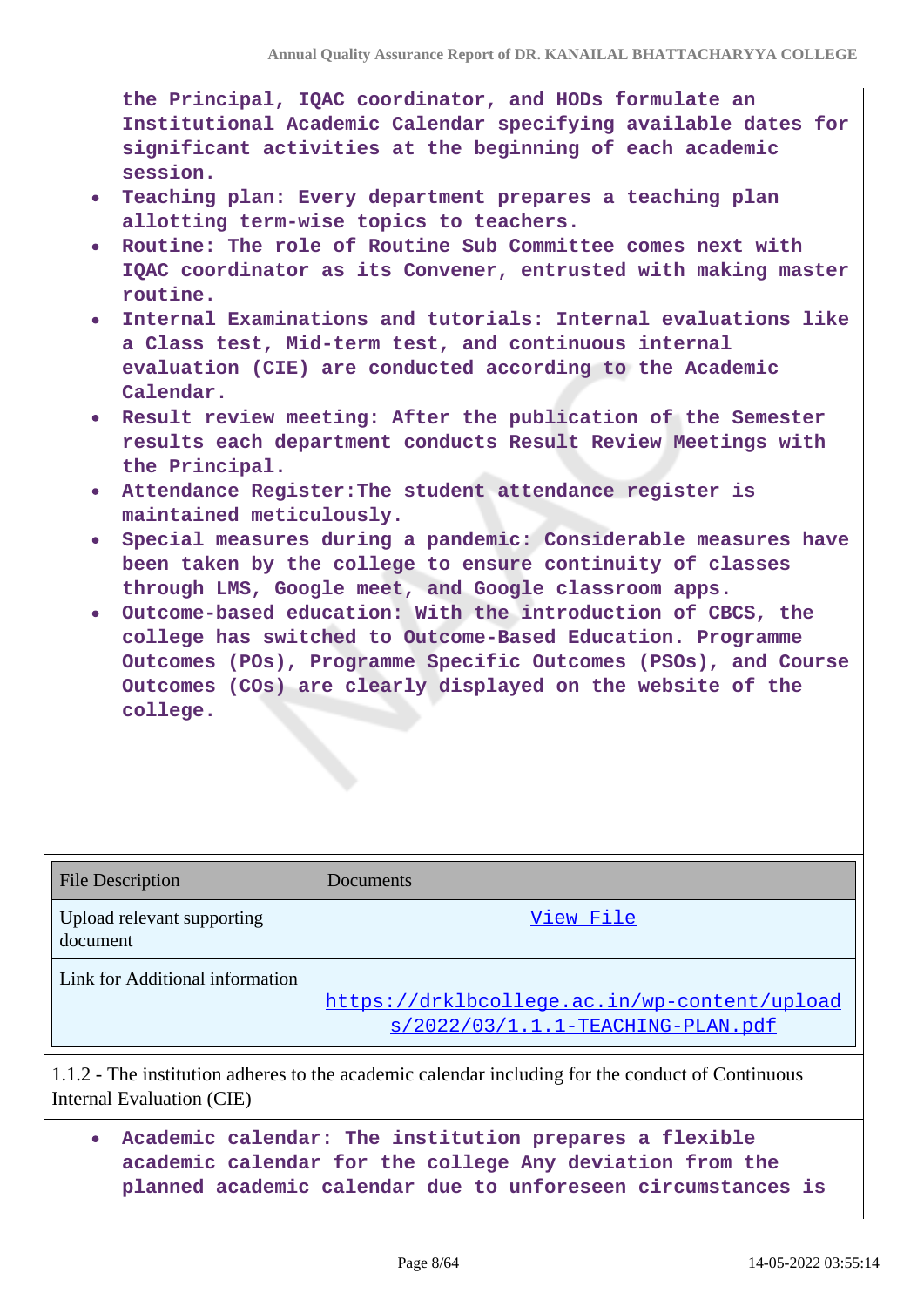**notified and rescheduled accordingly.**

- **Adoption of CBCS: The university has introduced the Choice Based Credit System (CBCS) for Arts and Science subjects from June 2018 and for Commerce from 2017. In this system. Internal exams and tutorials are pre-scheduled and displayed in the academic calendar.**
- **CIE and other evaluations: After the introduction of the CBCS system college started CIE (continuous internal evaluation), where written exams are planned by each department. Results of the CIE are analyzed in departmental meetings and documented. Probable dates of CIE and PTM are included in the college academic calendar.**
- **Remedial classes: The results of the continuous internal evaluations are recorded and slow learners/ weak achievers are identified on the basis of their performances. Remedial classes are held to support these students.**

| <b>File Description</b>                                                                                                                                                                                                                                                                                                                                                                                                                                                                                                         | Documents                                                                             |  |
|---------------------------------------------------------------------------------------------------------------------------------------------------------------------------------------------------------------------------------------------------------------------------------------------------------------------------------------------------------------------------------------------------------------------------------------------------------------------------------------------------------------------------------|---------------------------------------------------------------------------------------|--|
| Upload relevant supporting<br>documents                                                                                                                                                                                                                                                                                                                                                                                                                                                                                         | View File                                                                             |  |
| Link for Additional information                                                                                                                                                                                                                                                                                                                                                                                                                                                                                                 | https://drklbcollege.ac.in/wp-content/upload<br>s/2022/03/1.1.2-ACADEMIC-CALENDER.pdf |  |
| 1.1.3 - Teachers of the Institution participate in<br>following activities related to curriculum<br>development and assessment of the affiliating<br>University and/are represented on the<br>following academic bodies during the year.<br><b>Academic council/BoS of Affiliating University</b><br><b>Setting of question papers for UG/PG</b><br>programs Design and Development of<br><b>Curriculum for Add on/ certificate/ Diploma</b><br><b>Courses Assessment / evaluation process of the</b><br>affiliating University | B. Any 3 of the above                                                                 |  |
| <b>File Description</b>                                                                                                                                                                                                                                                                                                                                                                                                                                                                                                         | Documents                                                                             |  |
| Details of participation of<br>teachers in various<br>bodies/activities provided as a<br>response to the metric                                                                                                                                                                                                                                                                                                                                                                                                                 | View File                                                                             |  |
| Any additional information                                                                                                                                                                                                                                                                                                                                                                                                                                                                                                      | View File                                                                             |  |

# **1.2 - Academic Flexibility**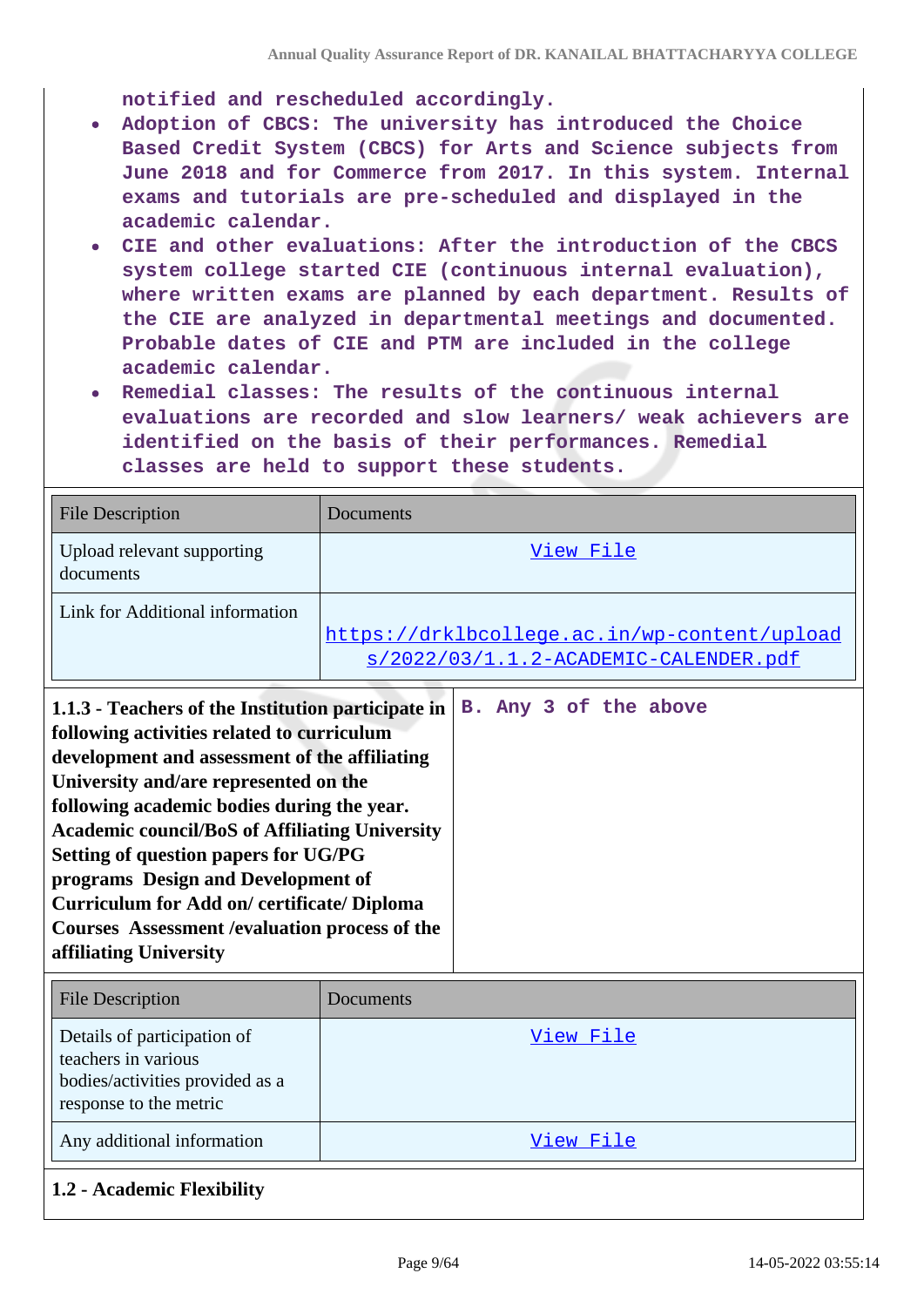# **1.2.1 - Number of Programmes in which Choice Based Credit System (CBCS)/ elective course system has been implemented 1.2.1.1 - Number of Programmes in which CBCS/ Elective course system implemented 14** File Description Documents Any additional information and the state of the [View File](https://assessmentonline.naac.gov.in/storage/app/public/aqar/13769/13769_6_7.pdf?1652523912) Minutes of relevant Academic Council/ BOS meetings [View File](https://assessmentonline.naac.gov.in/storage/app/public/aqar/13769/13769_6_8.pdf?1652523912) Institutional data in prescribed format (Data Template) [View File](https://assessmentonline.naac.gov.in/storage/app/public/aqar/13769/13769_6_9.xlsx?1652523912) **1.2.2 - Number of Add on /Certificate programs offered during the year 1.2.2.1 - How many Add on /Certificate programs are added during the year. Data requirement for year: (As per Data Template) 02** File Description Documents Any additional information and the state of the [View File](https://assessmentonline.naac.gov.in/storage/app/public/aqar/13769/13769_7_10.pdf?1652523912) Brochure or any other document relating to Add on /Certificate programs [View File](https://assessmentonline.naac.gov.in/storage/app/public/aqar/13769/13769_7_11.pdf?1652523912) List of Add on /Certificate programs (Data Template ) [View File](https://assessmentonline.naac.gov.in/storage/app/public/aqar/13769/13769_7_12.xlsx?1652523912) **1.2.3 - Number of students enrolled in Certificate/ Add-on programs as against the total number of students during the year 773 1.2.3.1 - Number of students enrolled in subject related Certificate or Add-on programs during the year 745** File Description Documents Any additional information and the state of the [View File](https://assessmentonline.naac.gov.in/storage/app/public/aqar/13769/13769_8_13.pdf?1652523912) Details of the students enrolled in Subjects related to certificate/Add-on programs [View File](https://assessmentonline.naac.gov.in/storage/app/public/aqar/13769/13769_8_14.xlsx?1652523912)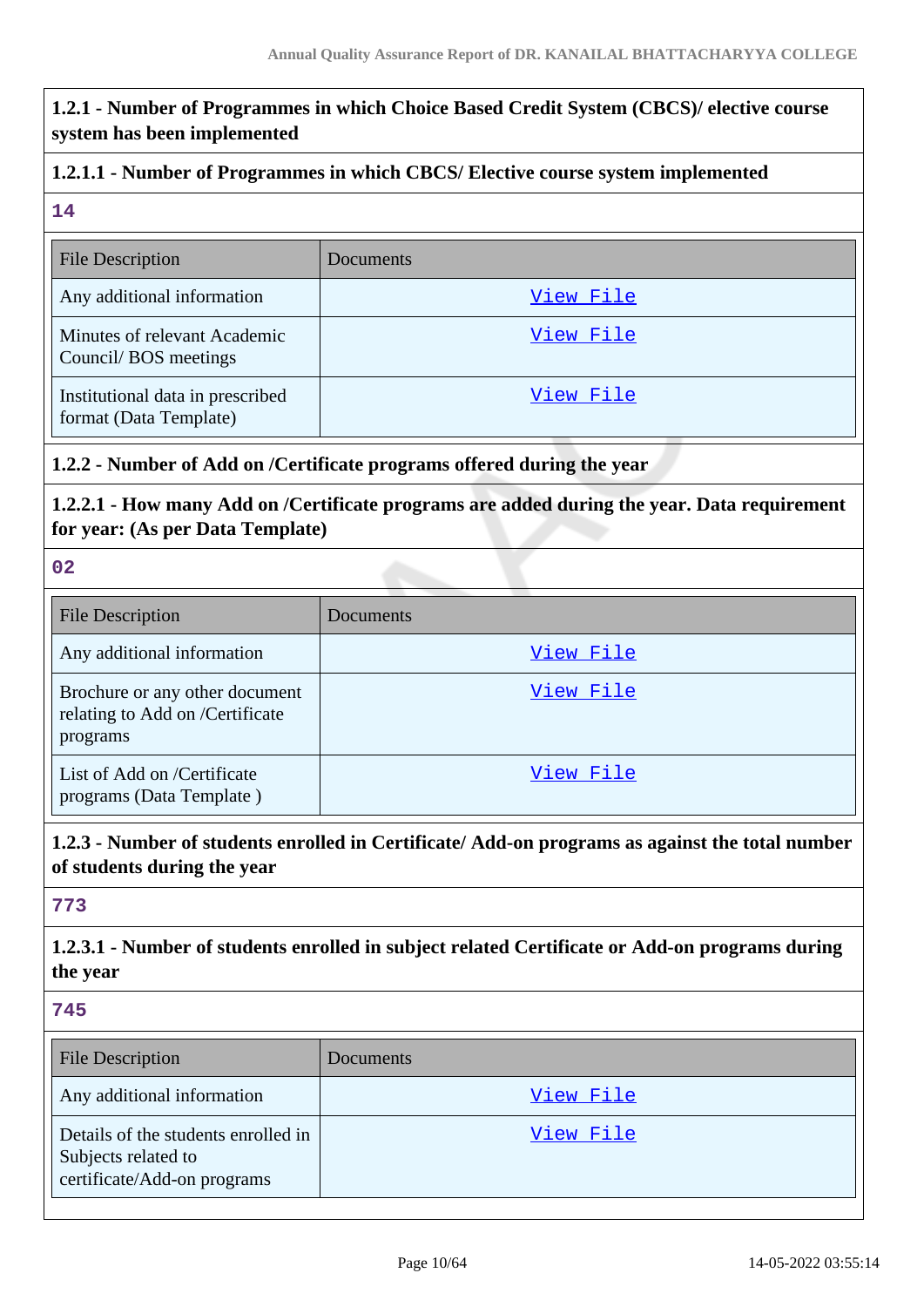## **1.3 - Curriculum Enrichment**

1.3.1 - Institution integrates crosscutting issues relevant to Professional Ethics, Gender, Human Values, Environment and Sustainability into the Curriculum

**Our institution has embraced several unique steps and tries to integrate and support these cross-cutting issues into the curriculum.**

- **There is a mandatory Environmental Studies Course included in the Ability Enhancement Compulsory Course (AECC-2) in Semester 2 of the CBCS curriculum. The course on Environmental Studies enables a holistic understanding of the environment and develops favorable attitudes and habits to protect and preserve nature. EVS Projects are undertaken by our students to get good exposure to environmental related issues.**
- **In some of the UG syllabus, related issues are already incorporated. Ethics, Human values, Gender & Environment as a part of the curriculum is included in subjects Political Science, Philosophy, English, Geography, Commerce, Botany, Education, Physiology, and Zoology.**
- **International Women's Day (8th March) and Environment Day (5th June) are celebrated every year.**
- **Self Defense classes for the girl students which was started under the NSS Unit, on 25/11/2019 is continued for girl student in college. Self-defense experts and trainers participated and demonstrated various kinds of tactics of selfdefense. Students were highly encouraged and almost sixteen girl students joined the self-defense programme in college and are now undergoing training for the Championship.**
- **A State-level Webinar on 'Bitter salt: The impact of climate change on the reproductive health of women in coastal areas' was organized by the Department of Physiology on 4th Dec 2021.**

| <b>File Description</b>                                                                                                                                                   | Documents |
|---------------------------------------------------------------------------------------------------------------------------------------------------------------------------|-----------|
| Any additional information                                                                                                                                                | View File |
| Upload the list and description of<br>courses which address the<br>Professional Ethics, Gender,<br>Human Values, Environment and<br>Sustainability into the<br>Curriculum | View File |

# **1.3.2 - Number of courses that include experiential learning through project work/field work/internship during the year**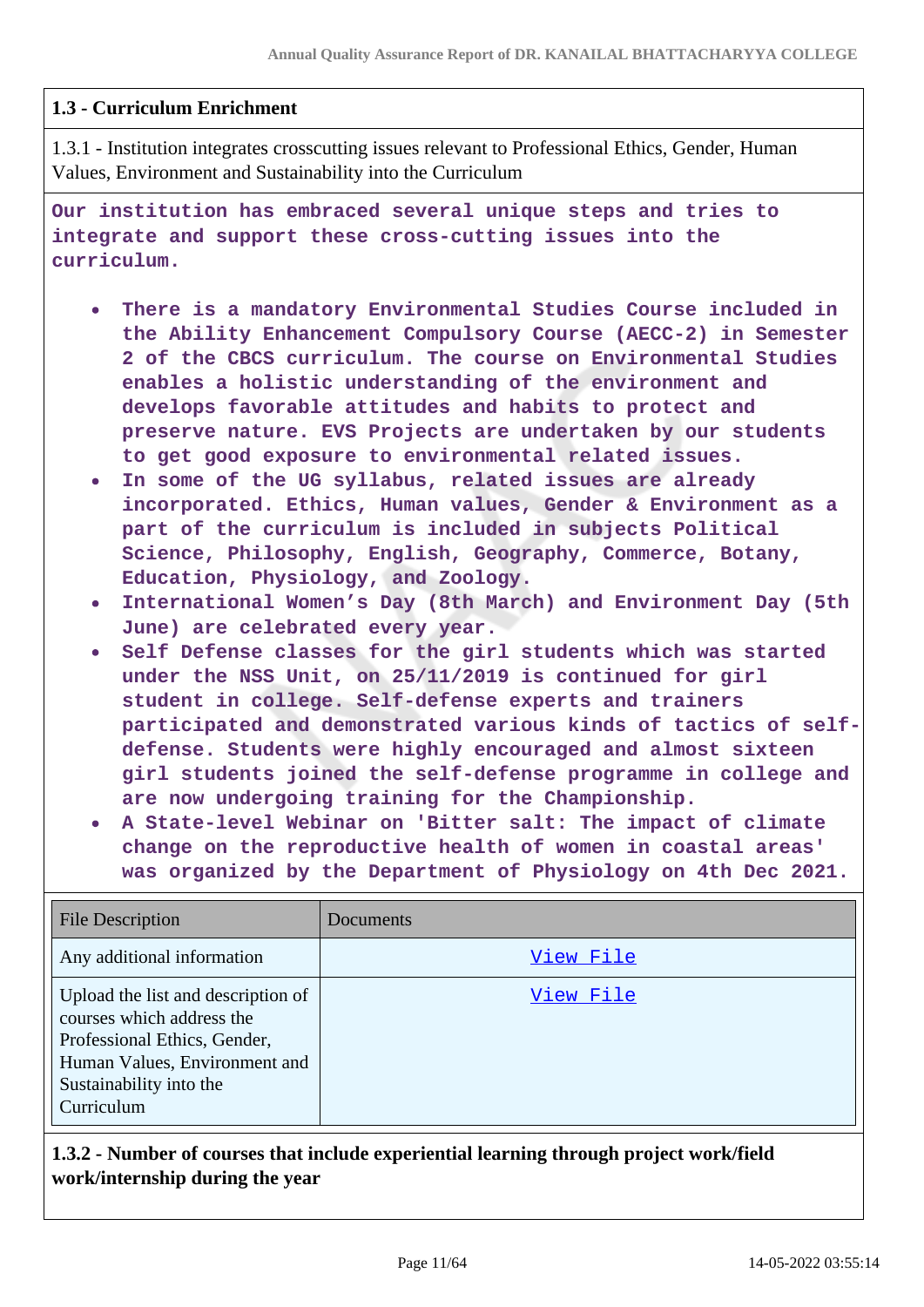| 14                                                                                                                       |           |
|--------------------------------------------------------------------------------------------------------------------------|-----------|
| <b>File Description</b>                                                                                                  | Documents |
| Any additional information                                                                                               | View File |
| Programme / Curriculum/<br>Syllabus of the courses                                                                       | View File |
| Minutes of the Boards of Studies/<br>Academic Council meetings with<br>approvals for these courses                       | View File |
| MoU's with relevant<br>organizations for these courses, if<br>any                                                        | View File |
| Number of courses that include<br>experiential learning through<br>project work/field<br>work/internship (Data Template) | View File |

# **1.3.3 - Number of students undertaking project work/field work/ internships**

**807**

| <b>File Description</b>                                                                                             | Documents |
|---------------------------------------------------------------------------------------------------------------------|-----------|
| Any additional information                                                                                          | View File |
| List of programmes and number<br>of students undertaking project<br>work/field work//internships<br>(Data Template) | View File |

# **1.4 - Feedback System**

|  |  | B. Any 3 of the above |
|--|--|-----------------------|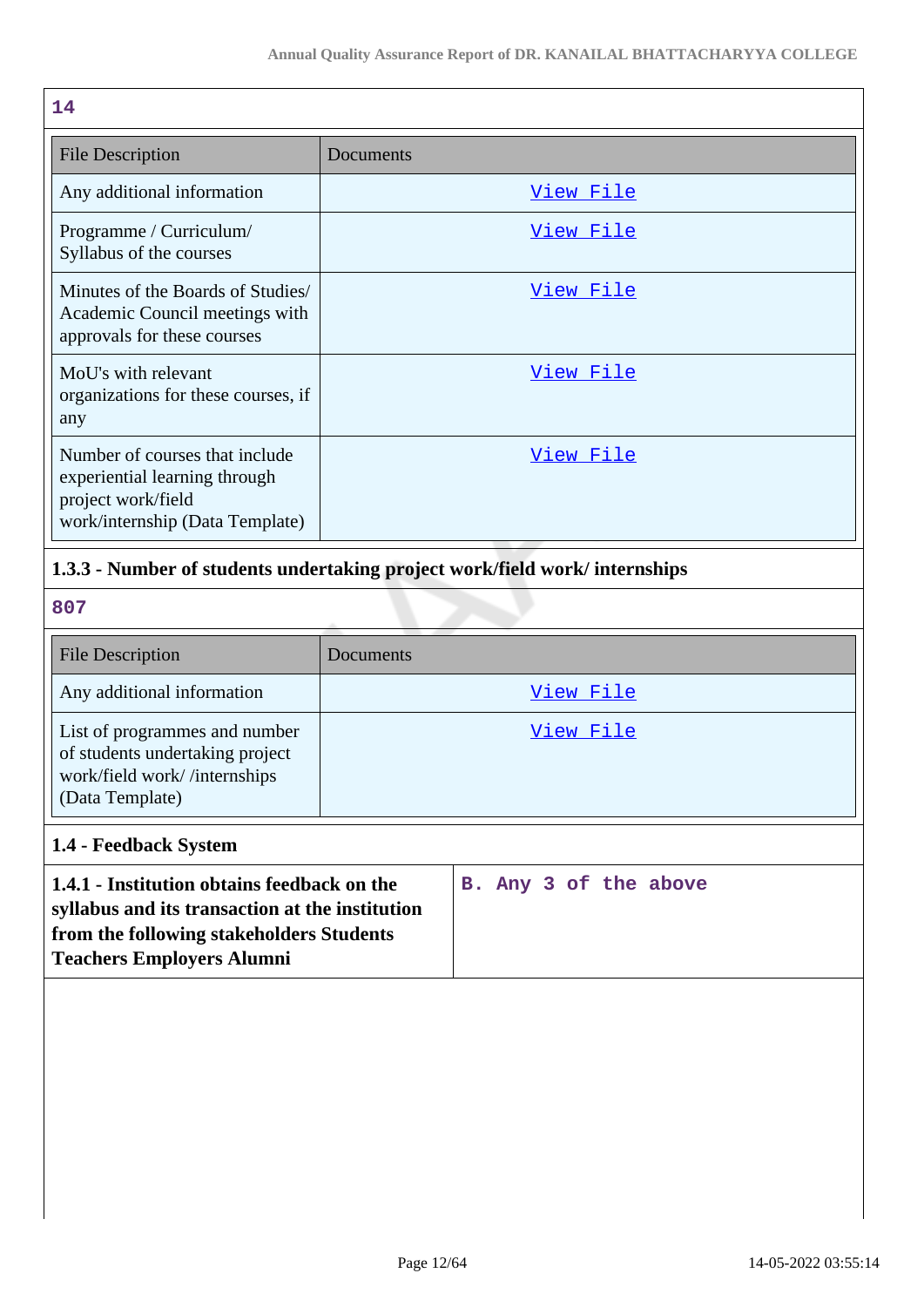| <b>File Description</b>                                                                                                                                                                                   | Documents                                                                                       |                                                                                           |  |  |
|-----------------------------------------------------------------------------------------------------------------------------------------------------------------------------------------------------------|-------------------------------------------------------------------------------------------------|-------------------------------------------------------------------------------------------|--|--|
| URL for stakeholder feedback<br>report                                                                                                                                                                    | <u>View File</u>                                                                                |                                                                                           |  |  |
| Action taken report of the<br>Institution on feedback report as<br>stated in the minutes of the<br>Governing Council, Syndicate,<br>Board of Management (Upload)                                          | View File                                                                                       |                                                                                           |  |  |
| Any additional<br>information(Upload)                                                                                                                                                                     | View File                                                                                       |                                                                                           |  |  |
| 1.4.2 - Feedback process of the Institution may<br>be classified as follows                                                                                                                               |                                                                                                 | A. Feedback collected, analyzed<br>and action taken and feedback<br>available on website  |  |  |
| <b>File Description</b>                                                                                                                                                                                   | Documents                                                                                       |                                                                                           |  |  |
| Upload any additional<br>information                                                                                                                                                                      | View File                                                                                       |                                                                                           |  |  |
| URL for feedback report                                                                                                                                                                                   | https://drklbcollege.ac.in/wp-content/upload<br><u>s/2022/03/1.4.2-1-FEEDBACK-ANYALYSIS.pdf</u> |                                                                                           |  |  |
| <b>TEACHING-LEARNING AND EVALUATION</b>                                                                                                                                                                   |                                                                                                 |                                                                                           |  |  |
| 2.1 - Student Enrollment and Profile                                                                                                                                                                      |                                                                                                 |                                                                                           |  |  |
| 2.1.1 - Enrolment Number Number of students admitted during the year                                                                                                                                      |                                                                                                 |                                                                                           |  |  |
| 2.1.1.1 - Number of sanctioned seats during the year                                                                                                                                                      |                                                                                                 |                                                                                           |  |  |
| 980                                                                                                                                                                                                       |                                                                                                 |                                                                                           |  |  |
| <b>File Description</b>                                                                                                                                                                                   | Documents                                                                                       |                                                                                           |  |  |
| Any additional information                                                                                                                                                                                |                                                                                                 | <u>View File</u>                                                                          |  |  |
| Institutional data in prescribed<br>format                                                                                                                                                                |                                                                                                 | View File                                                                                 |  |  |
| 2.1.2 - Number of seats filled against seats reserved for various categories (SC, ST, OBC,<br>Divyangjan, etc. as per applicable reservation policy during the year (exclusive of<br>supernumerary seats) |                                                                                                 |                                                                                           |  |  |
|                                                                                                                                                                                                           |                                                                                                 | 2.1.2.1 - Number of actual students admitted from the reserved categories during the year |  |  |

**169**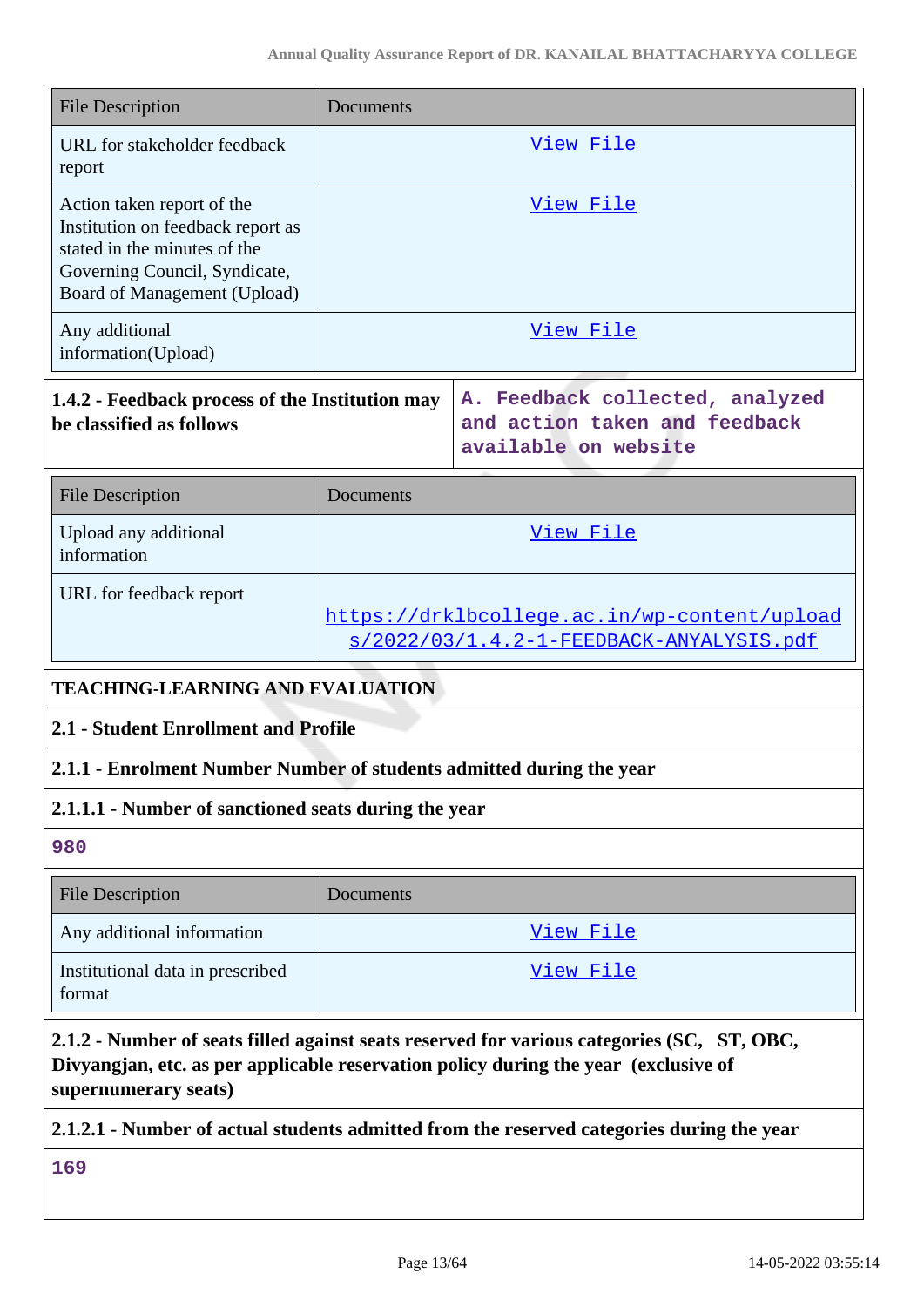| <b>File Description</b>                                          | <b>Documents</b> |
|------------------------------------------------------------------|------------------|
| Any additional information                                       | View File        |
| Number of seats filled against<br>seats reserved (Data Template) | View File        |

#### **2.2 - Catering to Student Diversity**

2.2.1 - The institution assesses the learning levels of the students and organizes special Programmes for advanced learners and slow learners

**Post-admission evaluations are currently being conducted to identify advanced, intermediate, and slow learners. At the commencement of each academic session, each department provide the programme and course specific outcomes to the students.The faculties use different methods to assess their students.**

- **Written test**
- **verbal interaction**

**The tests are subject-specific, e.g.**

- **Numeric**
- **Verbal reasoning**
- **Knowledge-based attributions**

**According to the graduation, the students are categorized into**

- **Slow learners**
- **Moderate (average) learners**
- **Advanced learners**

**Slow learners**

**For the weaker students, the following measures are taken:**

- **They are referred to for additional classes.**
- **They receive additional learning materials.**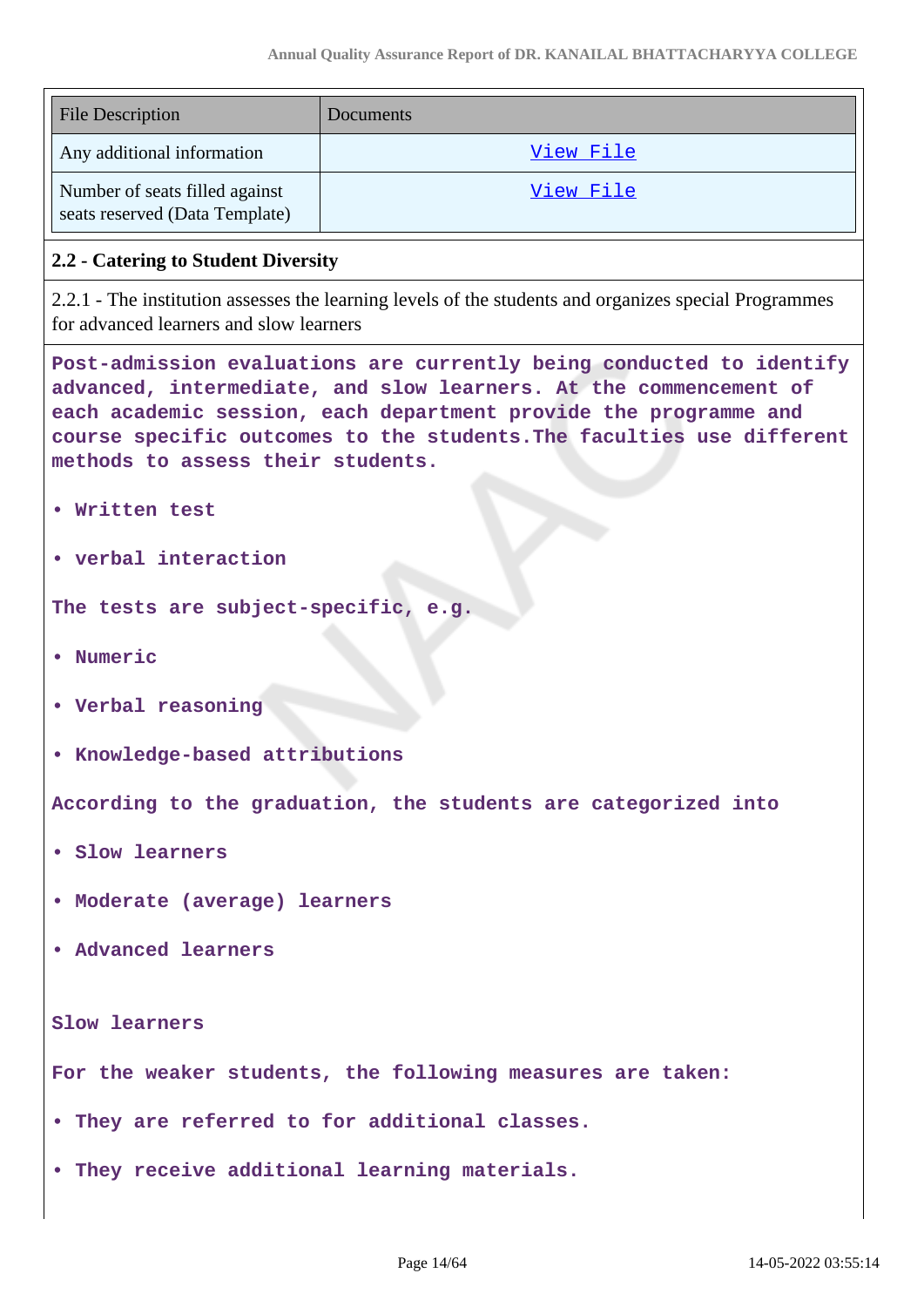**• Students receive special support from mentors where are reassessed from time to time based on the curriculum.**

**Moderate learners**

**• This category of students is encouraged to take-up courses in soft skills for improvement.**

**• Faculty & student exchange programs are organized by the college to improve the learning process.**

**• The departments organize extension lectures given by experts in their field.**

**Advanced Learners**

**• Reference articles for higher intellectual activities are provided for advanced learners.**

**• They are encouraged to use ICT-enabled tools for a power point presentation.**

**• They are encouraged to participate in Student seminars, write in wall & college magazines, participate in intra & inter college debates.**

| <b>File Description</b>              | Documents                                                                                                                                                                                                            |
|--------------------------------------|----------------------------------------------------------------------------------------------------------------------------------------------------------------------------------------------------------------------|
| Link for additional Information      | https://drklbcollege.ac.in/wp-content/upload<br>s/2022/03/2.2.1The-institution-assesses-the-<br>learning-levels-of-the-students-and-organize<br>s-special-Programmes-for-advanced-learners-<br>and-slow-learners.pdf |
| Upload any additional<br>information | View File                                                                                                                                                                                                            |

### **2.2.2 - Student- Full time teacher ratio (Data for the latest completed academic year)**

| Number of Students         |           | Number of Teachers |
|----------------------------|-----------|--------------------|
| 1826                       |           | 46                 |
| <b>File Description</b>    | Documents |                    |
| Any additional information |           | View File          |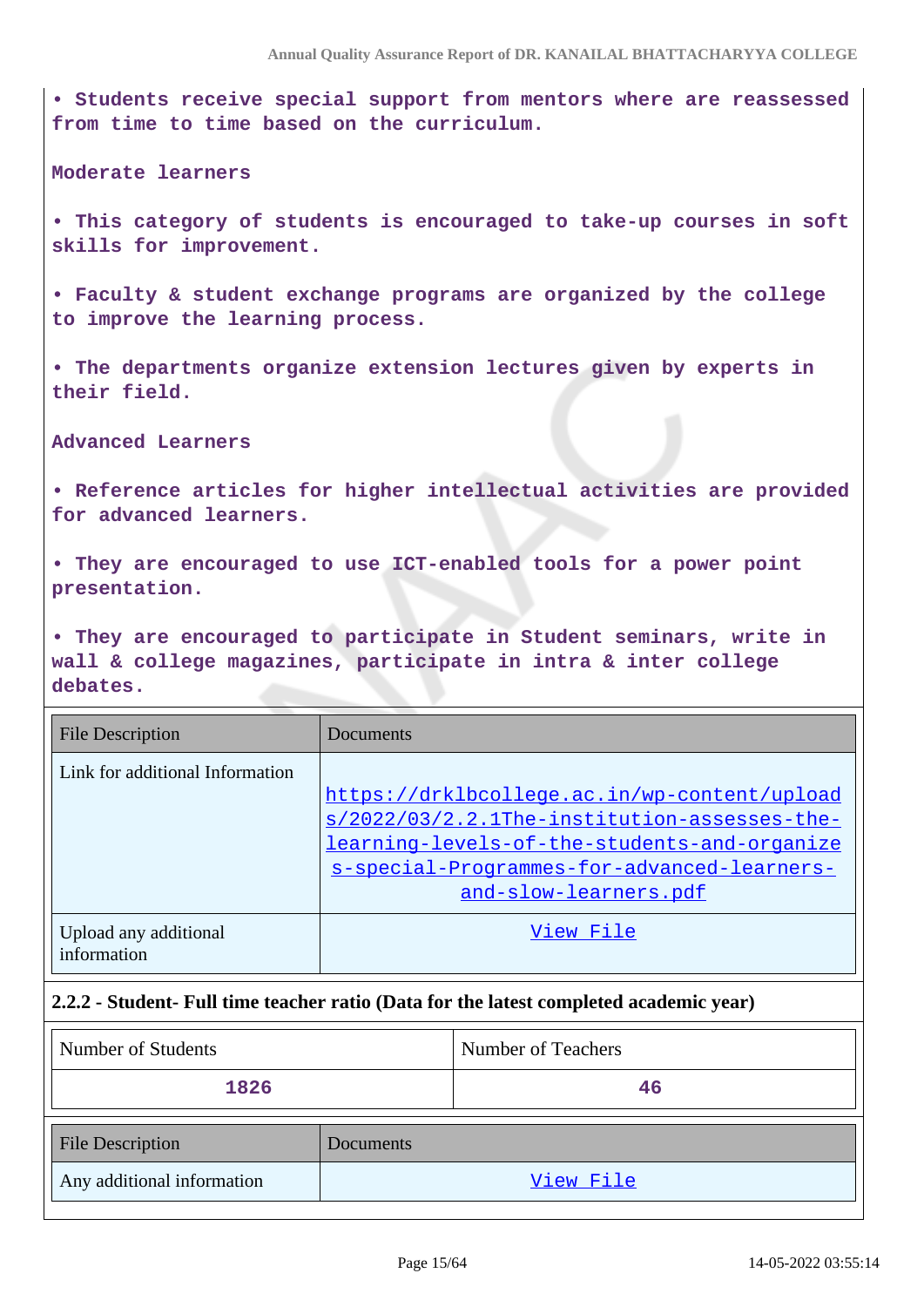| 2.3 - Teaching- Learning Process                                                                                                                                        |
|-------------------------------------------------------------------------------------------------------------------------------------------------------------------------|
| 2.3.1 - Student centric methods, such as experiential learning, participative learning and problem<br>solving methodologies are used for enhancing learning experiences |
| The institution imparts education through the following methods                                                                                                         |
| 1) Experiential learning:                                                                                                                                               |
| A. Laboratory-Based Learning                                                                                                                                            |
| In science subjects, practical experiments are carried out by the<br>students under the guidance of the teacher to supplement their<br>theoretical knowledge.           |
| B. Excursions are part of the curriculum. Field projects are carried<br>out to broaden their thinking and learning horizons.                                            |
| C. Projects                                                                                                                                                             |
| . In humanities and commerce, students write short papers that give<br>them the idea of ??working on a research project on their own.                                   |
| D. Special programs                                                                                                                                                     |
| · Students in college take part in various cooperation programs: Co-<br>curricular activities help students participate in group activities.                            |
| • Career counseling workshops, group discussions, and interviews are<br>carried out to prepare students for the job market.                                             |
| 11) Participative learning:                                                                                                                                             |
| The following methods are chosen for the active participation of the<br>students:                                                                                       |
| • Paper and poster presentations in student seminars                                                                                                                    |
| • Thematic quiz                                                                                                                                                         |
| . Debates and group discussions (both academic and non-academic):                                                                                                       |
| These activities improve their articulation and help in public<br>speaking.                                                                                             |

**III) Problem-Solving Methodologies:**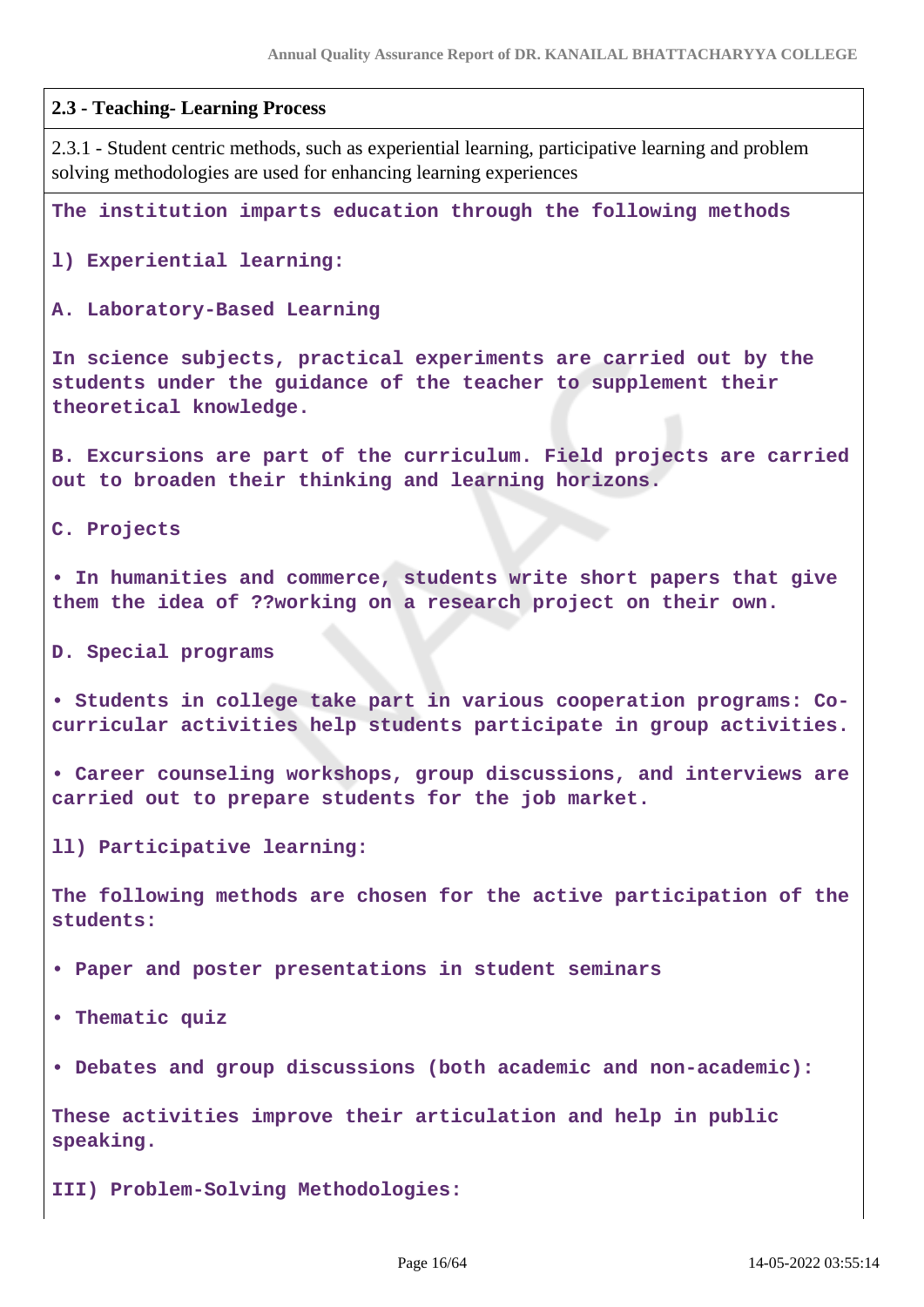**• Individual and group projects help students learn to recognize a problem, analyze it and develop solutions.**

**Outcome:Face-to-face teaching plays a deterministic role in delivering education. However, hands-on experience and participatory learning make education more fulfilling.**

| <b>File Description</b>              | <b>Documents</b>                                                        |
|--------------------------------------|-------------------------------------------------------------------------|
| Upload any additional<br>information | View File                                                               |
| Link for additional information      | https://drklbcollege.ac.in/wp-<br>content/uploads/2022/03/2.3.1-PDF.pdf |

2.3.2 - Teachers use ICT enabled tools for effective teaching-learning process. Write description in maximum of 200 words

**The college has a total of**

- **8 ICT-enabled theory rooms**
- **8 LCD projectors**
- **11 laptops**
- **81 desktops in laboratories**

**• Teachers can access Internet connection distributed throughout all buildings through WiFi. They are also equipped with a wired LAN connection for the Internet.**

**Following devices are used as tools for an ICT-based teachinglearning process:**

- **Desktops and laptops**
- **Projector**
- **digital camera**
- **Printer**
- **photocopier**
- **Scanner**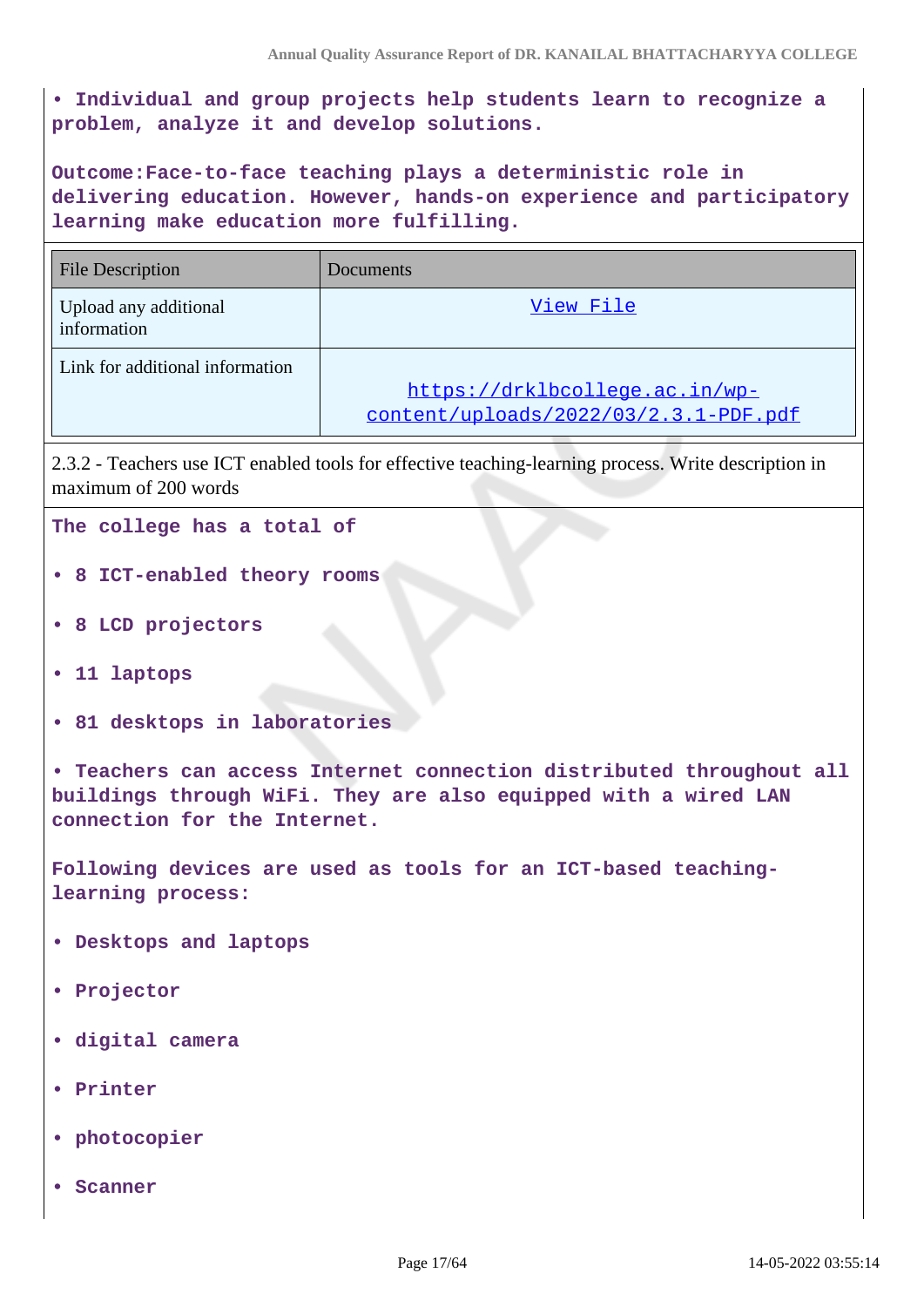**Online resources like:**

**• N-List e-books and e-journals for scientific and reference articles.**

**• In addition, online course materials, scanned documents of different texts are also provided in theoretical classes.**

**Practical Classes:**

**• Open source software packages are used by subjects such as Commerce (Tally), Geography (QGIS).**

**Use of ICT during the pandemic:**

**The pandemic has made ICT an integral part of life in every way. In accordance with government order, the college started online courses as early as 28.03.2020 via Google Classroom, Google Meet.**

**• The university exams were also conducted in online mode The college portal is used extensively to post notices and examination guidelines, university questionnaires and the candidates' answers.**

**Outcome:**

**The process of evaluating teaching-learning did not stall during the pandemic. Workshops for teachers have helped them keep up with the modern way of teaching.**

| <b>File Description</b>                                                                                    | Documents                                                               |
|------------------------------------------------------------------------------------------------------------|-------------------------------------------------------------------------|
| Upload any additional<br>information                                                                       | View File                                                               |
| Provide link for webpage<br>describing the ICT enabled tools<br>for effective teaching-learning<br>process | https://drklbcollege.ac.in/wp-<br>content/uploads/2022/03/2.3.2-PDF.pdf |

# **2.3.3 - Ratio of mentor to students for academic and other related issues (Data for the latest completed academic year )**

| 2.3.3.1 - Number of mentors |  |
|-----------------------------|--|
| 46                          |  |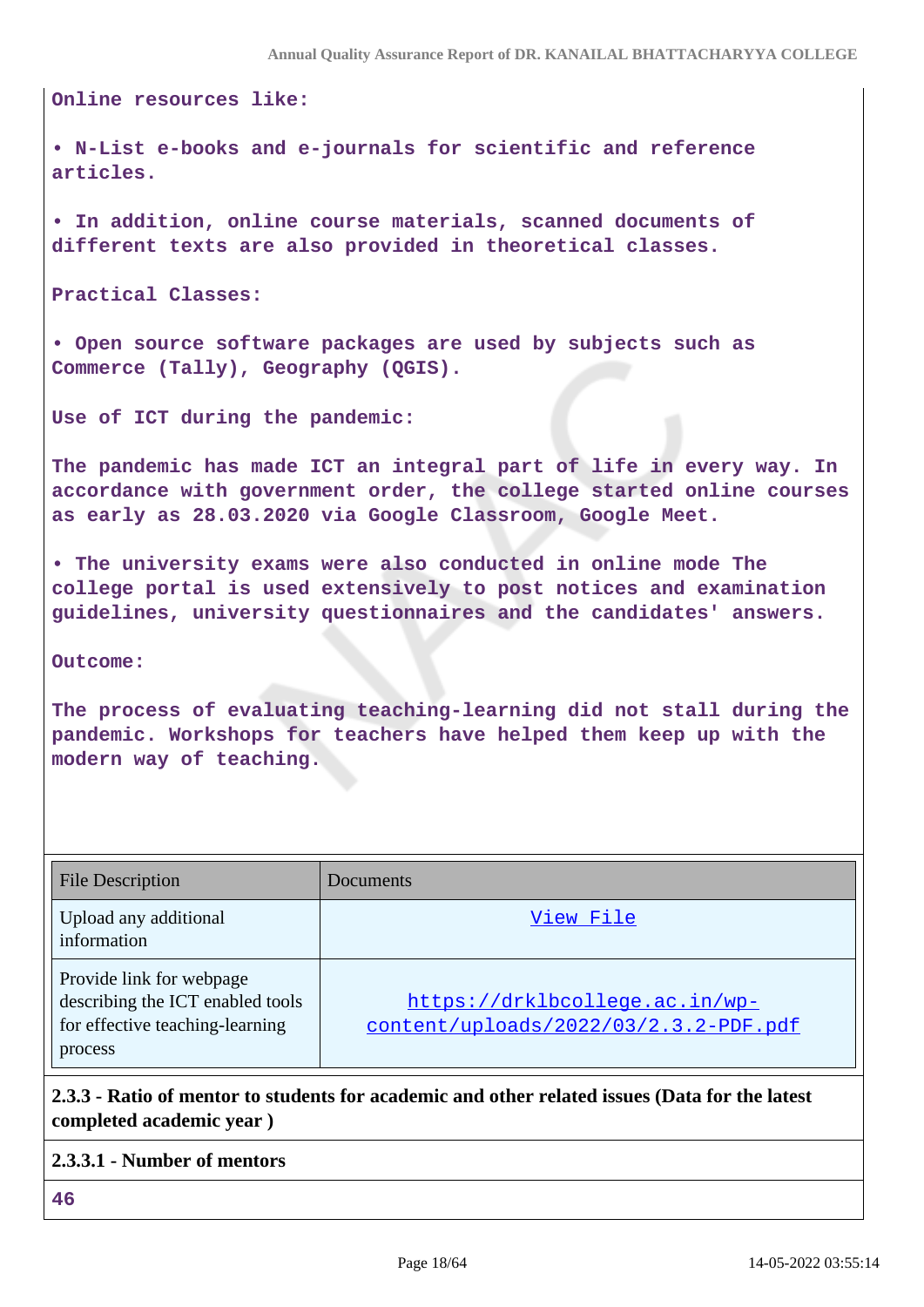| <b>File Description</b>                                                   | Documents |
|---------------------------------------------------------------------------|-----------|
| Upload, number of students<br>enrolled and full time teachers on<br>roll. | View File |
| Circulars pertaining to assigning<br>mentors to mentees                   | View File |
| mentor/mentee ratio                                                       | View File |

# **2.4 - Teacher Profile and Quality**

# **2.4.1 - Number of full time teachers against sanctioned posts during the year**

**46**

| <b>File Description</b>                                             | Documents |
|---------------------------------------------------------------------|-----------|
| Full time teachers and sanctioned<br>posts for year (Data Template) | View File |
| Any additional information                                          | View File |
| List of the faculty members<br>authenticated by the Head of HEI     | View File |

# **2.4.2 - Number of full time teachers with Ph. D. / D.M. / M.Ch. /D.N.B Superspeciality / D.Sc. / D.Litt. during the year (consider only highest degree for count)**

# **2.4.2.1 - Number of full time teachers with Ph. D. / D.M. / M.Ch. /D.N.C Superspeciality / D.Sc. / D.Litt. during the year**

**12**

| <b>File Description</b>                                                                                                                                                          | Documents |
|----------------------------------------------------------------------------------------------------------------------------------------------------------------------------------|-----------|
| Any additional information                                                                                                                                                       | View File |
| List of number of full time<br>teachers with Ph. D. / D.M. /<br>M.Ch./ D.N.B Super specialty /<br>D.Sc. / D.Litt. and number of full<br>time teachers for year(Data<br>Template) | View File |

# **2.4.3 - Number of years of teaching experience of full time teachers in the same institution (Data for the latest completed academic year)**

# **2.4.3.1 - Total experience of full-time teachers**

**553**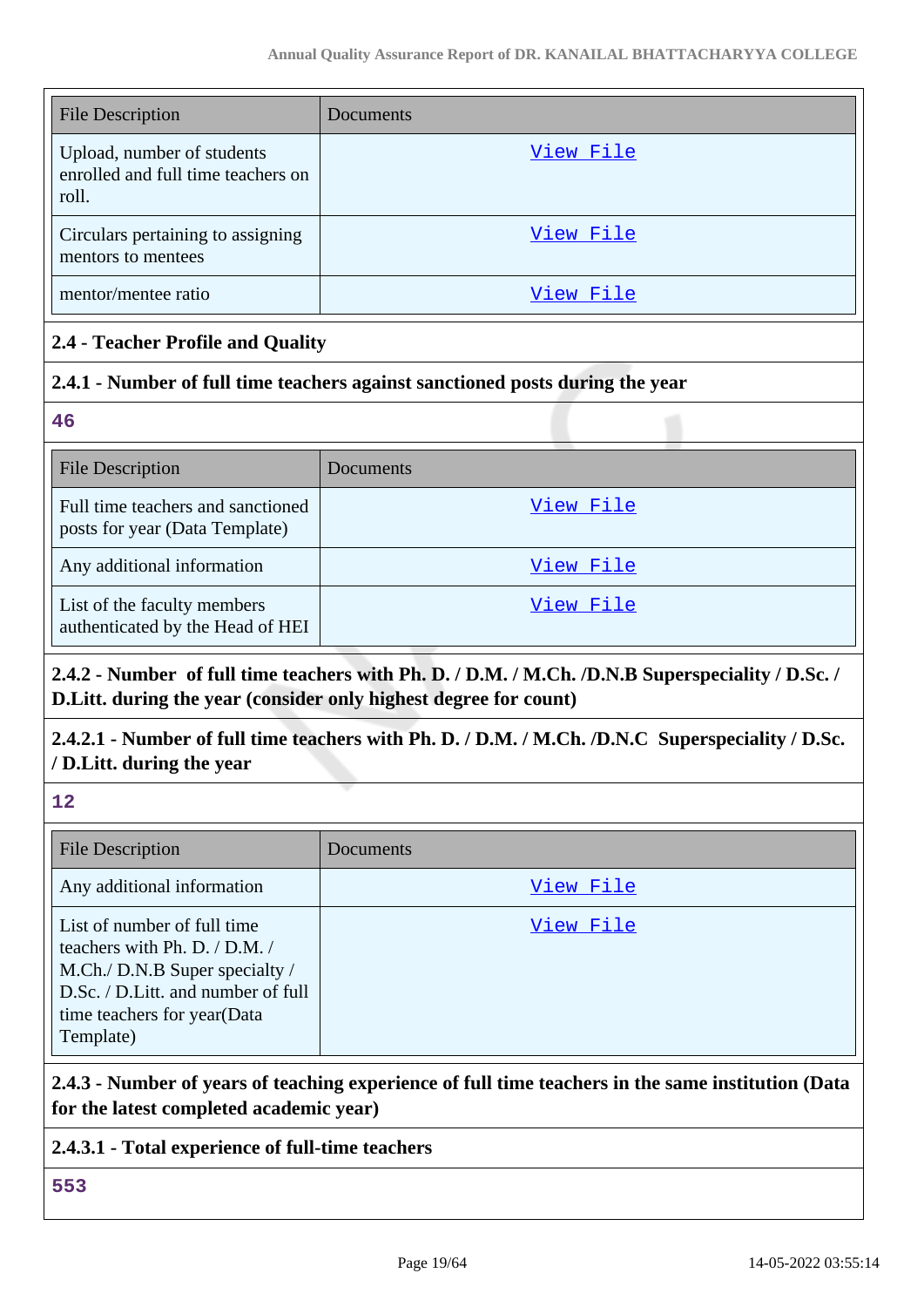| <b>File Description</b>                                                                                 | Documents |
|---------------------------------------------------------------------------------------------------------|-----------|
| Any additional information                                                                              | View File |
| List of Teachers including their<br>PAN, designation, dept. and<br>experience details(Data<br>Template) | View File |

### **2.5 - Evaluation Process and Reforms**

2.5.1 - Mechanism of internal assessment is transparent and robust in terms of frequency and mode. Write description within 200 words.

**Internal assessment according to CBCS**

**The CBCS was introduced by University of Calcutta from 2018.The facility adheres to the standards set by the university. The internal exams are carried out according to the timetable drawn up by the university and the grades are uploaded to their portal in due time. The students are informed in advance about the examination schedule through**

- **The website**
- **Notices on the notice boards**
- **Post to WhatsApp groups in the class**

**The class attendance of the students is also marked. The attendance list for each course is regularly kept by the respective teachers. Continuous internal evaluations, both formal and informal, are carried out by the departments during the semester. These include**

- **Online and offline tests (MCQ or written answers)**
- **Assignments**
- **verbal interactions**
- **Group discussion**
- **Demonstration lecture by the students.**
- **subject-related quiz**

**During the pandemic period, faculties took online class tests to**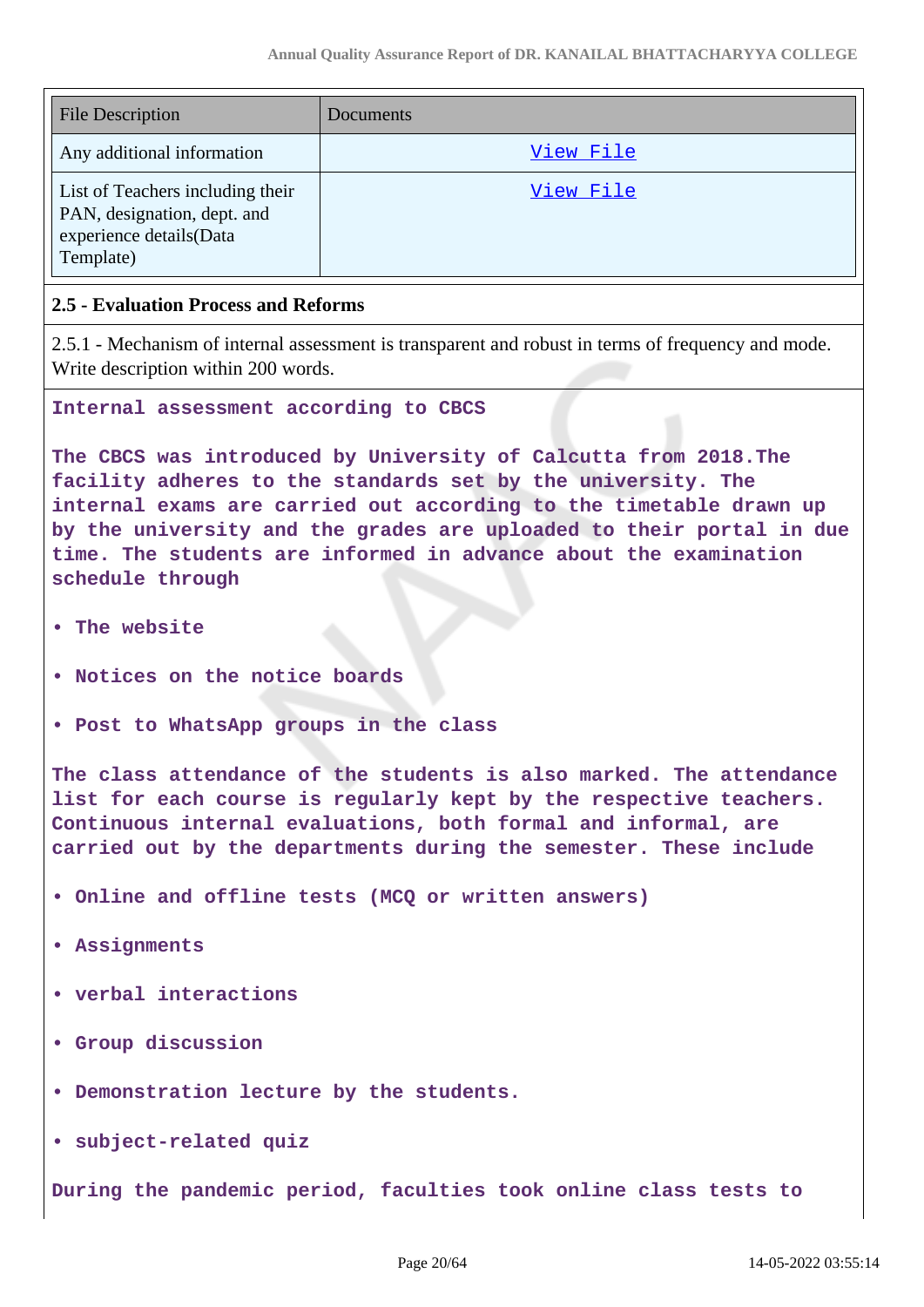**assess progress of the students. Formative action is taken to inform students of their performance through classroom discussions, distribution of sample answers. These evaluations help students to prepare for their final exams. It also helps a teacher assess a student's progress and take remedial action. Weaker students are provided with learning materials.**

| <b>File Description</b>         | Documents                             |
|---------------------------------|---------------------------------------|
| Any additional information      | View File                             |
| Link for additional information |                                       |
|                                 | https://drklbcollege.ac.in/wp-        |
|                                 | content/uploads/2022/03/2.5.1-PDF.pdf |

2.5.2 - Mechanism to deal with internal examination related grievances is transparent, time- bound and efficient

**Mechanism to deal with internal examination related grievances:**

**• The internal examination grades are part of the overall result of the student within the framework of the CBCS. These grades are sent directly to the university online. Students have the option to review their answer scripts. This is entirely under the auspices of the university and the college has no role in the process.**

**The answer papers for the internal examinations / tutorial examinations are kept by the teaching staff for five years for all inquiries as instructed by the university.**

**• The students get marks for attendance each class. These markings are added to get the final result. Attendance record is maintained by each department. Questions from students are processed immediately by the department.**

**• Regular parent-teacher meetings are held to update guardians on the progress of**

**the students and the difficulties are discussed in detail.**

**• In the case of continuous internal evaluations, students discuss their mistakes and ways of improving their results with the teachers. Students are encouraged to ask questions and be interactive in class.Both the internal and external reviews were conducted online during the pandemic period. The scanned copies of the scripts are kept for future reference.**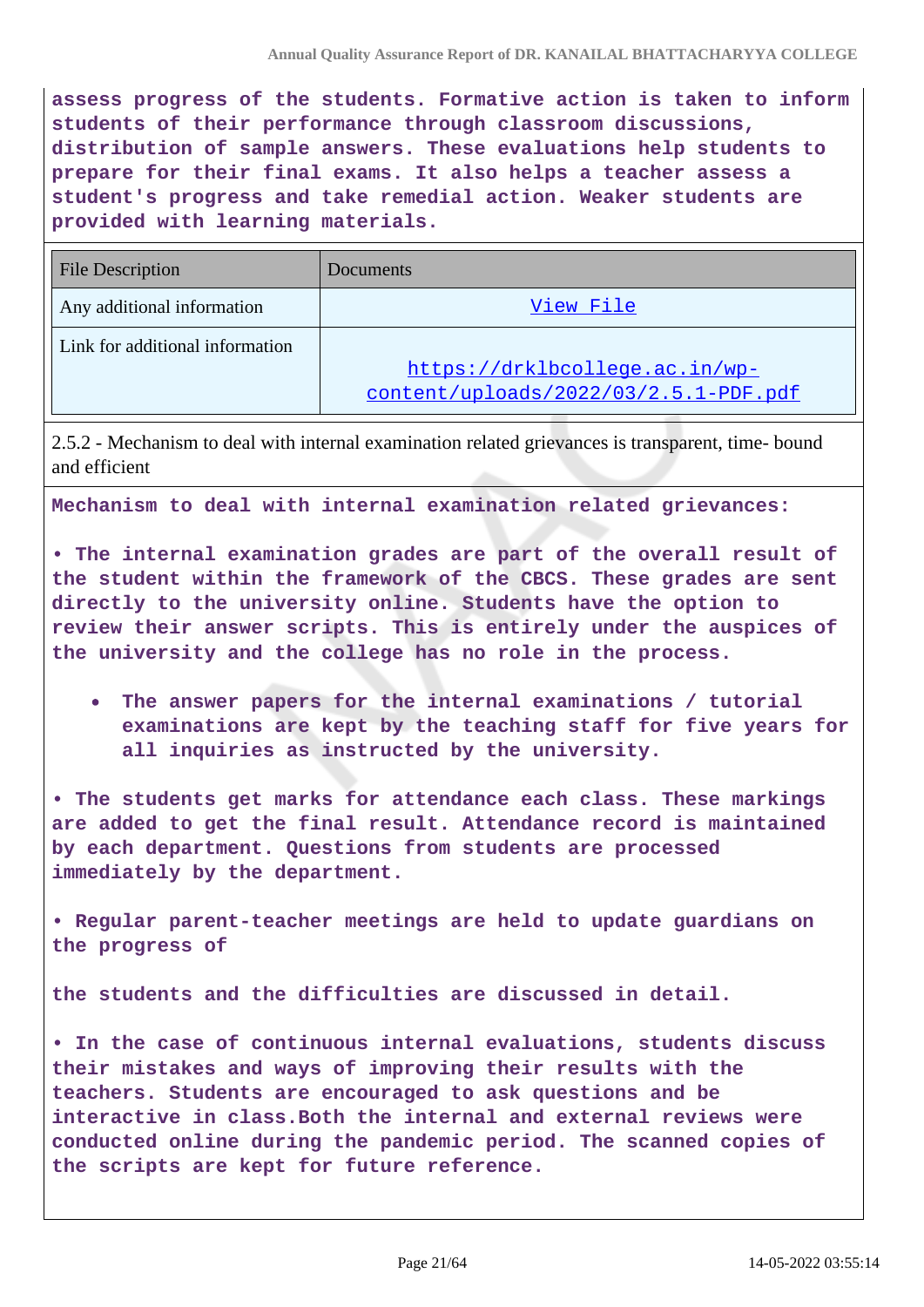| <b>File Description</b>         | Documents                            |
|---------------------------------|--------------------------------------|
| Any additional information      | View File                            |
| Link for additional information |                                      |
|                                 | https://drklbcollege.ac.in/wp-       |
|                                 | content/uploads/2022/03/2.5.2PDF.pdf |

#### **2.6 - Student Performance and Learning Outcomes**

2.6.1 - Teachers and students are aware of the stated Programme and course outcomes of the Programmes offered by the institution.

**The non-autonomous institution must adhere to the curriculum of the University of Calcutta, which is uploaded to the university's website. The university's study committee designs the curricula taking into account the desired learning outcomes. The teachers participate in workshops organized by the university and some other affiliated colleges.**

#### **• For students:**

**For prospective and existing students, the POs and COs of various subjects and the detailed curricula are made available through the website and explained in detail through an orientation program at the beginning of the academic session.**

**Add-on courses**

**Skill improvement programs**

**The main goal of these programs is to develop skills such as computer literacy, Interior Decoration, Beauty Therapy & Aesthetics, TALLY & GST for the job market.**

**Value-added courses**

**Students are encouraged to take the following certificate courses offered by the college:**

**• "Human Values ??and Professional Ethics" organized by the college to sensitize students to the concerns of women and raise their moral and ethical standards.**

**The Distance Learning Center of the VU (P.G) and NSOU of the college offers U.G. and P. G. degree programs in various subjects as well as various vocational certification programs.**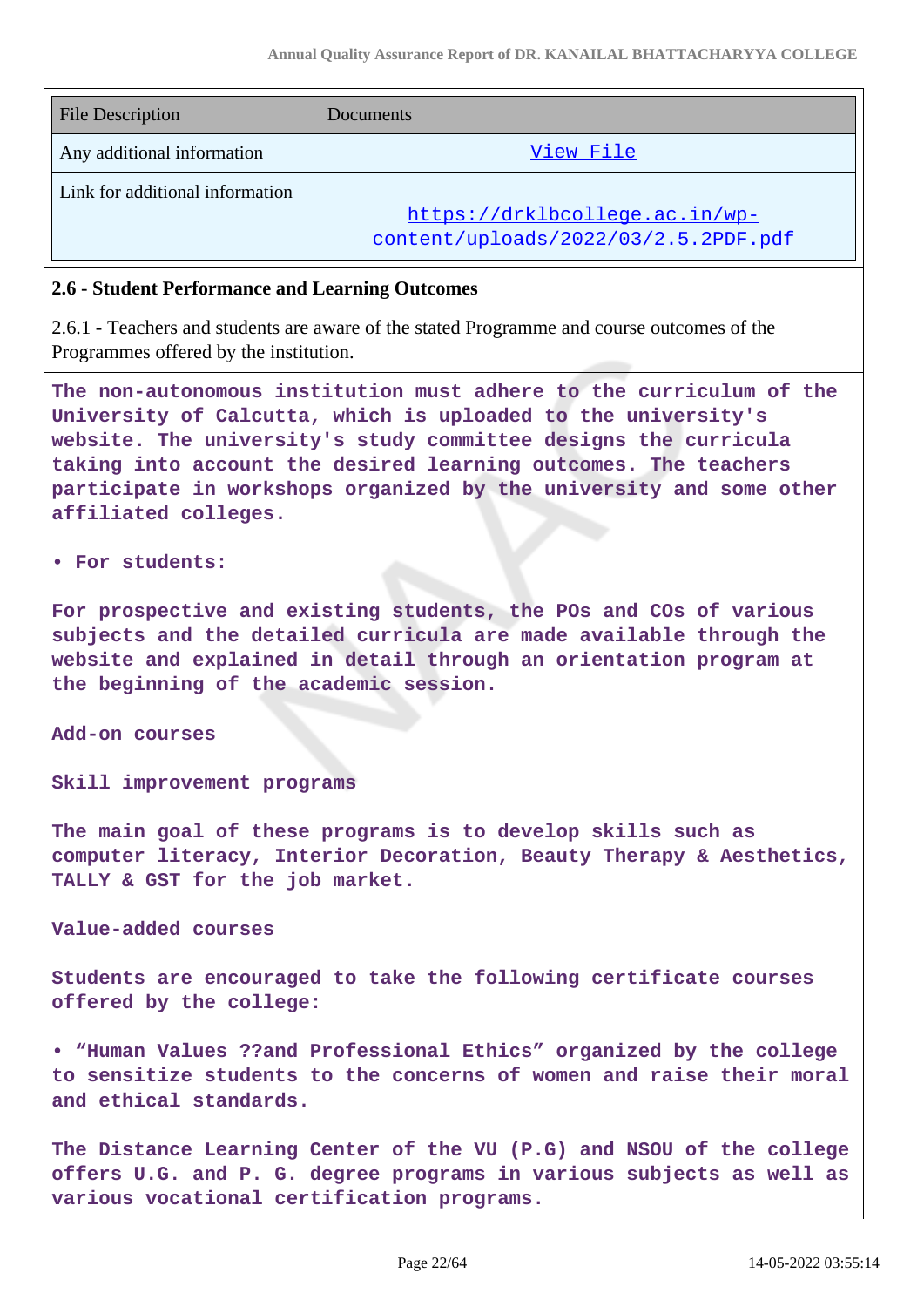| File Description                                        | Documents                                                            |
|---------------------------------------------------------|----------------------------------------------------------------------|
| Upload any additional<br>information                    | View File                                                            |
| Paste link for Additional<br>information                | https://drklbcollege.ac.in/wp-<br>content/uploads/2022/03/2.6.1 .pdf |
| Upload COs for all courses<br>(exemplars from Glossary) | View File                                                            |

**The most important program and course outcomes for undergraduate**

**colleges is the student's transition to higher education or professional course. The institution tries to follow the development of its students, whether they have decided to continue studying or**

- **have secured a place on the job market.**
	- **The final results of the courses or programs is measured by the marks or grades students received on university exams. While course outcomes can be assessed at the end of a semester according to the course results, the programme outcome is derived from the programme result if the student has completed all six semesters.**
- **The Academic Subcommittee and the individual departments meet**  $\bullet$ **regularly to discuss the results, the learning progress of the students and the measures for the backlog.**
- **The faculty uses continuous internal evaluations to monitor**  $\bullet$ **whether the students are making progress in achieving the desired outcomes. These assessments are carried out formally through written tests, viva voce, demonstration lectures, assignments, etc., or also informally, such as classroom interaction, quizzes and the like.**
- **At the end of each semester, online student feedback is obtained from which the college can get an idea of ??how students perceive their progression.**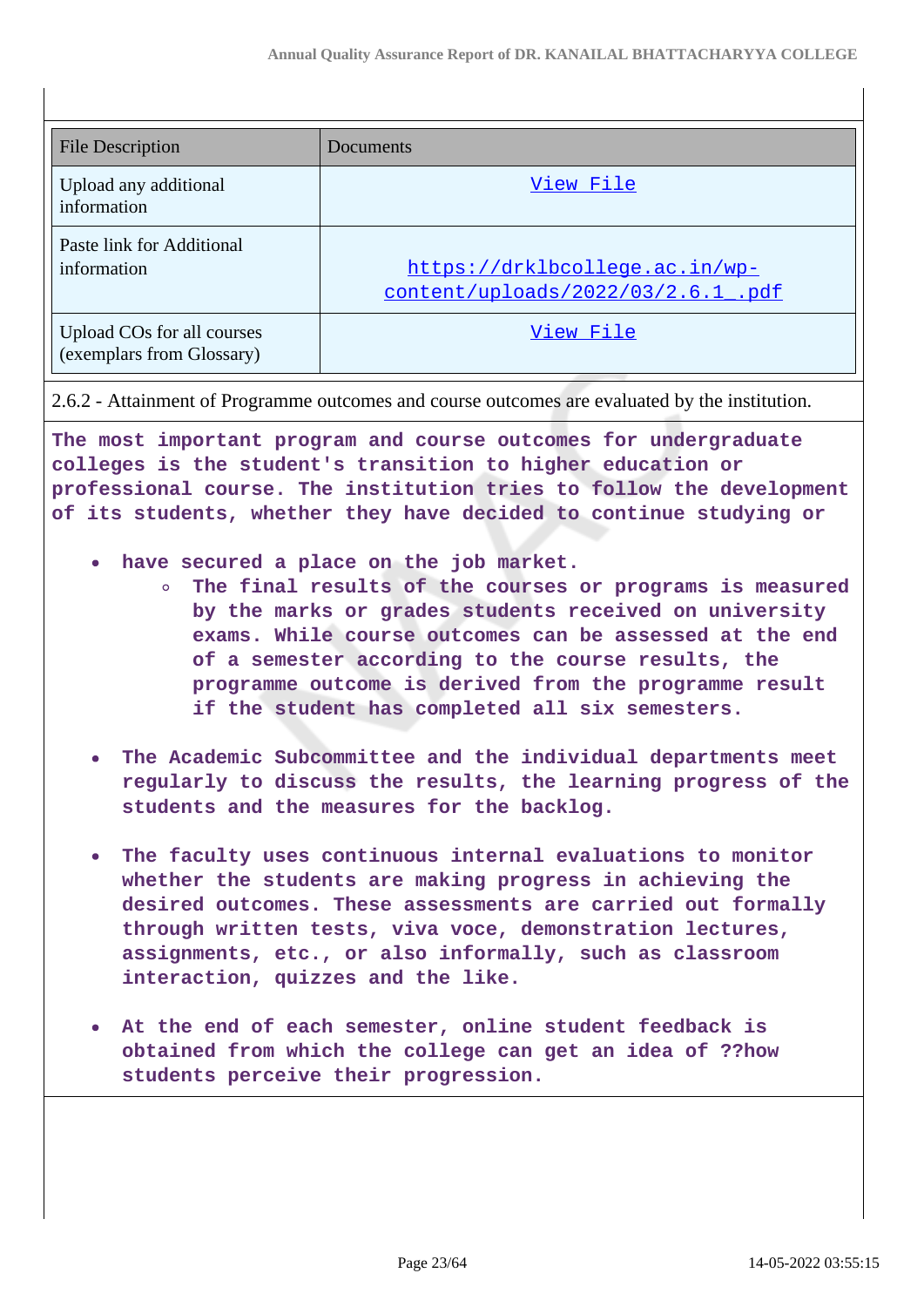| <b>File Description</b>                  | <b>Documents</b>                                                    |
|------------------------------------------|---------------------------------------------------------------------|
| Upload any additional<br>information     | View File                                                           |
| Paste link for Additional<br>information | https://drklbcollege.ac.in/wp-<br>content/uploads/2022/03/2.6.2.pdf |

# **2.6.3 - Pass percentage of Students during the year**

# **2.6.3.1 - Total number of final year students who passed the university examination during the year**

**467**

| <b>File Description</b>                                                                                                     | Documents                                                                     |
|-----------------------------------------------------------------------------------------------------------------------------|-------------------------------------------------------------------------------|
| Upload list of Programmes and<br>number of students passed and<br>appeared in the final year<br>examination (Data Template) | View File                                                                     |
| Upload any additional<br>information                                                                                        | View File                                                                     |
| Paste link for the annual report                                                                                            | https://drklbcollege.ac.in/wp-<br>content/uploads/2022/03/2.6.3-FINAL-PDF.pdf |

# **2.7 - Student Satisfaction Survey**

**2.7.1 - Student Satisfaction Survey (SSS) on overall institutional performance (Institution may design its own questionnaire) (results and details need to be provided as a weblink)**

[https://drklbcollege.ac.in/wp-content/uploads/2022/05/2.7.1-SSS-](https://drklbcollege.ac.in/wp-content/uploads/2022/05/2.7.1-SSS-QUESTION-REPORT.pdf)[QUESTION-REPORT.pdf](https://drklbcollege.ac.in/wp-content/uploads/2022/05/2.7.1-SSS-QUESTION-REPORT.pdf)

# **RESEARCH, INNOVATIONS AND EXTENSION**

# **3.1 - Resource Mobilization for Research**

**3.1.1 - Grants received from Government and non-governmental agencies for research projects / endowments in the institution during the year (INR in Lakhs)**

**3.1.1.1 - Total Grants from Government and non-governmental agencies for research projects / endowments in the institution during the year (INR in Lakhs)**

**00**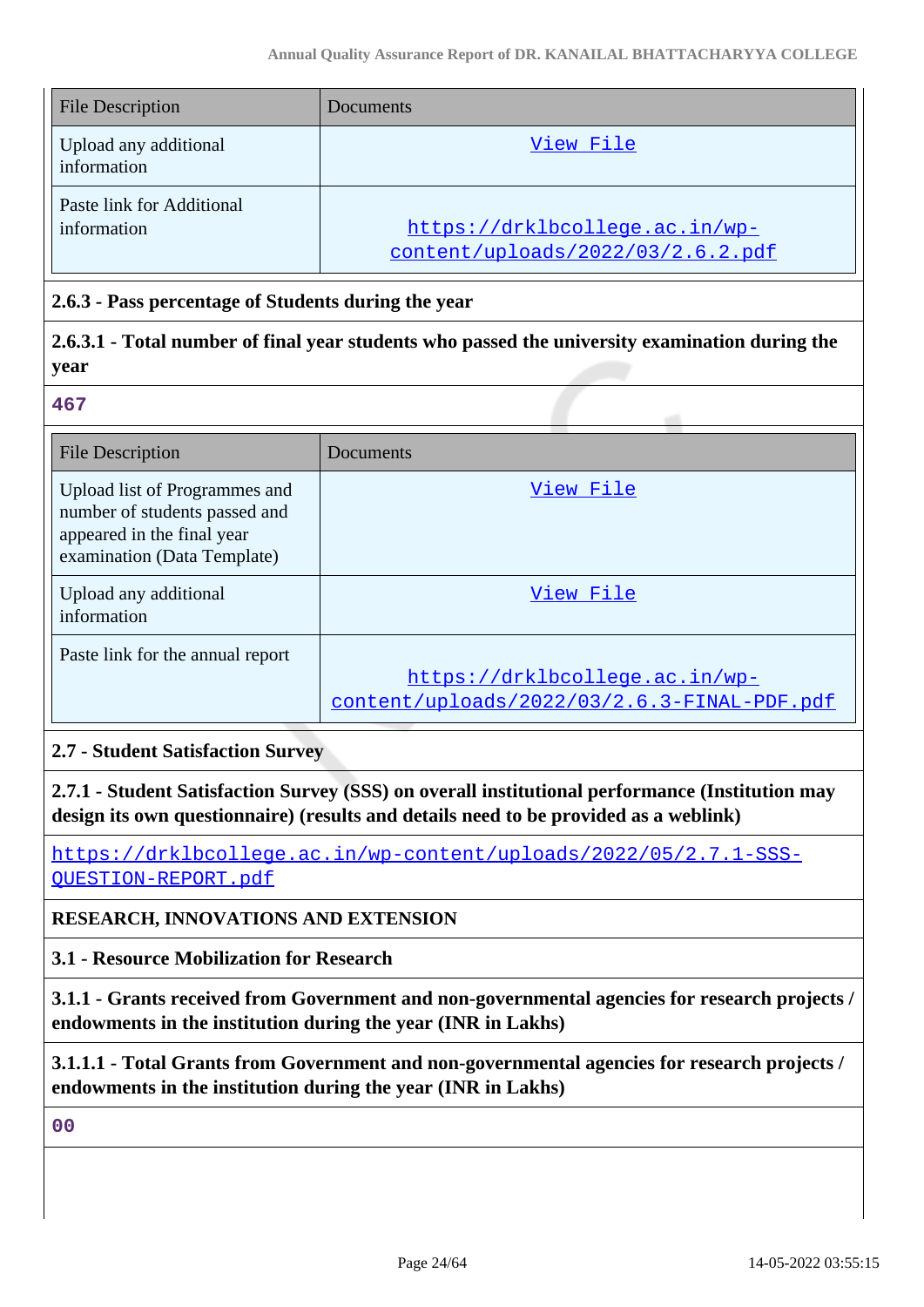| <b>File Description</b>                                                              | Documents        |
|--------------------------------------------------------------------------------------|------------------|
| Any additional information                                                           | No File Uploaded |
| e-copies of the grant award<br>letters for sponsored research<br>projects/endowments | No File Uploaded |
| List of endowments / projects<br>with details of grants (Data<br>Template)           | No File Uploaded |

**3.1.2 - Number of departments having Research projects funded by government and non government agencies during the year**

# **3.1.2.1 - Number of departments having Research projects funded by government and nongovernment agencies during the year**

| P.                 | w                 |  |
|--------------------|-------------------|--|
| ×<br>۰.<br>۰.<br>v | ×<br>I<br>۰.<br>× |  |
|                    |                   |  |

| <b>File Description</b>                                          | Documents        |
|------------------------------------------------------------------|------------------|
| List of research projects and<br>funding details (Data Template) | No File Uploaded |
| Any additional information                                       | No File Uploaded |
| Supporting document from<br><b>Funding Agency</b>                | No File Uploaded |
| Paste link to funding agency<br>website                          | Nil              |

# **3.1.3 - Number of Seminars/conferences/workshops conducted by the institution during the year**

**3.1.3.1 - Total number of Seminars/conferences/workshops conducted by the institution during the year**

**14**

| <b>File Description</b>                                              | <b>Documents</b> |
|----------------------------------------------------------------------|------------------|
| Report of the event                                                  | View File        |
| Any additional information                                           | View File        |
| List of workshops/seminars<br>during last 5 years (Data<br>Template) | View File        |

# **3.2 - Research Publications and Awards**

**3.2.1 - Number of papers published per teacher in the Journals notified on UGC website during**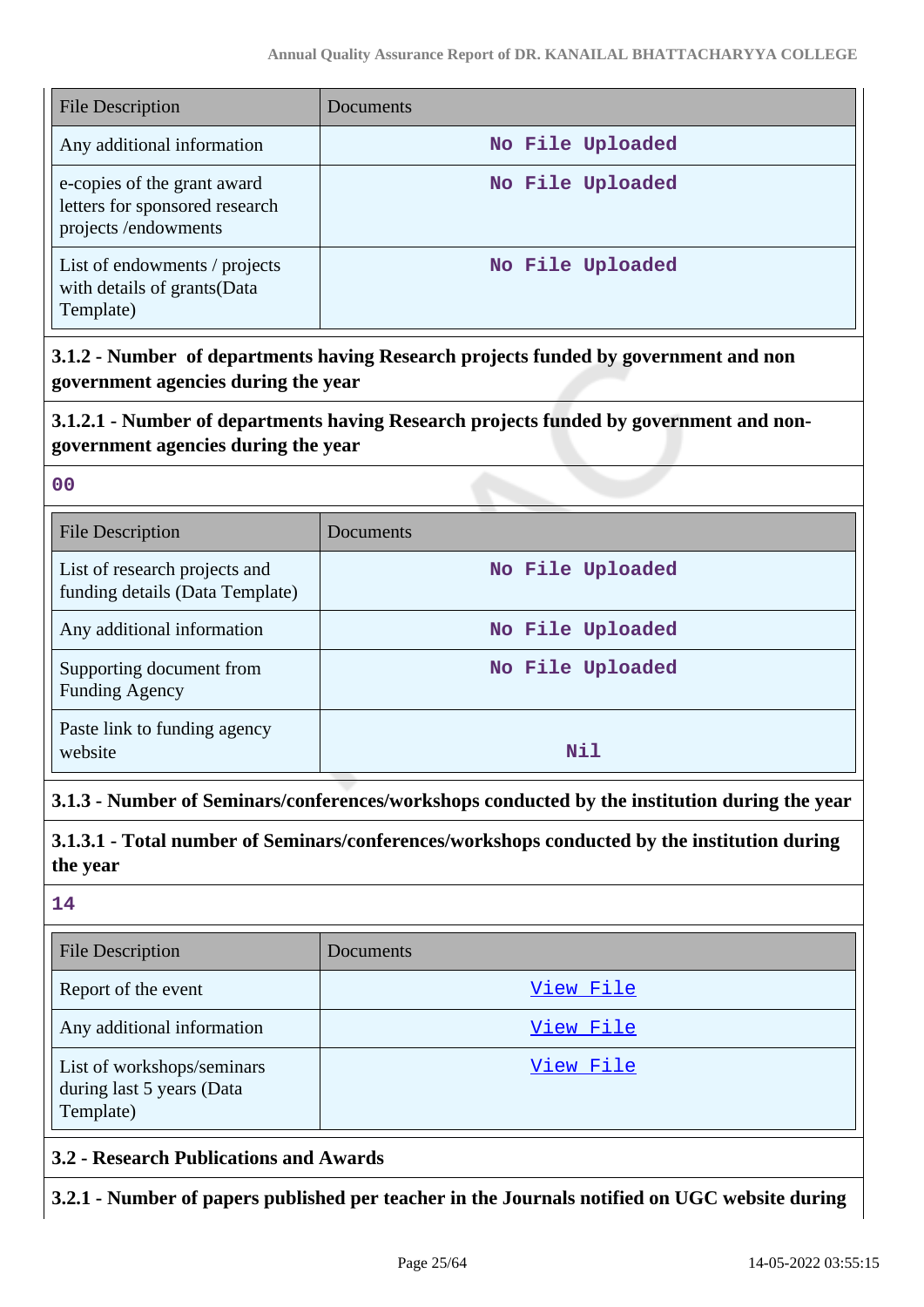### **the year**

# **3.2.1.1 - Number of research papers in the Journals notified on UGC website during the year**

**14**

| <b>File Description</b>                                                                                     | <b>Documents</b> |
|-------------------------------------------------------------------------------------------------------------|------------------|
| Any additional information                                                                                  | View File        |
| List of research papers by title,<br>author, department, name and<br>year of publication (Data<br>Template) | View File        |

# **3.2.2 - Number of books and chapters in edited volumes/books published and papers published in national/ international conference proceedings per teacher during the year**

**3.2.2.1 - Total number of books and chapters in edited volumes/books published and papers in national/ international conference proceedings during the year**

**9**

| <b>File Description</b>                                                      | <b>Documents</b> |
|------------------------------------------------------------------------------|------------------|
| Any additional information                                                   | View File        |
| List books and chapters edited<br>volumes/books published (Data<br>Template) | View File        |

# **3.3 - Extension Activities**

3.3.1 - Extension activities are carried out in the neighborhood community, sensitizing students to social issues, for their holistic development, and impact thereof during the year

**Students of NSS unit of DR. KANAILAL BHATTACHARYA COLLEGE have dedicated themselves to the glorious aim of serving the Nation. The Moto being " NOT ME BUT YOU"- They are working throughout the year harmoniously & unitedly for the welfare of the Community and Nation thus fulfilling their holistic development. NSS Unit Of The College Celebrated Swami Vivekananda's 152nd Birth Centenary On 12th January 2021 by distributing warm clothes , horlicks, biscuits and masks to the Under Priviledged section of Howrah Ward no.8.the programme was inaugurated by Mayor In Council Mr. Bhaskar Bhattacharya. Covid Awareness Camp was speacially arranged for the children in howrah ward no. 37, Dr.Partha Pratim Pal general physician addressed the session. The NSS Volunteers from the College Distributed Health Drinks, Sanitizer & Masks to 50 Children of the Ward. Blood Donation Camp and Endowments Giving Ceremony was organized on 17/12/21 on the birth anniversary of Minister and Founder of the college late Dr.**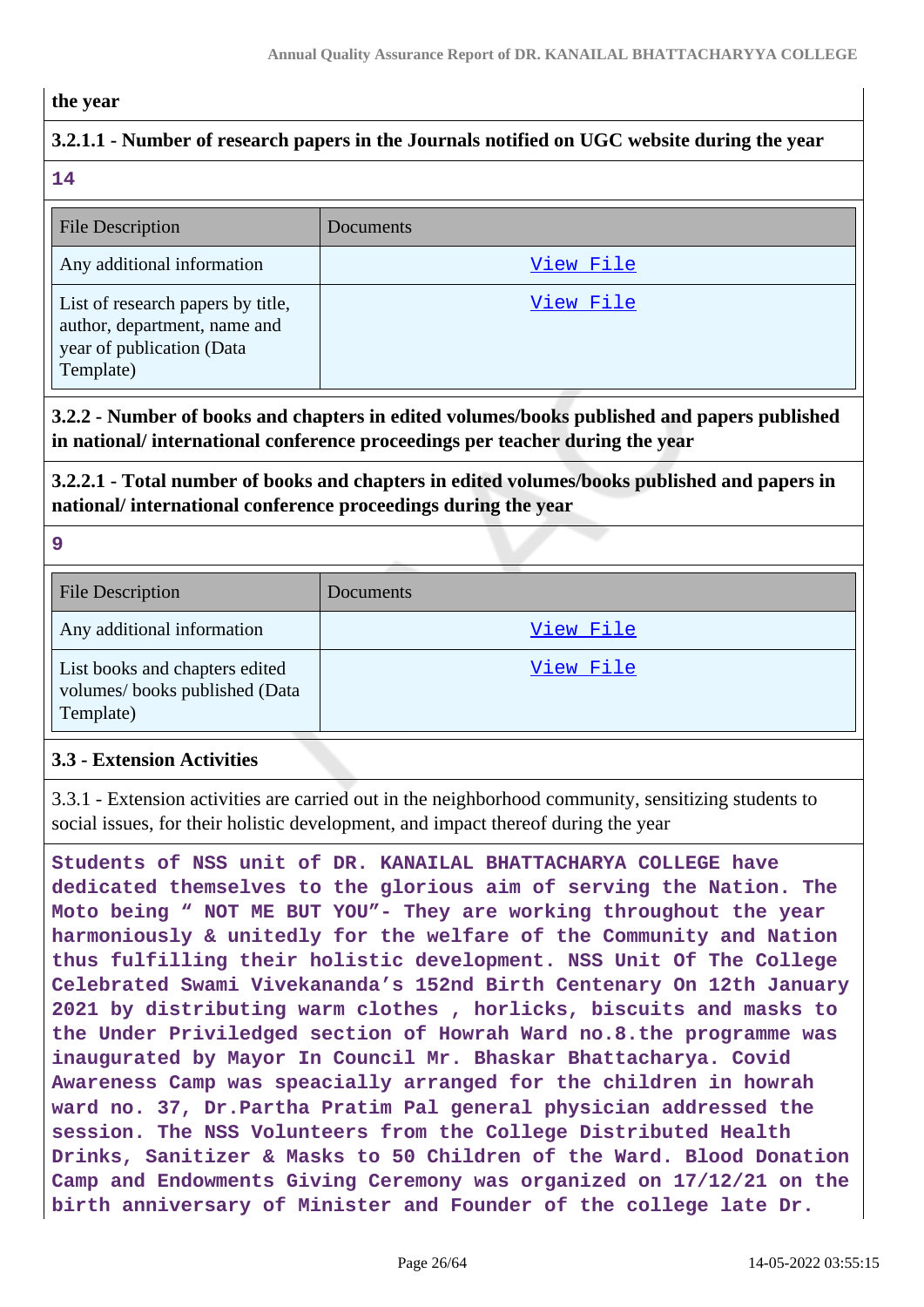**Kanailal Bhattacharya . Honorable principal dr. Kaustubh Lahiri and 48 students donated blood on this noble occasion. Students from these programmes learnt to Identify the needs and problems of the community and involve them in the minium problem solving process.Thus developing among themselves a sense of social and civic responsibility, thereby finding practical solution to individual and community problems.**

| <b>File Description</b>                  | Documents                                                                |  |  |
|------------------------------------------|--------------------------------------------------------------------------|--|--|
| Paste link for additional<br>information | https://drklbcollege.ac.in/wp-<br>content/uploads/2022/04/3.3.1 EX 1.pdf |  |  |
| Upload any additional<br>information     | View File                                                                |  |  |

**3.3.2 - Number of awards and recognitions received for extension activities from government / government recognized bodies during the year**

**3.3.2.1 - Total number of awards and recognition received for extension activities from Government/ government recognized bodies during the year**

**00**

| <b>File Description</b>                                                       | Documents        |
|-------------------------------------------------------------------------------|------------------|
| Any additional information                                                    | No File Uploaded |
| Number of awards for extension<br>activities in last 5 year(Data<br>Template) | No File Uploaded |
| e-copy of the award letters                                                   | No File Uploaded |

**3.3.3 - Number of extension and outreach programs conducted by the institution through NSS/NCC/Red cross/YRC etc., ( including the programmes such as Swachh Bharat, AIDS awareness, Gender issues etc. and/or those organized in collaboration with industry, community and NGOs ) during the year**

**3.3.3.1 - Number of extension and outreach Programs conducted in collaboration with industry, community and Non- Government Organizations through NSS/ NCC/ Red Cross/ YRC etc., during the year**

**8**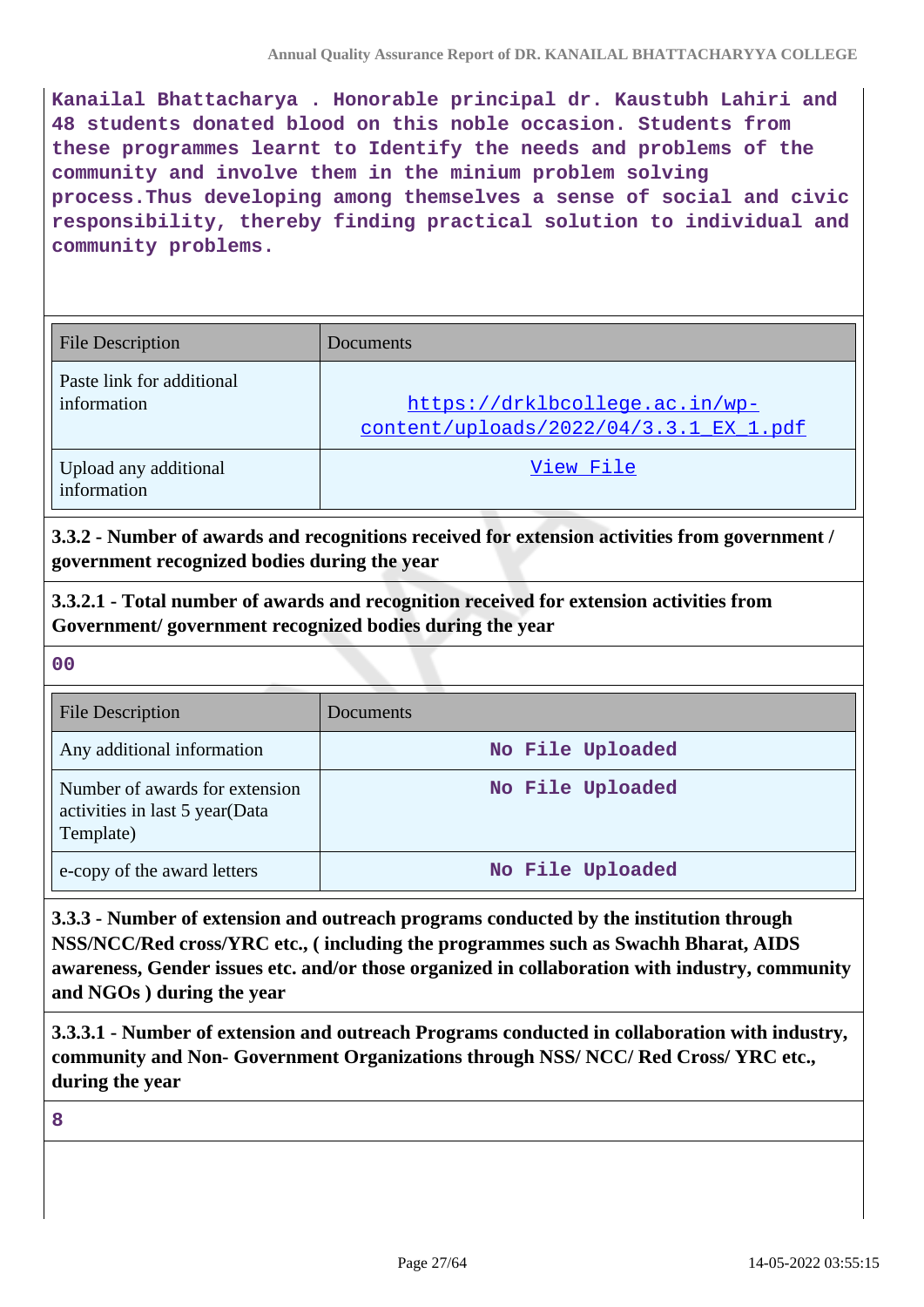| <b>File Description</b>                                                                                                       | Documents |
|-------------------------------------------------------------------------------------------------------------------------------|-----------|
| Reports of the event organized                                                                                                | View File |
| Any additional information                                                                                                    | View File |
| Number of extension and<br>outreach Programmes conducted<br>with industry, community etc for<br>the last year (Data Template) | View File |

# **3.3.4 - Number of students participating in extension activities at 3.3.3. above during the year**

**3.3.4.1 - Total number of Students participating in extension activities conducted in collaboration with industry, community and Non- Government Organizations through NSS/ NCC/ Red Cross/ YRC etc., during the year**

### **794**

| <b>File Description</b>                                                                              | Documents |
|------------------------------------------------------------------------------------------------------|-----------|
| Report of the event                                                                                  | View File |
| Any additional information                                                                           | View File |
| Number of students participating<br>in extension activities with Govt.<br>or NGO etc (Data Template) | View File |

# **3.4 - Collaboration**

# **3.4.1 - The Institution has several collaborations/linkages for Faculty exchange, Student exchange, Internship, Field trip, On-the- job training, research etc during the year**

**5**

| <b>File Description</b>                                                               | Documents |
|---------------------------------------------------------------------------------------|-----------|
| e-copies of linkage related<br>Document                                               | View File |
| Details of linkages with<br>institutions/industries for<br>internship (Data Template) | View File |
| Any additional information                                                            | View File |

# **3.4.2 - Number of functional MoUs with national and international institutions, universities, industries, corporate houses etc. during the year**

**3.4.2.1 - Number of functional MoUs with Institutions of national, international importance, other universities, industries, corporate houses etc. during the year**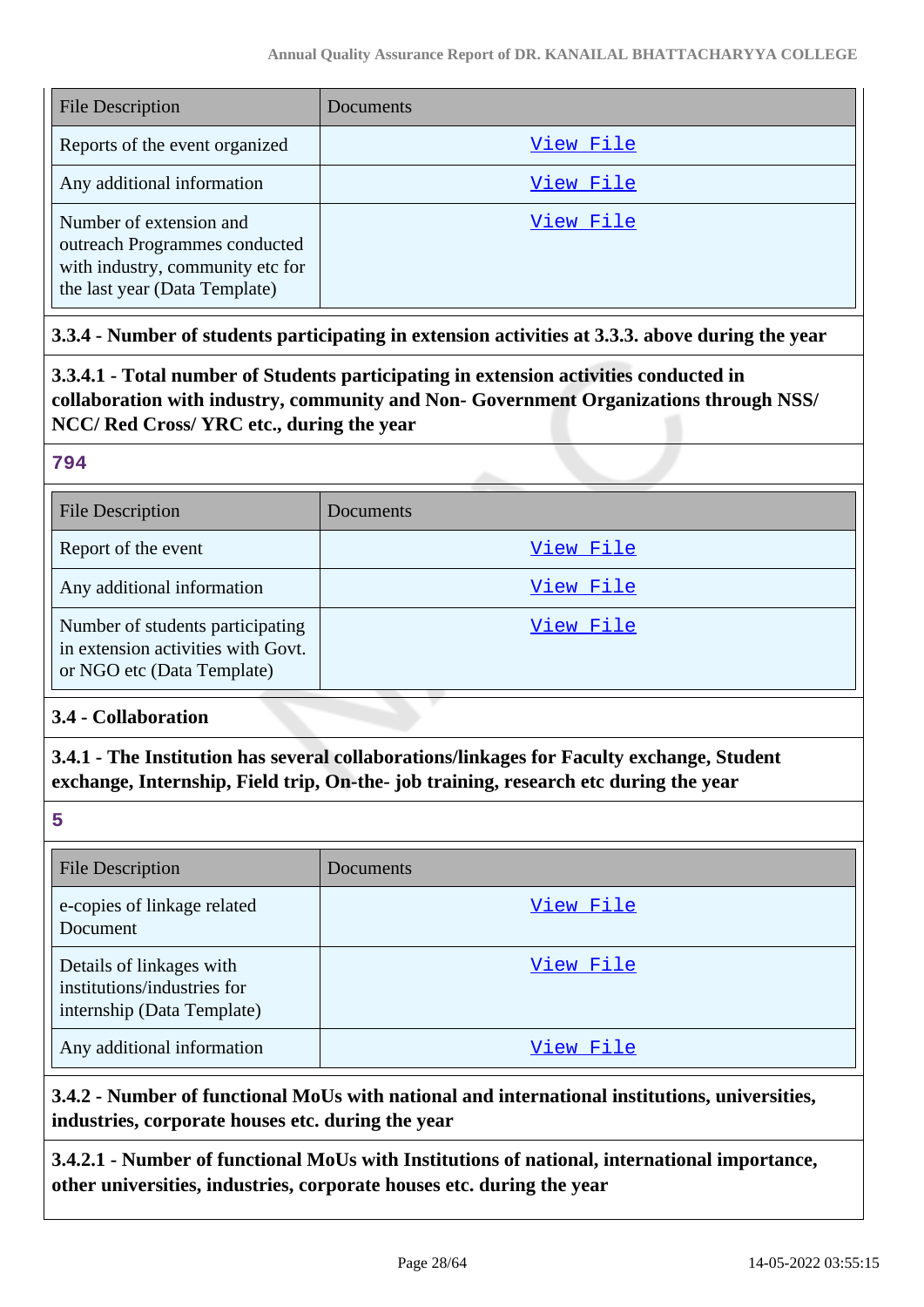| 3                                                                                                                                   |           |
|-------------------------------------------------------------------------------------------------------------------------------------|-----------|
| File Description                                                                                                                    | Documents |
| e-Copies of the MoUs with<br>institution./industry/corporate<br>houses                                                              | View File |
| Any additional information                                                                                                          | View File |
| Details of functional MoUs with<br>institutions of national,<br>international importance, other<br>universities etc during the year | View File |

# **INFRASTRUCTURE AND LEARNING RESOURCES**

# **4.1 - Physical Facilities**

4.1.1 - The Institution has adequate infrastructure and physical facilities for teaching- learning. viz., classrooms, laboratories, computing equipment etc.

**Dr. Kanailal Bhattacharyya College is situated on in Ramrajatala, Howrah. The College offers honours in 13 subjects in UG level. Office of the College is situated in the Annex building. The College is well equipped with all ICT facilities. The Account Section is completely separated from the General Office section. The Principal's Chamber is also located in the Annex Building with all ICT facilities.**

**The IQAC office is situated on the 1st floor of Main block where all the meetings of IQAC are held. It has all ICT facilities. The academic departments are spread over in the 4 buildings, Main block, Annex building, Science block and Library building. The college has 19 Class Rooms, 1 Virtual Class Room, 4 Smart Class Rooms, 8 Laboratories, 1 Computer Room, 1 GIS Lab, 1 Auditorium, 4 Departmental work stations and 1 Teachers' Staff Room.**

**The Library of the College has all modern infrastructure amenities. Here, students can access Computers having high speed internet facility.**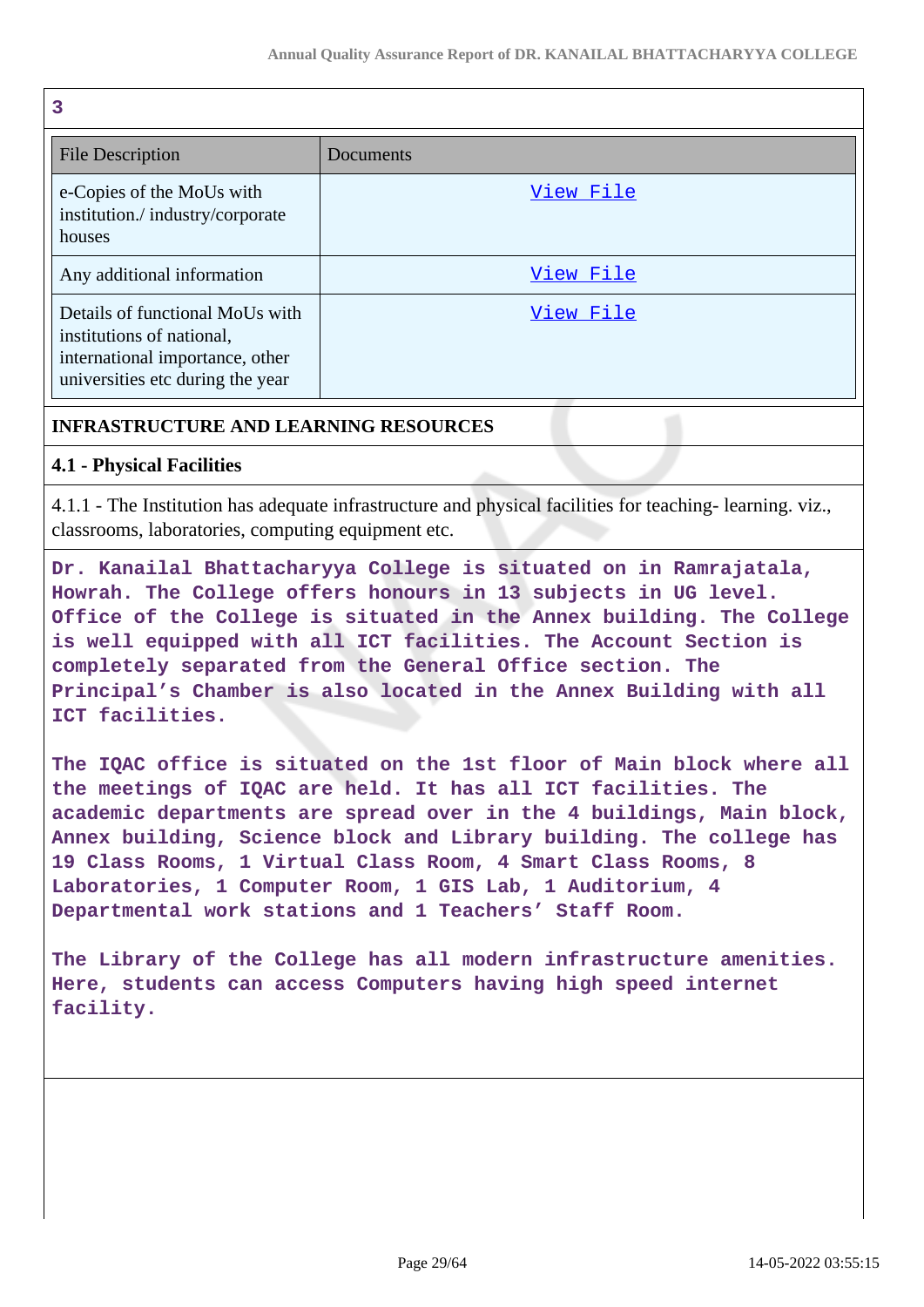| <b>File Description</b>                  | Documents                                                                      |
|------------------------------------------|--------------------------------------------------------------------------------|
| Upload any additional<br>information     | View File                                                                      |
| Paste link for additional<br>information | https://drklbcollege.ac.in/wp-<br>content/uploads/2022/04/CRITERIA-4.1.1-2.pdf |

4.1.2 - The Institution has adequate facilities for cultural activities, sports, games (indoor, outdoor), gymnasium, yoga centre etc.

**The institution has a multipurpose room for physical education. It has a common room for both male and female students to organize and practice indoor games.**

**The institution does not have a separate playground but it conducts its games and sports and other related activities sharing two playgrounds in the neighboring areas. All the students actively participate each year.**

**The institution has also a well equipped gymnasium with modern equipments. The students , faculties and staffs have the scope to avail this facility for maintaining physical health.**

**The institution also has a Yoga center for both male and female students. There are two separate trainers for boys and girls in the college.**

**Carate under self defence program for girl child is very popular and successful course in the Institution.**

**Students get involved into various cultural activitiesorganized by college regularly like Rabindra Jayanti, International Mother Language Day, Swami Vivekananda's Birthday Celebration, Netaji Subhas Chandra Bose's Birthday Celebration, Commemorate 15th August, Mahatma Gandhi's birthday, Saraswati Puja, Freshers'Welcome, College Annual Social, Annual Sports and Art and Craft Competition. College organized photography competition.**

| <b>File Description</b>                  | Documents                                                           |
|------------------------------------------|---------------------------------------------------------------------|
| Upload any additional<br>information     | View File                                                           |
| Paste link for additional<br>information | https://drklbcollege.ac.in/wp-<br>content/uploads/2022/04/4.1.2.pdf |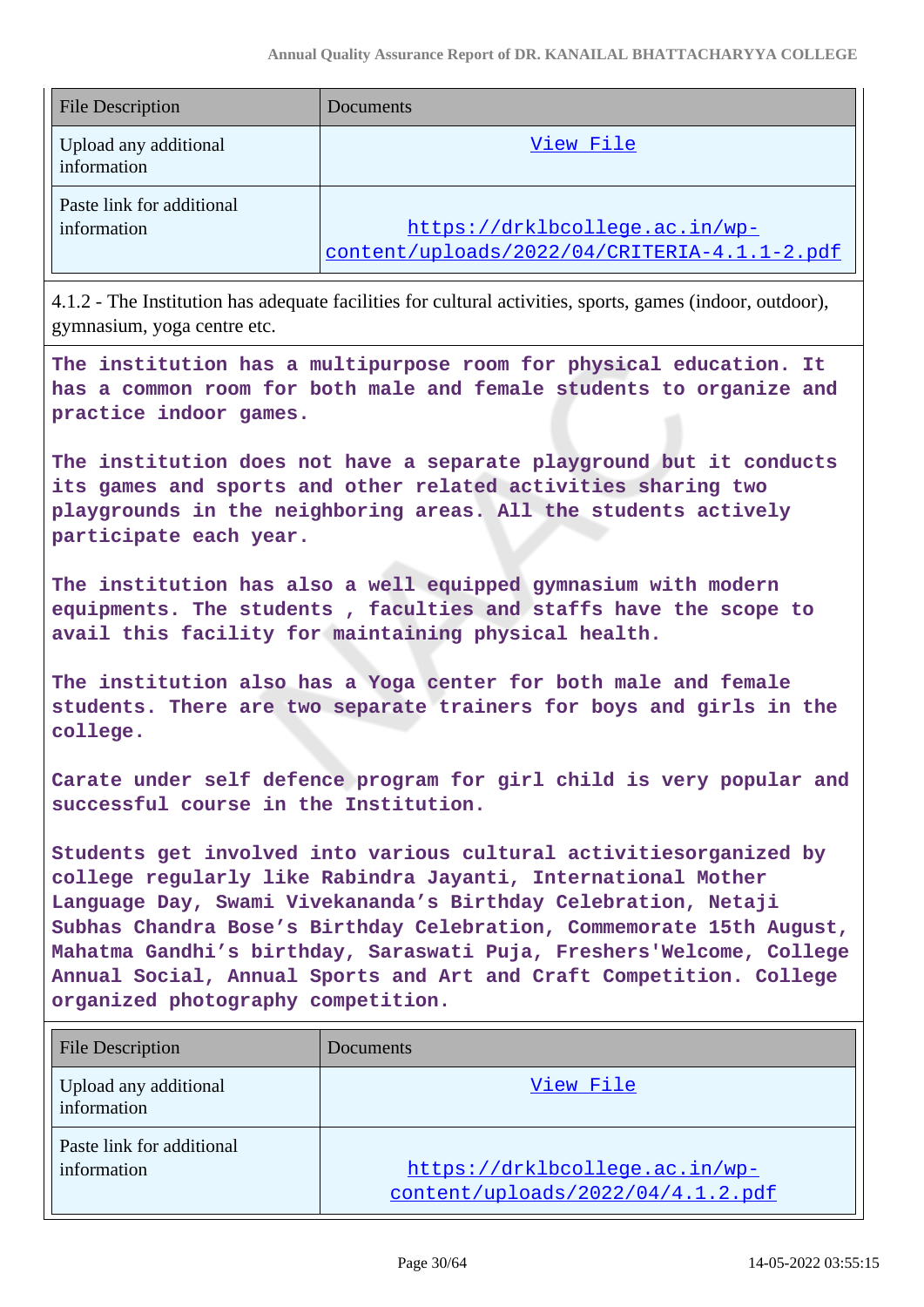|           | 4.1.3 - Number of classrooms and seminar halls with ICT- enabled facilities such as smart class, |  |  |  |
|-----------|--------------------------------------------------------------------------------------------------|--|--|--|
| LMS, etc. |                                                                                                  |  |  |  |

#### **16**

### **4.1.3.1 - Number of classrooms and seminar halls with ICT facilities**

**16**

| <b>File Description</b>                                                                                   | Documents                                                           |
|-----------------------------------------------------------------------------------------------------------|---------------------------------------------------------------------|
| Upload any additional<br>information                                                                      | View File                                                           |
| Paste link for additional<br>information                                                                  | https://drklbcollege.ac.in/wp-<br>content/uploads/2022/04/4.1.3.pdf |
| <b>Upload Number of classrooms</b><br>and seminar halls with ICT<br>enabled facilities (Data<br>Template) | View File                                                           |

**4.1.4 - Expenditure, excluding salary for infrastructure augmentation during the year (INR in Lakhs)**

**4.1.4.1 - Expenditure for infrastructure augmentation, excluding salary during the year (INR in lakhs)**

### **14.74472**

| <b>File Description</b>                                                                            | Documents |
|----------------------------------------------------------------------------------------------------|-----------|
| Upload any additional<br>information                                                               | View File |
| Upload audited utilization<br>statements                                                           | View File |
| <b>Upload Details of budget</b><br>allocation, excluding salary<br>during the year (Data Template) | View File |

### **4.2 - Library as a Learning Resource**

4.2.1 - Library is automated using Integrated Library Management System (ILMS)

**Dr. Kanailal Bhattacharyya College institutional library has started its journey in the year 1985 with a single almirah and a single room headed by a single staff with twenty-five books only. Number of books and almirahs increased day by day. Institutional library got its full shape in the year 2002 after inauguration of new building**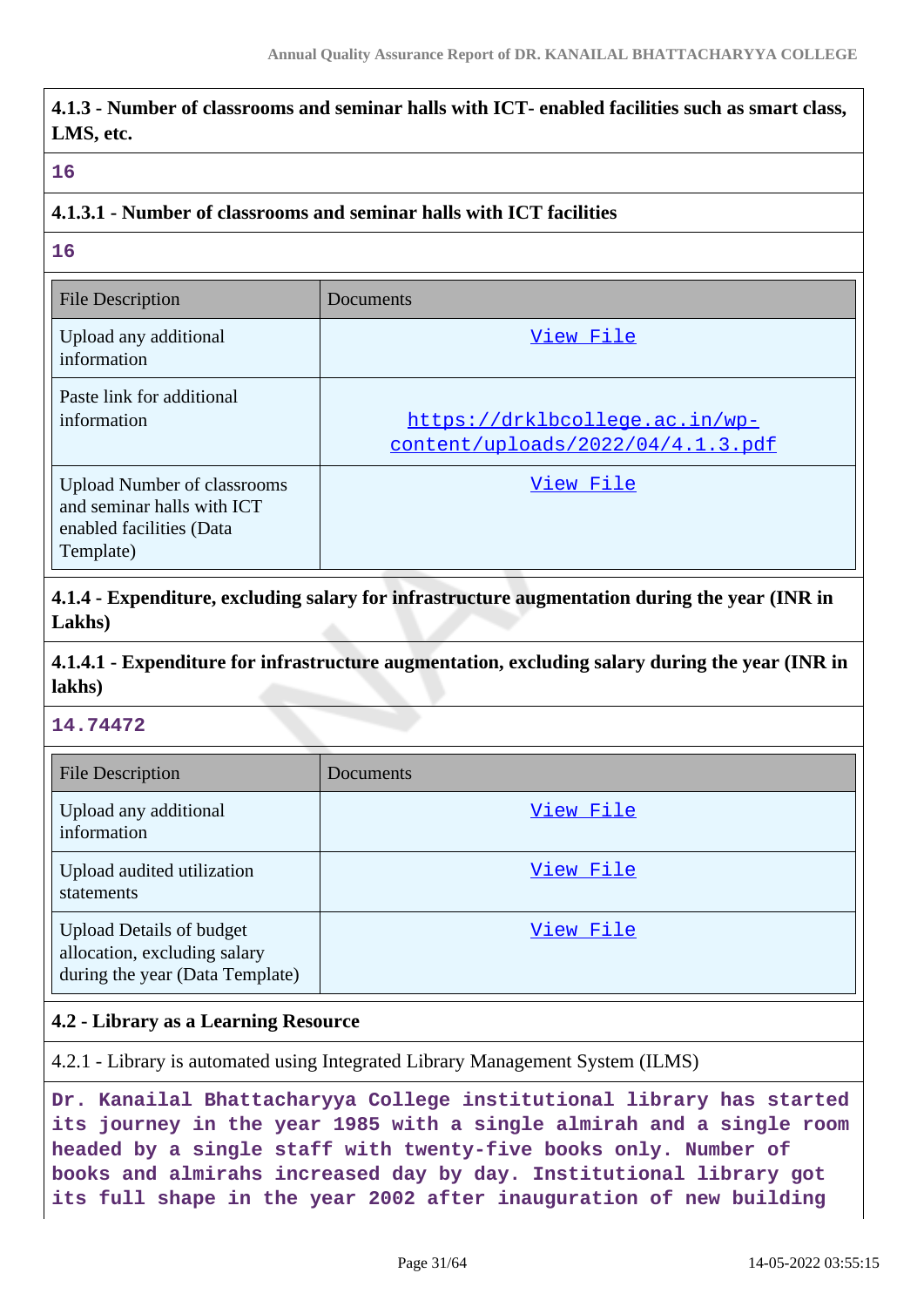**dedicated for library. At present we have almost eighty almirahs and the total collection of books are almost fifteen thousand.From 2019 Library system is upgraded with library supported software Koha. Whole college is facilitated with library QR Code by which students can get direct access to the Library. The library URL is also linked with the college website.**

- **Name of ILMS software : Koha**
- **Nature of automation (fully or partially) : Partially**
- **Version : 20.05**
- **Year of Automation : 2019**

| <b>File Description</b>                                                                                                                                                               | Documents                                                           |  |  |
|---------------------------------------------------------------------------------------------------------------------------------------------------------------------------------------|---------------------------------------------------------------------|--|--|
| Upload any additional<br>information                                                                                                                                                  | View File                                                           |  |  |
| Paste link for Additional<br>Information                                                                                                                                              | https://drklbcollege.ac.in/wp-<br>content/uploads/2022/04/4.2.1.pdf |  |  |
| 4.2.2 - The institution has subscription for the<br>following e-resources e-journals e-<br>ShodhSindhu Shodhganga Membership e-<br><b>books Databases Remote access toe-resources</b> | A. Any 4 or more of the above                                       |  |  |
| <b>File Description</b>                                                                                                                                                               | Documents                                                           |  |  |
| Upload any additional<br>information                                                                                                                                                  | View File                                                           |  |  |
| Details of subscriptions like e-<br>journals,e-ShodhSindhu,<br>Shodhganga Membership etc<br>(Data Template)                                                                           | View File                                                           |  |  |

**4.2.3 - Expenditure for purchase of books/e-books and subscription to journals/e- journals during the year (INR in Lakhs)**

**4.2.3.1 - Annual expenditure of purchase of books/e-books and subscription to journals/ejournals during the year (INR in Lakhs)**

**5900**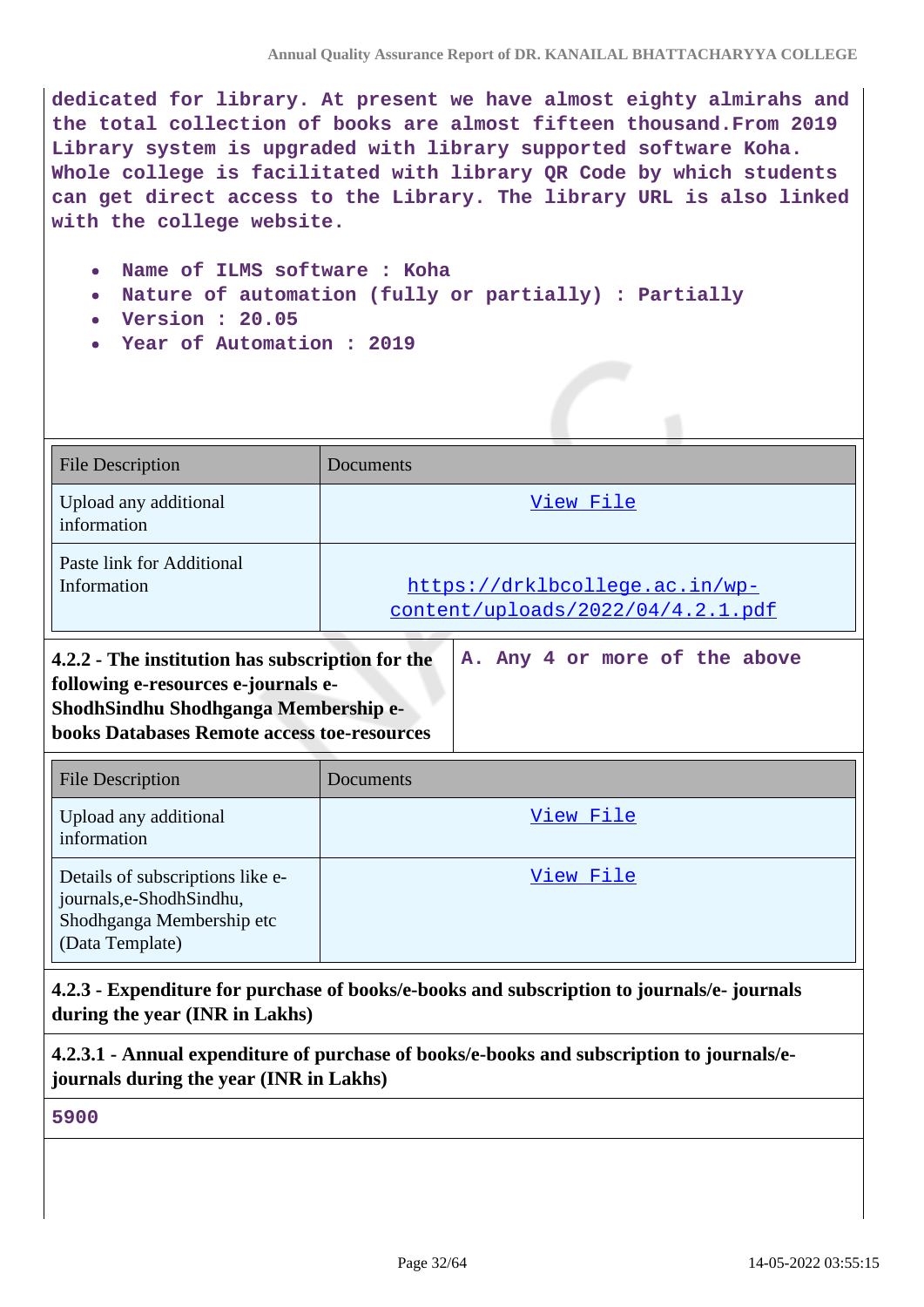| <b>File Description</b>                                                                                                       | Documents |
|-------------------------------------------------------------------------------------------------------------------------------|-----------|
| Any additional information                                                                                                    | View File |
| Audited statements of accounts                                                                                                | View File |
| Details of annual expenditure for<br>purchase of books/e-books and<br>journals/e- journals during the<br>year (Data Template) | View File |

**4.2.4 - Number per day usage of library by teachers and students ( foot falls and login data for online access) (Data for the latest completed academic year)**

# **4.2.4.1 - Number of teachers and students using library per day over last one year**

| ÷              |                   |
|----------------|-------------------|
| ٩<br>- 3<br>۰. | ۰,<br>×<br>٠<br>- |
|                |                   |

| File Description                                     | <b>Documents</b> |
|------------------------------------------------------|------------------|
| Any additional information                           | No File Uploaded |
| Details of library usage by<br>teachers and students | View File        |

# **4.3 - IT Infrastructure**

4.3.1 - Institution frequently updates its IT facilities including Wi-Fi

**The College has made a consistent effort to improve upon its IT infrastructure and facilities as is the need of the day.**

**• The college has 92 computers. Regular maintenance is carried out on all desktops and laptops by Power Tech India.**

**• There are 2 browsing centers, the first is the Science Block Computer Centre and another at the library, being set up for Students. Internet Broadband Connection of 100 Mbps.**

**• Accounting Package named Fina ERP is being maintained for purpose of computerized Accounting with particulars reference to e-cash Book, Receipts & Payments, Income & Expenditure, Balance Sheet and other Financial Report for Auditing both internal and statutory auditors.**

**• There is one GIS Laboratory with 31 Desktop with Licensed Geography Mapping Software Erdas Software and TNTMips Software.**

**• Face Recognition Biometric machines are also connected with the Local Networks.**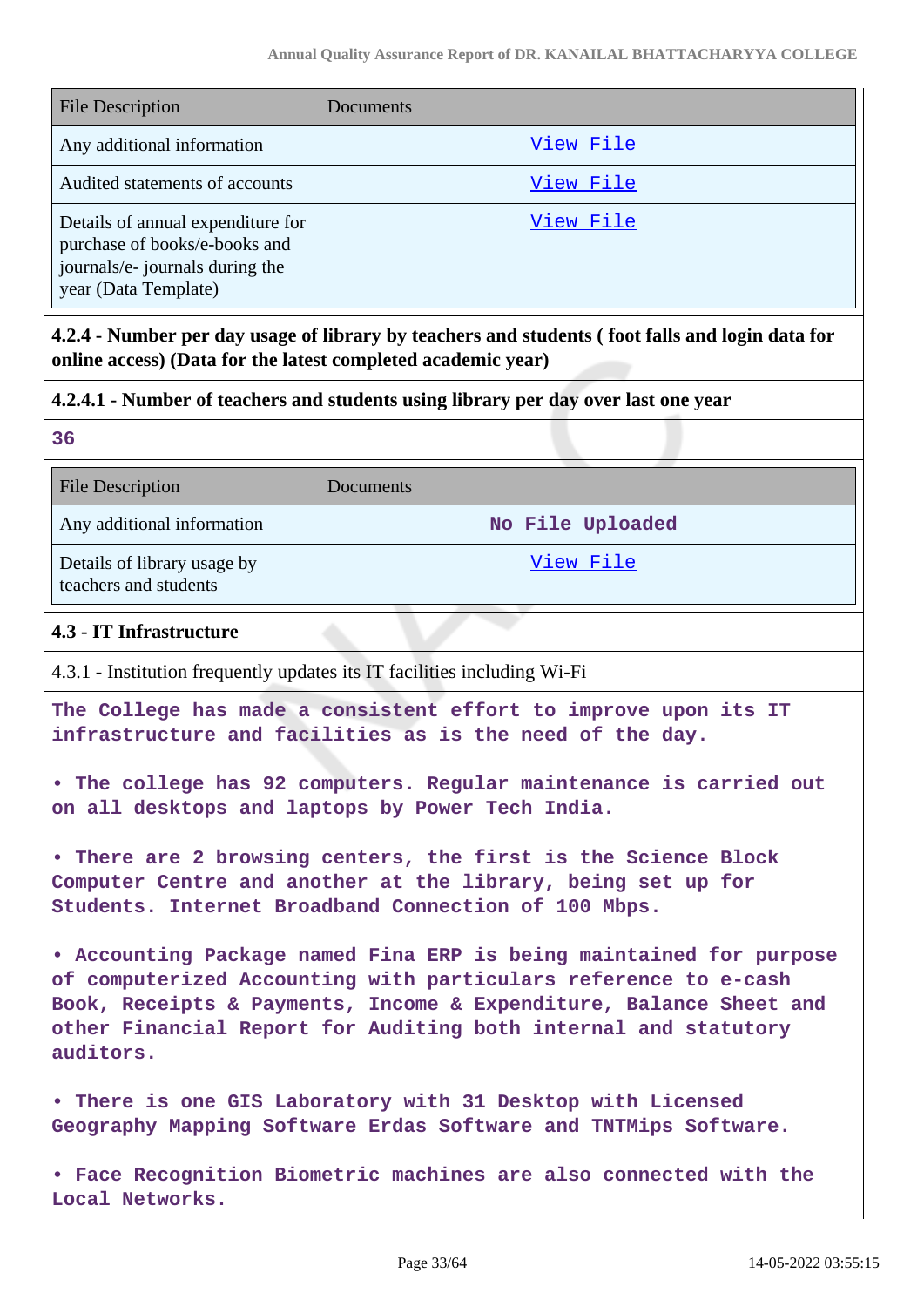**• Library is partially automated with KOHA since 2019. ILMS software with KOHA (installed on and from November 2019) provides a very userfriendly interface for searching documents in the library and their issue status. Library facilitates Web-OPAC remote access to users.**

| File Description                         | Documents                                                                             |
|------------------------------------------|---------------------------------------------------------------------------------------|
| Upload any additional<br>information     | View File                                                                             |
| Paste link for additional<br>information | https://drklbcollege.ac.in/wp-content/upload<br>$s/2022/04/4.3.1$ -to-be-uploaded.pdf |

# **4.3.2 - Number of Computers**

| 92                                   |           |
|--------------------------------------|-----------|
| <b>File Description</b>              | Documents |
| Upload any additional<br>information | View File |
| Student – computer ratio             | View File |

#### **4.3.3 - Bandwidth of internet connection in the Institution A. ? 50MBPS**

| <b>File Description</b>                                                        | Documents |
|--------------------------------------------------------------------------------|-----------|
| Upload any additional<br>Information                                           | View File |
| Details of available bandwidth of<br>internet connection in the<br>Institution | View File |

# **4.4 - Maintenance of Campus Infrastructure**

**4.4.1 - Expenditure incurred on maintenance of infrastructure (physical and academic support facilities) excluding salary component during the year (INR in Lakhs)**

**4.4.1.1 - Expenditure incurred on maintenance of infrastructure (physical facilities and academic support facilities) excluding salary component during the year (INR in lakhs)**

### **27.00412**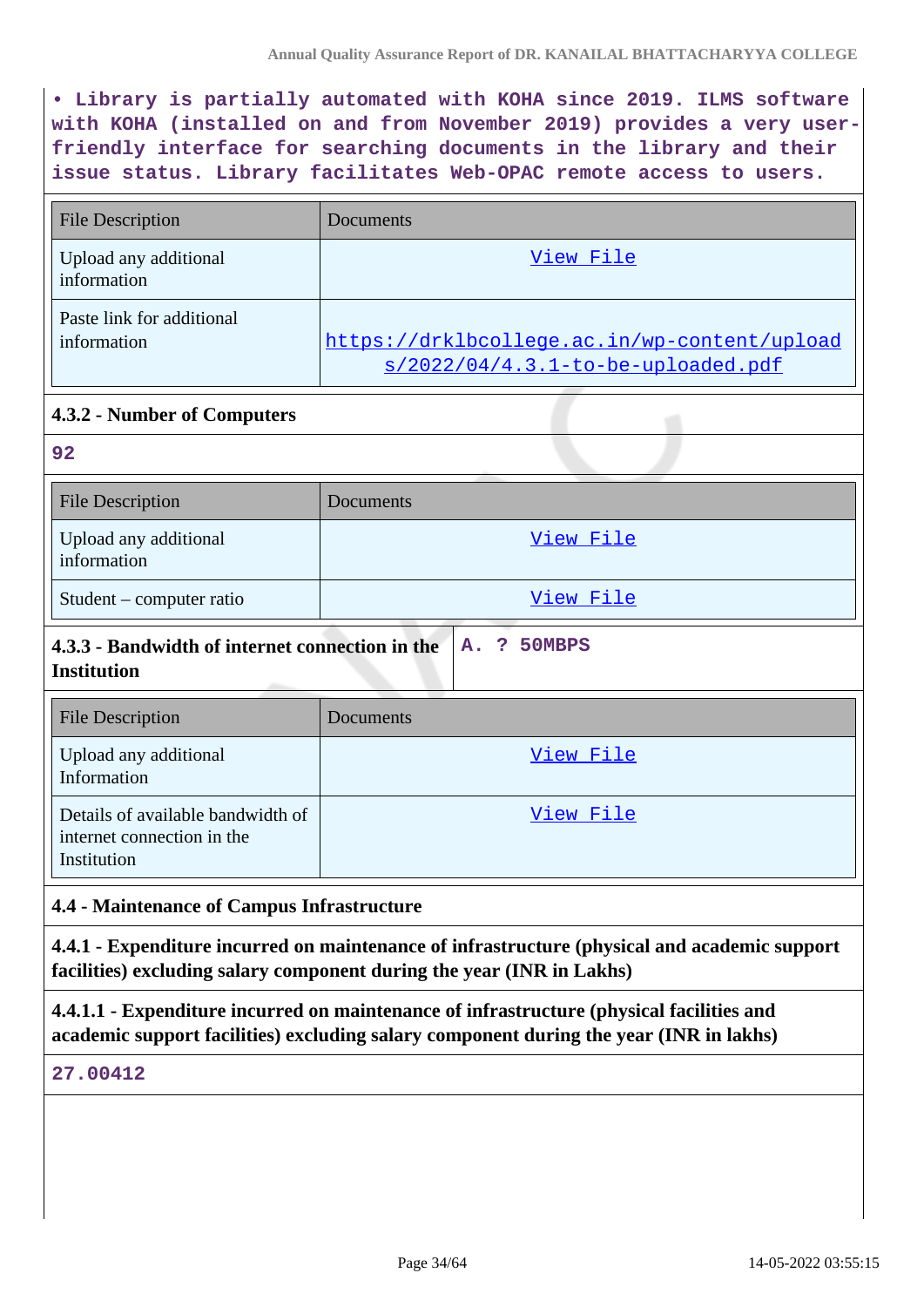| <b>File Description</b>                                                                                                        | Documents |
|--------------------------------------------------------------------------------------------------------------------------------|-----------|
| Upload any additional<br>information                                                                                           | View File |
| Audited statements of accounts.                                                                                                | View File |
| Details about assigned budget<br>and expenditure on physical<br>facilities and academic support<br>facilities (Data Templates) | View File |

4.4.2 - There are established systems and procedures for maintaining and utilizing physical, academic and support facilities - laboratory, library, sports complex, computers, classrooms etc.

**1. All Departmental requisitions are placed at HOD Meeting for scrutiny of essentially of Each Proposal. Affordable summarization is calibrated in conjugal adherence to priority in the interest of Students.**

**2. The summarized proposals are evaluated in the IQAC Meeting for attuning justification in the context of Institutional amelioration.**

**3. To assess Institutional Financial affordability of IQAC resolutions pertaining to the procurement are being placed before Statutory Finance Committee.**

**4. The streamlined Resolutions are being placed before Governing Body for Final Approval. As far as Library and Games Sports are concerned Library Management Committee and College Sports Committee is the initial domain to select the proposals respectively. All subsequent hierarchical functional steps are identical.**

| <b>File Description</b>                  | Documents                                                                          |
|------------------------------------------|------------------------------------------------------------------------------------|
| Upload any additional<br>information     | View File                                                                          |
| Paste link for additional<br>information | https://drklbcollege.ac.in/wp-content/upload<br>$s/2022/04/4.4.2-FINAL-UPLOAD.pdf$ |

# **STUDENT SUPPORT AND PROGRESSION**

# **5.1 - Student Support**

**5.1.1 - Number of students benefited by scholarships and free ships provided by the Government during the year**

**5.1.1.1 - Number of students benefited by scholarships and free ships provided by the**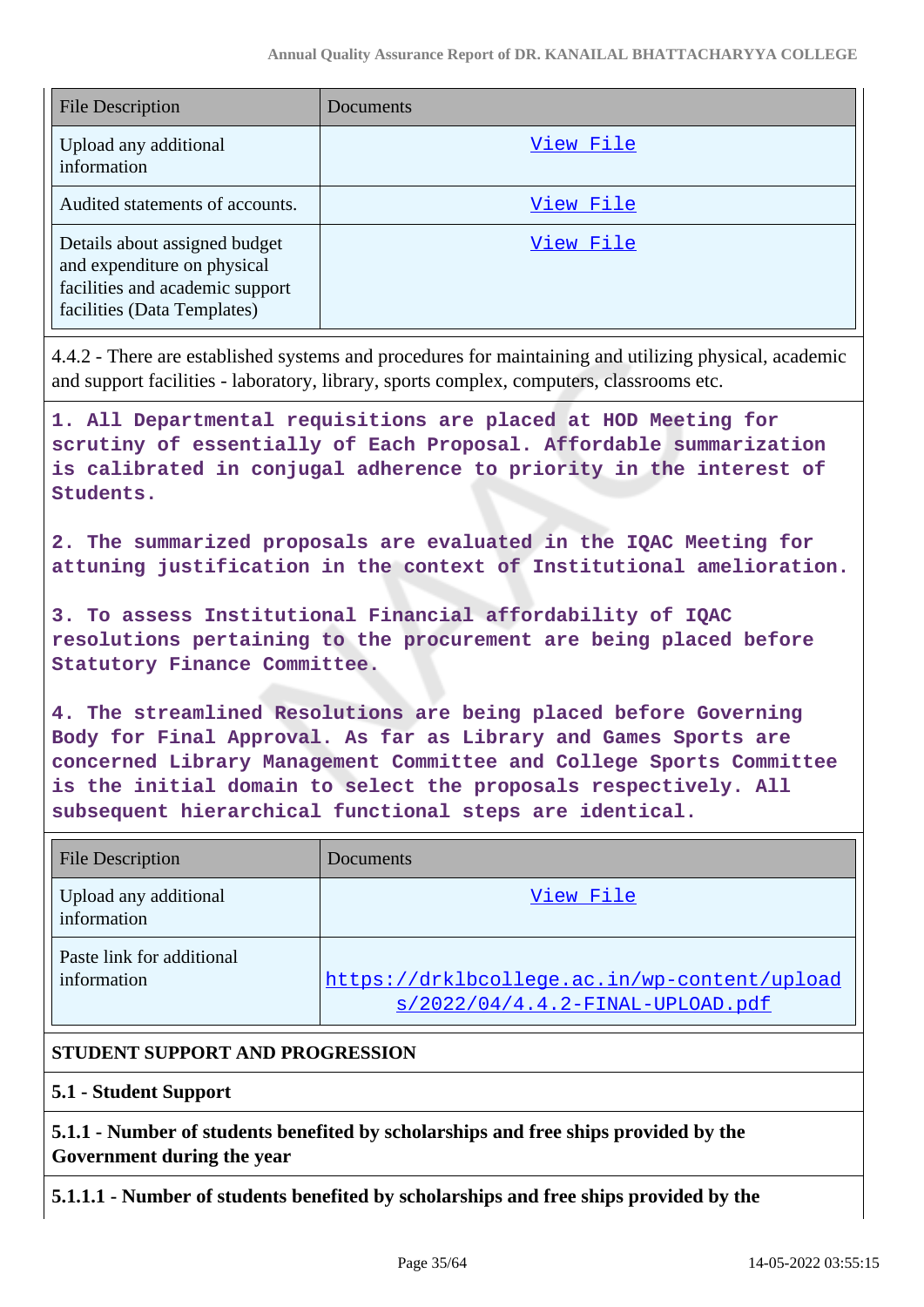# **Government during the year**

### **251**

| <b>File Description</b>                                                                                                         | Documents |
|---------------------------------------------------------------------------------------------------------------------------------|-----------|
| Upload self attested letter with<br>the list of students sanctioned<br>scholarship                                              | View File |
| Upload any additional<br>information                                                                                            | View File |
| Number of students benefited by<br>scholarships and free ships<br>provided by the Government<br>during the year (Data Template) | View File |

# **5.1.2 - Number of students benefitted by scholarships, free ships etc. provided by the institution / non- government agencies during the year**

**5.1.2.1 - Total number of students benefited by scholarships, free ships, etc provided by the institution / non- government agencies during the year**

#### **1068**

| <b>File Description</b>                                                                                                                                                                                                                                        | Documents         |
|----------------------------------------------------------------------------------------------------------------------------------------------------------------------------------------------------------------------------------------------------------------|-------------------|
| Upload any additional<br>information                                                                                                                                                                                                                           | View File         |
| Number of students benefited by<br>scholarships and free ships<br>institution / non-government<br>agencies in last 5 years (Date<br>Template)                                                                                                                  | View File         |
| 5.1.3 - Capacity building and skills<br>enhancement initiatives taken by the<br>institution include the following: Soft skills<br>Language and communication skills Life skills<br>(Yoga, physical fitness, health and hygiene)<br><b>ICT/computing skills</b> | B. 3 of the above |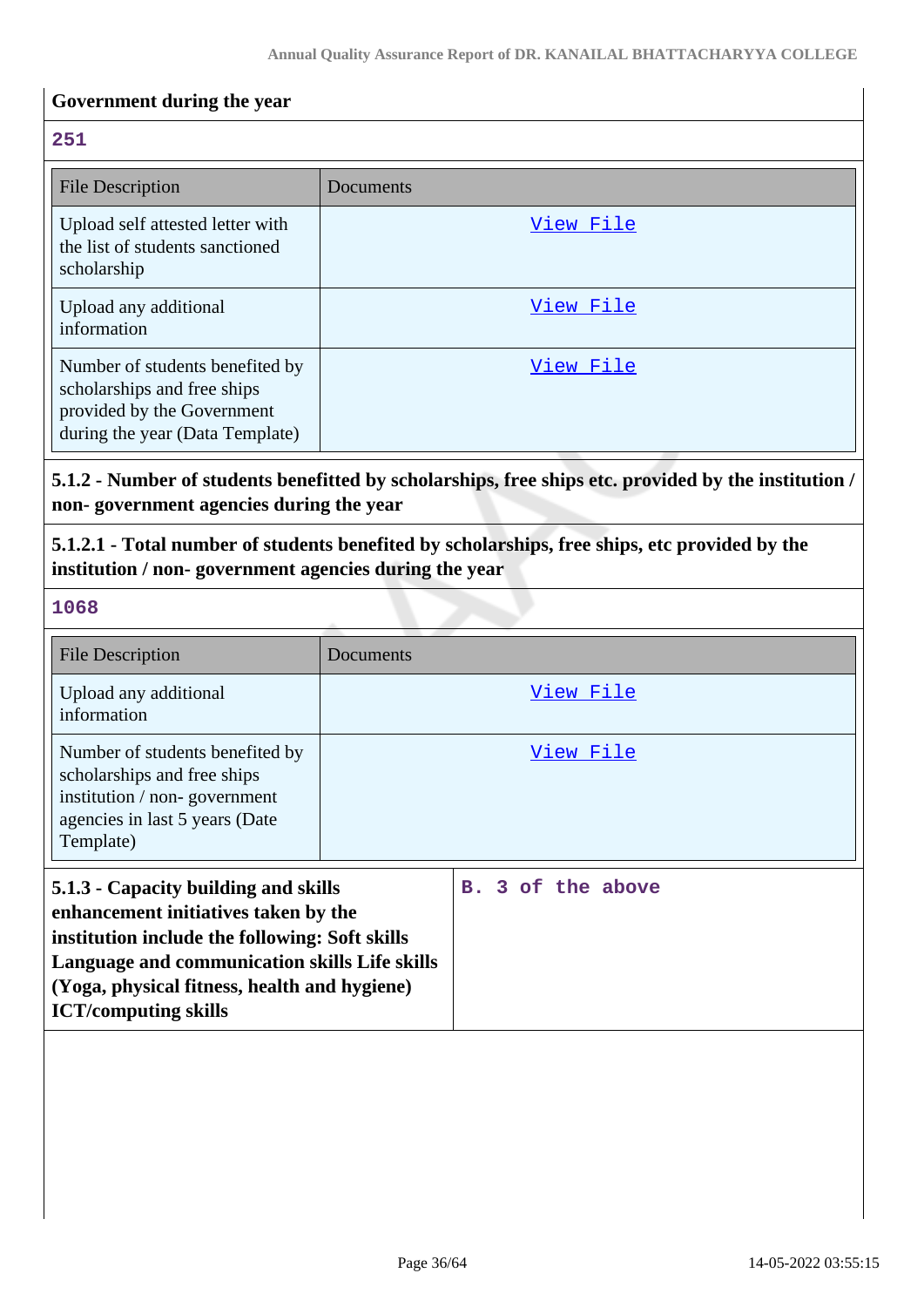| File Description                                                                        | Documents                                                                                  |
|-----------------------------------------------------------------------------------------|--------------------------------------------------------------------------------------------|
| Link to institutional website                                                           | https://drklbcollege.ac.in/wp-content/upload<br>s/2022/03/5.1.3-ADDITIONAL-INFORMATION.pdf |
| Any additional information                                                              | View File                                                                                  |
| Details of capability building and<br>skills enhancement initiatives<br>(Data Template) | View File                                                                                  |

**5.1.4 - Number of students benefitted by guidance for competitive examinations and career counseling offered by the institution during the year**

### **15**

# **5.1.4.1 - Number of students benefitted by guidance for competitive examinations and career counseling offered by the institution during the year**

**15**

| <b>File Description</b>                                                                                                                                                                                                                                                                                                                                                                                                                             | Documents           |
|-----------------------------------------------------------------------------------------------------------------------------------------------------------------------------------------------------------------------------------------------------------------------------------------------------------------------------------------------------------------------------------------------------------------------------------------------------|---------------------|
| Any additional information                                                                                                                                                                                                                                                                                                                                                                                                                          | <u>View File</u>    |
| Number of students benefited by<br>guidance for competitive<br>examinations and career<br>counseling during the year (Data<br>Template)                                                                                                                                                                                                                                                                                                             | View File           |
| 5.1.5 - The Institution has a transparent<br>mechanism for timely redressal of student<br>grievances including sexual harassment and<br>ragging cases Implementation of guidelines of<br>statutory/regulatory bodies Organization wide<br>awareness and undertakings on policies with<br>zero tolerance Mechanisms for submission of<br>online/offline students' grievances Timely<br>redressal of the grievances through<br>appropriate committees | A. All of the above |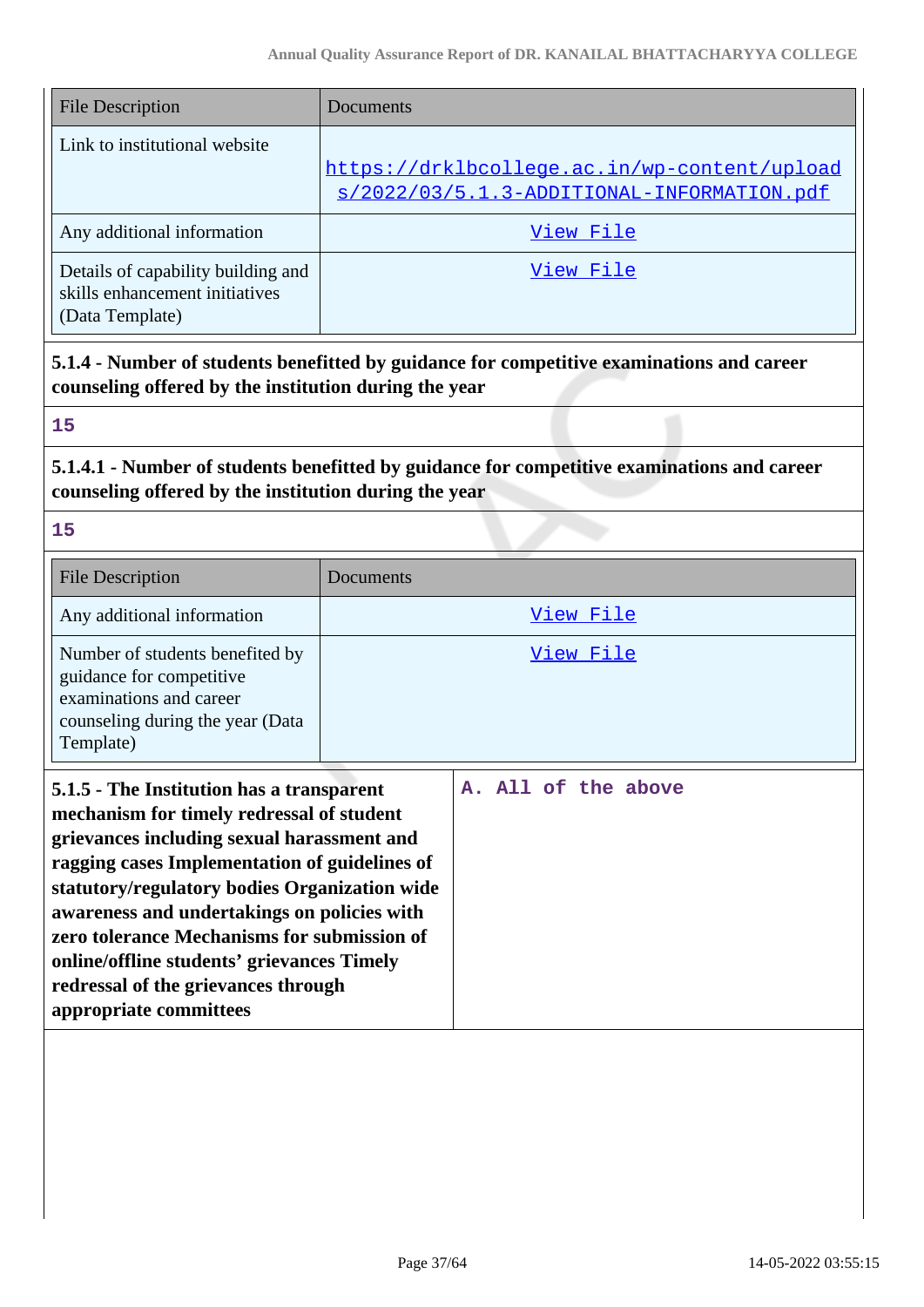| <b>File Description</b>                                                                                                                  | Documents                                                                  |  |
|------------------------------------------------------------------------------------------------------------------------------------------|----------------------------------------------------------------------------|--|
| Minutes of the meetings of<br>student redressal committee,<br>prevention of sexual harassment<br>committee and Anti Ragging<br>committee | <u>View File</u>                                                           |  |
| Upload any additional<br>information                                                                                                     | View File                                                                  |  |
| Details of student grievances<br>including sexual harassment and<br>ragging cases                                                        | View File                                                                  |  |
| <b>5.2 - Student Progression</b>                                                                                                         |                                                                            |  |
|                                                                                                                                          | 5.2.1 - Number of placement of outgoing students during the year           |  |
| 5.2.1.1 - Number of outgoing students placed during the year                                                                             |                                                                            |  |
| 6                                                                                                                                        |                                                                            |  |
| <b>File Description</b>                                                                                                                  | Documents                                                                  |  |
| Self-attested list of students<br>placed                                                                                                 | View File                                                                  |  |
| Upload any additional<br>information                                                                                                     | View File                                                                  |  |
|                                                                                                                                          | 5.2.2 - Number of students progressing to higher education during the year |  |
|                                                                                                                                          | 5.2.2.1 - Number of outgoing student progression to higher education       |  |
| 39                                                                                                                                       |                                                                            |  |
| <b>File Description</b>                                                                                                                  | Documents                                                                  |  |
| Upload supporting data for<br>student/alumni                                                                                             | View File                                                                  |  |
| Any additional information                                                                                                               | View File                                                                  |  |
| Details of student progression to<br>higher education                                                                                    | View File                                                                  |  |

# **5.2.3 - Number of students qualifying in state/national/ international level examinations during the year (eg: JAM/CLAT/GATE/ GMAT/CAT/GRE/ TOEFL/ Civil Services/State government examinations)**

**5.2.3.1 - Number of students qualifying in state/ national/ international level examinations (eg: JAM/CLAT/NET/ SLET/ GATE/ GMAT/CAT/GRE/ TOEFL/ Civil Services/ State government**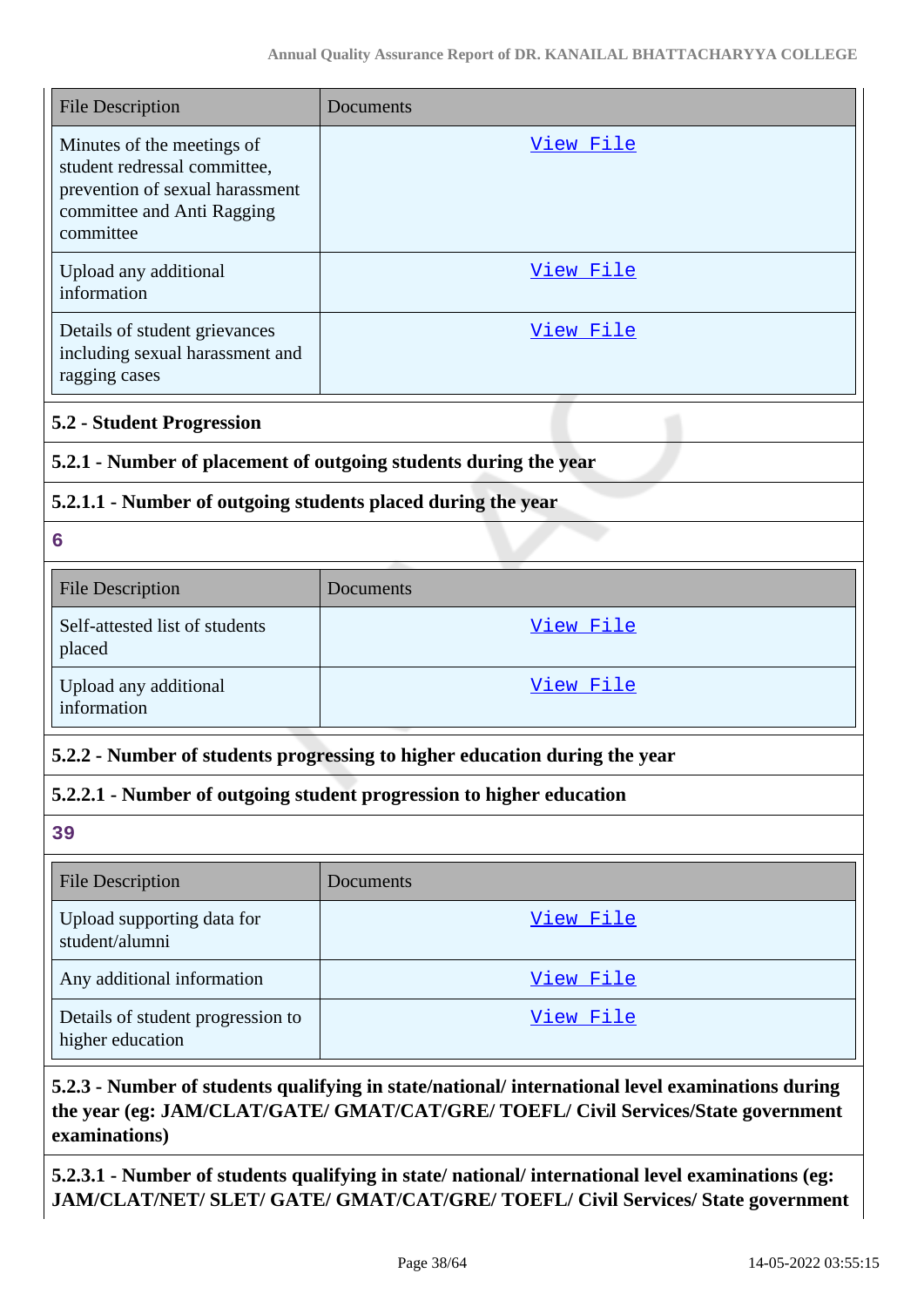### **examinations) during the year**

**0**

| <b>File Description</b>                | Documents        |
|----------------------------------------|------------------|
| Upload supporting data for the<br>same | No File Uploaded |
| Any additional information             | No File Uploaded |

## **5.3 - Student Participation and Activities**

**5.3.1 - Number of awards/medals for outstanding performance in sports/cultural activities at university/state/national / international level (award for a team event should be counted as one) during the year**

**5.3.1.1 - Number of awards/medals for outstanding performance in sports/cultural activities at university/state/ national / international level (award for a team event should be counted as one) during the year.**

**1**

| <b>File Description</b>                                                                                                                                                              | Documents |
|--------------------------------------------------------------------------------------------------------------------------------------------------------------------------------------|-----------|
| e-copies of award letters and<br>certificates                                                                                                                                        | View File |
| Any additional information                                                                                                                                                           | View File |
| Number of awards/medals for<br>outstanding performance in<br>sports/cultural activities at univer<br>sity/state/national/international<br>level (During the year) (Data<br>Template) | View File |

5.3.2 - Institution facilitates students' representation and engagement in various administrative, cocurricular and extracurricular activities (student council/ students representation on various bodies as per established processes and norms )

**A duly elected Student council is operative in the College. The General Secretary of the student council is the representative of the highest policy-making body (GB) of the College and Academic subcommittee. They are also part of the College Magazine (Korak) Committee. In addition, the student council is actively involved in Sports, Cultural activities of the college. Moreover, they help financially backward students of the college. It works for the benefit of the student throughout the year and pursues several activities within and outside the college campus like annual social, fresher's welcome, observation of the Teachers' Day, International**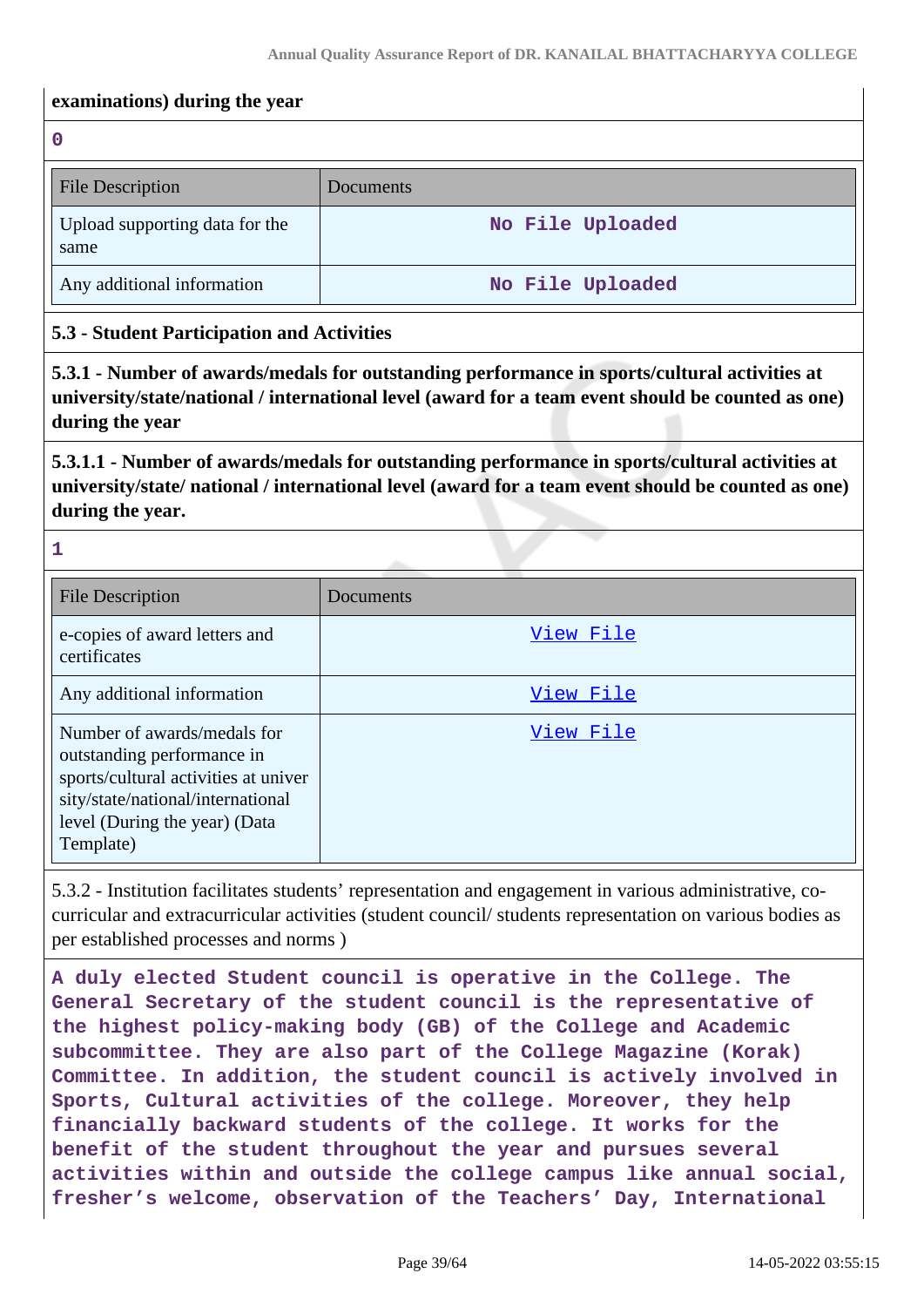**Mother Language Day, Saraswati Puja, Rabindra Jayanti, Blood Donation Camp Inter-College and Intra- College Football and Cricket Tournaments, etc. They are very much enthusiastic about participating in on-campus training and certificate courses offered by the college like Tally with GST, Diploma in Computer Application (WEBEL) along with NSS activities.**

| <b>File Description</b>                  | Documents                                                                                                                 |
|------------------------------------------|---------------------------------------------------------------------------------------------------------------------------|
| Paste link for additional<br>information | https://drklbcollege.ac.in/wp-content/upload<br>$s/2022/03/5.3.2 - ADDITIONAL-INFORMATION-$<br>STUDENT-REPRESENTATION.pdf |
| Upload any additional<br>information     | View File                                                                                                                 |

**5.3.3 - Number of sports and cultural events/competitions in which students of the Institution participated during the year (organized by the institution/other institutions)**

**5.3.3.1 - Number of sports and cultural events/competitions in which students of the Institution participated during the year**

**7** File Description Documents Report of the event  $\overline{View\ File}$ Upload any additional information [View File](https://assessmentonline.naac.gov.in/storage/app/public/aqar/13769/13769_63_146.pdf?1652523913) Number of sports and cultural events/competitions in which students of the Institution participated during the year (organized by the institution/other institutions (Data Template) [View File](https://assessmentonline.naac.gov.in/storage/app/public/aqar/13769/13769_63_147.xlsx?1652523913)

# **5.4 - Alumni Engagement**

5.4.1 - There is a registered Alumni Association that contributes significantly to the development of the institution through financial and/or other support services

**Dr.Kanailal Bhattacharyya College Alumni Association is registered under the Society Registration Act. This association has become an icon for nurturing not only good students but also good citizens. It gives all-around support for the proper functioning of the college. Meeting of the Executive Council is held during the course of the year. They also participate in Sports, Cultural Activities, and**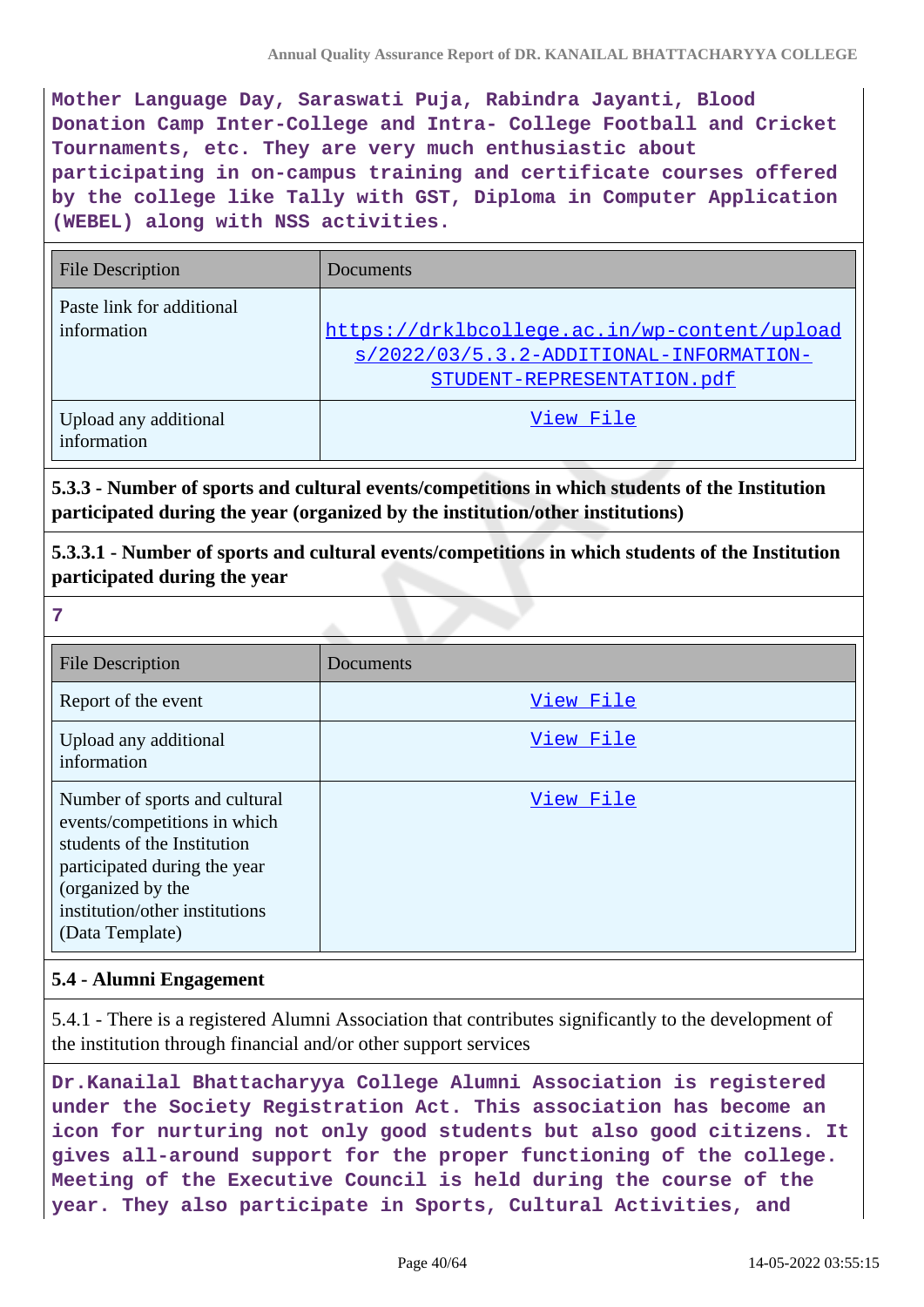**Seminars organized by the College. It has organized a slide show on a Himalayan expedition titled "Himalayer Alinde" by eminent mountaineer Shri Ratanlal Biswas on 27.02.2020. Thus, it has become the central point of connection for all the people associated with the college. It bridges the gap between the new and the old through annual reunions.**

| <b>File Description</b>                                                                                                                                                                                                                                            | Documents |                                                                                                           |
|--------------------------------------------------------------------------------------------------------------------------------------------------------------------------------------------------------------------------------------------------------------------|-----------|-----------------------------------------------------------------------------------------------------------|
| Paste link for additional<br>information                                                                                                                                                                                                                           |           | https://drklbcollege.ac.in/wp-content/upload<br><u>s/2022/03/5.4.1-ALUMNI-ASSOCIATION.pdf</u>             |
| Upload any additional<br>information                                                                                                                                                                                                                               |           | View File                                                                                                 |
| 5.4.2 - Alumni contribution during the year<br>(INR in Lakhs)                                                                                                                                                                                                      |           | E. <1Lakhs                                                                                                |
| <b>File Description</b>                                                                                                                                                                                                                                            | Documents |                                                                                                           |
| Upload any additional<br>information                                                                                                                                                                                                                               |           | <u>View File</u>                                                                                          |
| <b>GOVERNANCE, LEADERSHIP AND MANAGEMENT</b>                                                                                                                                                                                                                       |           |                                                                                                           |
| 6.1 - Institutional Vision and Leadership                                                                                                                                                                                                                          |           |                                                                                                           |
| institution                                                                                                                                                                                                                                                        |           | 6.1.1 - The governance of the institution is reflective of and in tune with the vision and mission of the |
| Vision: No Procrastination No Prevarication No Petulance only<br>steering to excellence.                                                                                                                                                                           |           |                                                                                                           |
| Mission: Centrifugal Meritocracy by Centripetal Proficiency<br>propelled by Hub and Spoke Management                                                                                                                                                               |           |                                                                                                           |
| Nature of Governance:                                                                                                                                                                                                                                              |           |                                                                                                           |
| Schematic harvesting of a meritocratic Learning Management System by<br>functional involvement of Learners as tenderers and Faculties both<br>as motivators and facilitators are the spoke fulcrum converging to<br>Intra Institutional Centripetal Hub Management |           |                                                                                                           |
| Governance of Curricular Management:                                                                                                                                                                                                                               |           |                                                                                                           |
|                                                                                                                                                                                                                                                                    |           | Mentor-Mentee Coupling: Obtaining Student feedback under stipulated                                       |

**Criteria is the key objective. Particular emphasis is being placed to assess the prevailing status of access to the differential**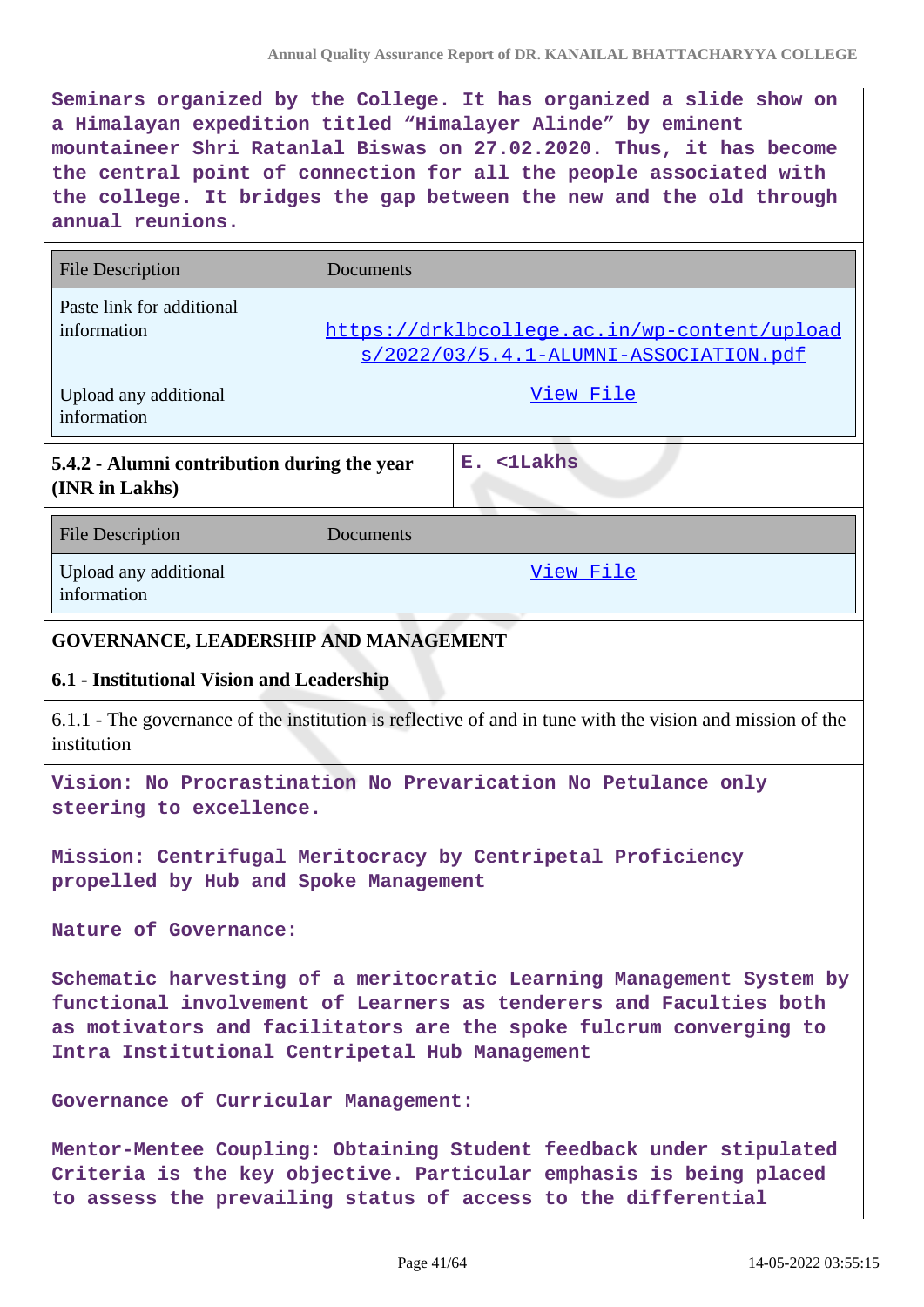**provision of Institutional opportunities by the students. Particular needs of economically and socially backward categories of students are being addressed under this purpose. Feedback is regularly being communicated to HoDs.** 

**HoDs Committee: Regular interface Meeting with College Authority with them discerns Curricular management driving necessities for each subject along with amelioration.**

**Subsequent evaluation of these by all Faculties as Members of Academic Sub Committee provides transparent governance followed by Finance Sub Committee and Governing Body with representatives of Faculties consolidates finalization.** 

**Holistic e-governance: Operationalization of Curricular Management on IT Platform along with digitized corridors of accounting and eprocurement is the functional fulcrum with consistent amelioration.**

| <b>File Description</b>                  | Documents                                                           |
|------------------------------------------|---------------------------------------------------------------------|
| Paste link for additional<br>information | https://drklbcollege.ac.in/wp-<br>content/uploads/2022/04/6.1.1.pdf |
| Upload any additional<br>information     | View File                                                           |

6.1.2 - The effective leadership is visible in various institutional practices such as decentralization and participative management.

**Hub & Spoke Management: The Spokes**

**Departmental Meeting: This is the grassroots hierarchical strata determinant spoke to the decisive Hub.** 

**Appraisal of Feedback coalesced from Mentees by Mentors and**

**Configuration of Departmental requirements as derivative of Mentee feedback along operational status of Departmental Infrastructure is collateral issues that crafts the agenda domain.** 

**Spokes Converge: The Hierarchical Hub**

**HoDs' Interface Platform: Inter-Departmental Intra Institutional preparatory stratum for streamlining the proposal centralized through E-Procurement System. Prioritization is being emphasized upon albeit the unavoidable admissibility of the significance of**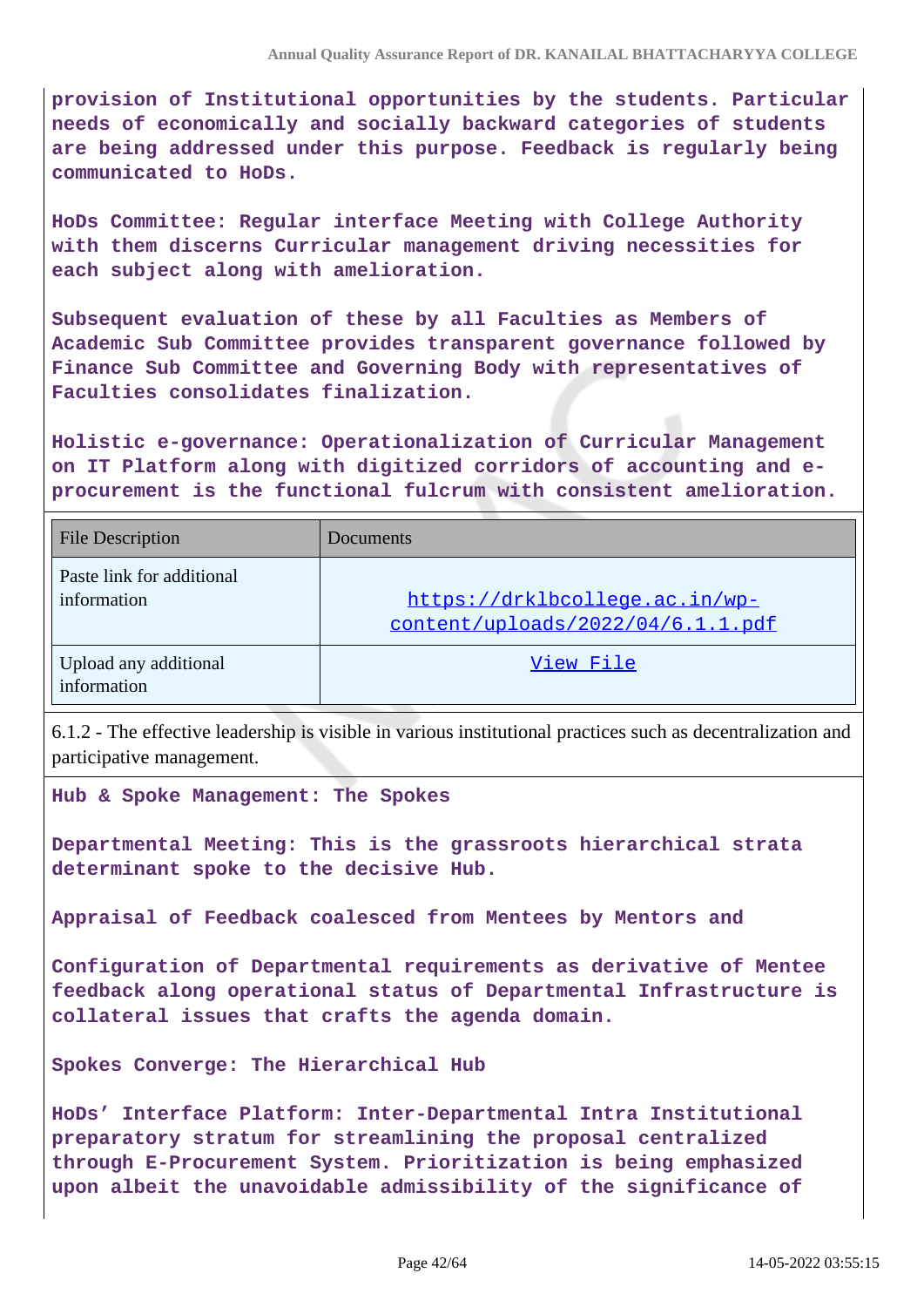**each proposal in compliance with fiscal affordability in adherence to Budgetary Provisions.**

**IQAC: Evaluative platform for discerned proposals both for curricular and outreach programs in the precise perspective of Higher Education Functional Portfolio as per NAAC Criterion.** 

**Academic Sub Committee Finance Committee and Governing Body are the subsequent platforms where sequentially affordability is being addressed towards ultimate conclusion duly represented by Faculties and their representatives.** 

**Implementation:** 

**Ratified proposals are being communicated to the concerned Departments processing their implementation. Monitoring is extremely critical in order to assess the status of condition improvement postimplementation of the designated proposal w and urgent in order to ensure progressive Fiscal Management.**

| <b>File Description</b>                  | <b>Documents</b>                                                    |
|------------------------------------------|---------------------------------------------------------------------|
| Paste link for additional<br>information | https://drklbcollege.ac.in/wp-<br>content/uploads/2022/04/6.1.2.pdf |
| Upload any additional<br>information     | View File                                                           |

#### **6.2 - Strategy Development and Deployment**

6.2.1 - The institutional Strategic/ perspective plan is effectively deployed

**Schematically encompassing E-Governance:**

**Functional Components**

**Through Spoke Management by Departments:** 

**Infrastructural Amelioration or Substitution** 

**Book and Journal Requisition**

**Through E-Procurement System to Hub cluster.**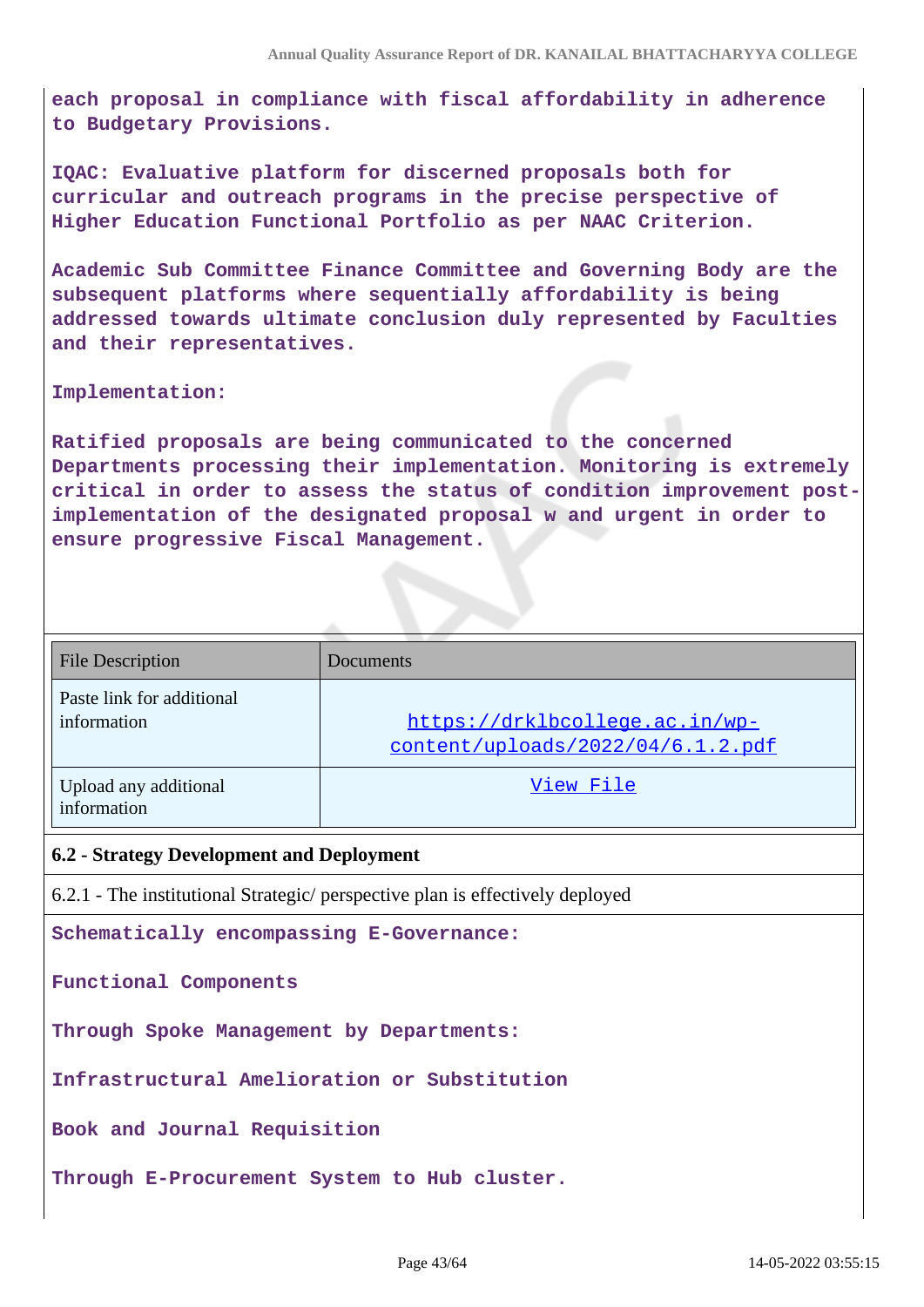**It is an inbuilt system bricked by Subject specified requisition component profile delineated in consultation with each Subjective Heads with Practical Curricular responsibilities.** 

**The objective here is to maintain a precise procurement record of Apparatus Equipment Instruments Glassware Chemicals Specimens and Peripherals.**

**Accountability of registered proposal.** 

**To abandon wastage is the prioritised emphasis under Progressive Fiscal Conservatism.**

**Better Ambience**

**Green Campus Infrastructure: Greeneries are being maintained with seasonal cycling for this purpose.** 

**Students Support System: Soft Platform: Online Submission of fees facility,**

**Regular display of notifications in College Website, Online Classes inclusive of Practical Components, Online webinars and both subjective and institutional Mentor-Mentee System.** 

**Enhanced Toilet Facility: With particular requirements for Girl Students with round the clock cleaning and scavenging.**

**College App: An Android Mobile students friendly App is under making to provide access to Facilitating nodes in College Website for students from anywhere and everywhere.** 

**Voluntary and Professional Courses: Students pursuing these courses do also avail of identical E Payment Facilities.** 

**Outreach Programme Sports and Cultural Programmes: proactive involvement of students would be encouraged.**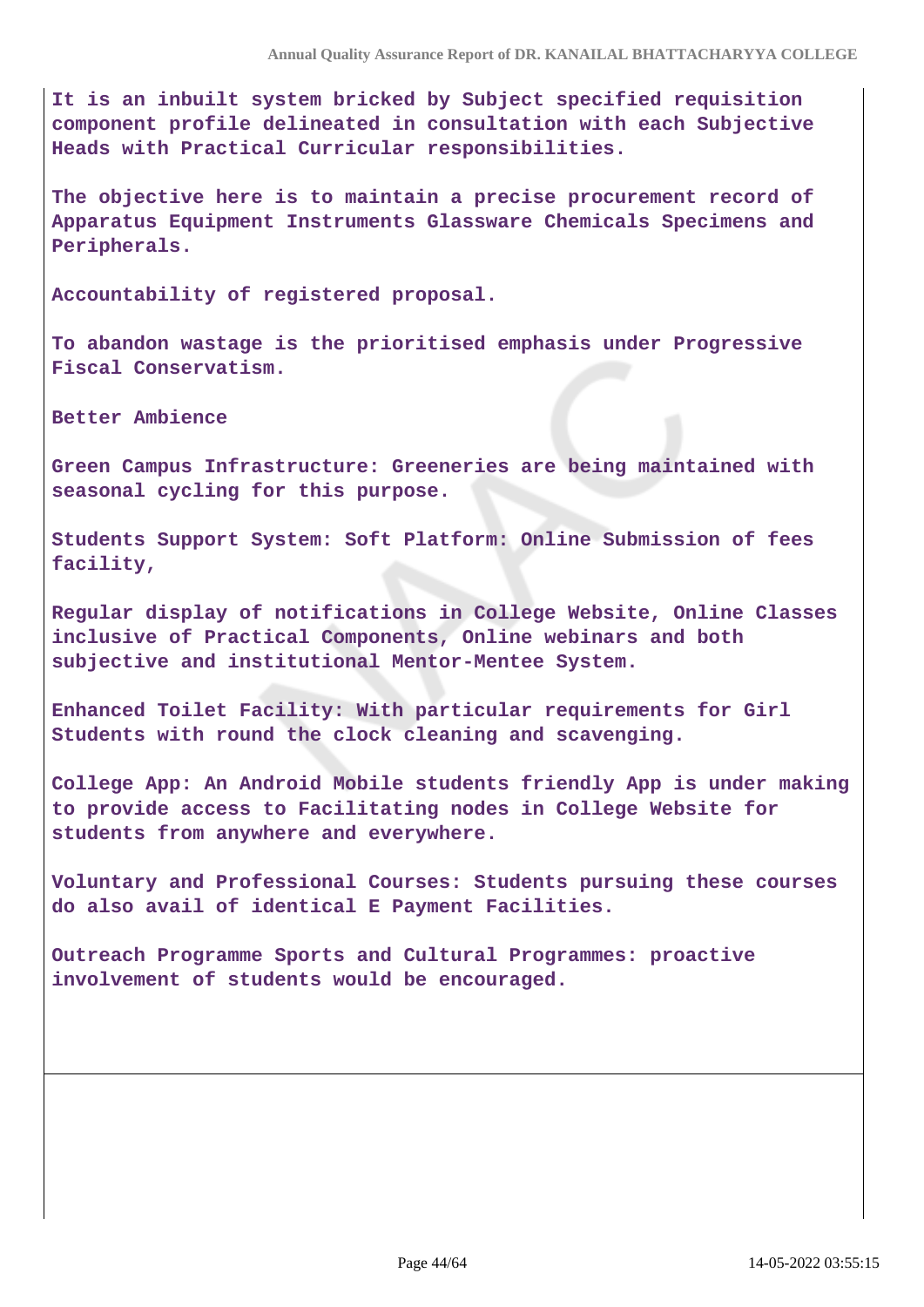| <b>File Description</b>                                   | Documents                                                           |
|-----------------------------------------------------------|---------------------------------------------------------------------|
| Strategic Plan and deployment<br>documents on the website | View File                                                           |
| Paste link for additional<br>information                  | https://drklbcollege.ac.in/wp-<br>content/uploads/2022/04/6.2.1.pdf |
| Upload any additional<br>information                      | View File                                                           |

6.2.2 - The functioning of the institutional bodies is effective and efficient as visible from policies, administrative setup, appointment and service rules, procedures, etc.

**This is an affiliated Higher Educational Institution under collateral Governance by the Department of Higher Education Government of West Bengal the administrative determinant and University of Calcutta the decisive domain pertaining to curricular obligations.**

**The Functional Components with mandatory Compliance Obligation:** 

**Trans Institutional Policy Genesis.** 

**Government Orders from the Department of Higher Education Government of West Bengal is being on appointment & Career Advancements for Faculties and Non - Teaching Staff and approval of financial benefits also for Policy Orientation for issues related to student management and General Administration.**

**Implementations of Academic Circulars Issued by the University of Calcutta**

**UGC Institution specified instructions**

**NAAC Criterion:** 

**NAAC Criterion encompasses Pan Indian Model for Higher Education. To comply the devised Criteria an affiliated College requires manuevouring of Institutional Functioning blended with Government Orders, UGC guidelines, and indigenous enterprise by IQAC.** 

**Being implemented either through Governing Body or instantaneously.** 

**Intra Institutional Policy Propagation: by Principles of Priority and affordability.**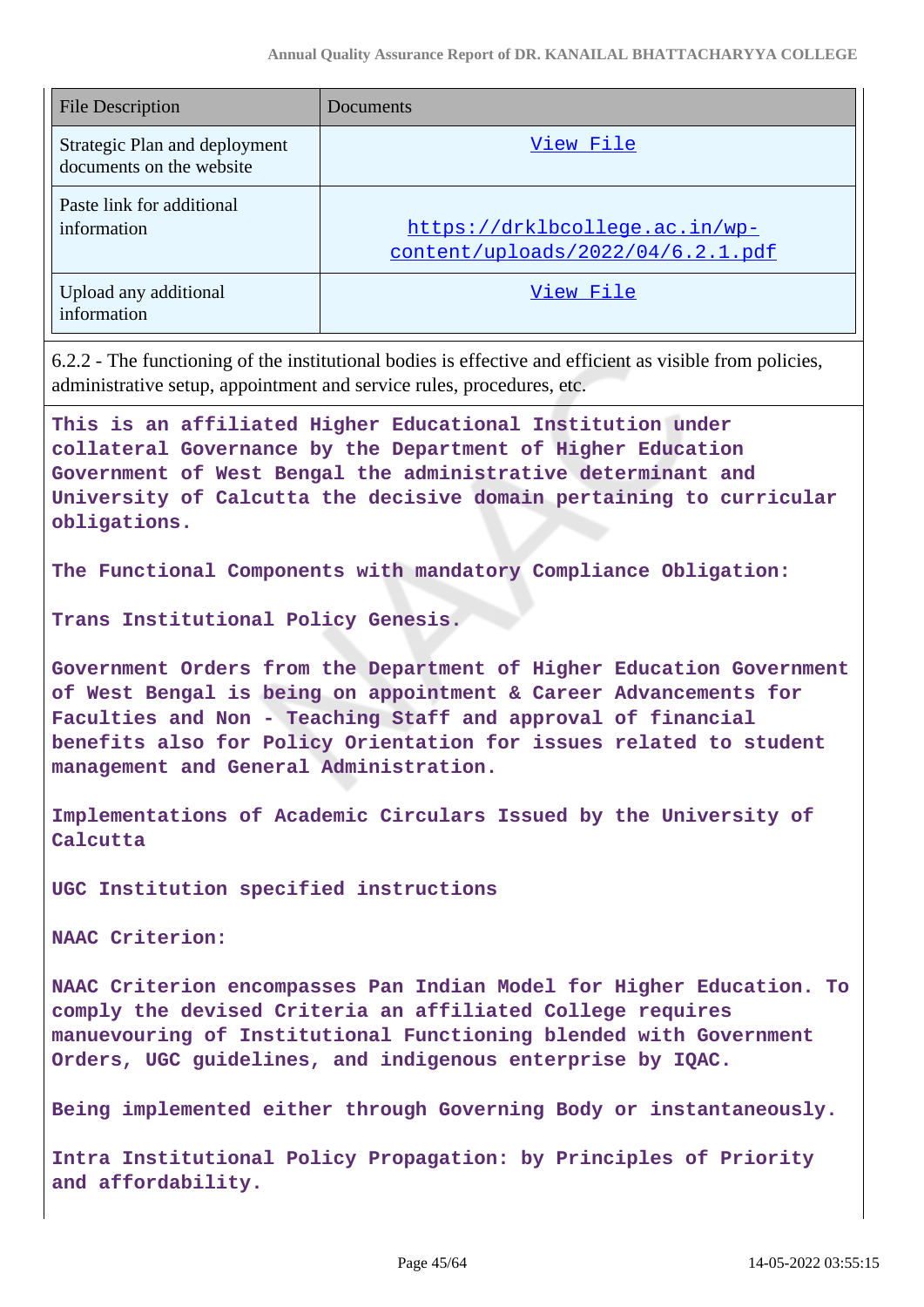**Maintaining and Augmenting Infrastructure in adherence to NAAC Criteria.** 

**Recommendation of Academic Sub Committee stemming from HoDs' Committee.**

**IQAC recommendations** 

**Recommendation from Finance Committee both from HoDs End involving financial requisites and from mainstream administration also from IQAC.**

**Implementation essentially requires Governing Body Ratifications.** 

| <b>File Description</b>                                                                                                                         | Documents                                                           |
|-------------------------------------------------------------------------------------------------------------------------------------------------|---------------------------------------------------------------------|
| Paste link for additional<br>information                                                                                                        | https://drklbcollege.ac.in/wp-<br>content/uploads/2022/04/6.2.2.pdf |
| Link to Organogram of the<br>Institution webpage                                                                                                | https://drklbcollege.ac.in/wp-<br>content/uploads/2022/04/6.2.2.pdf |
| Upload any additional<br>information                                                                                                            | View File                                                           |
| areas of operation Administration Finance and<br><b>Accounts Student Admission and Support</b><br><b>Examination</b><br><b>File Description</b> | Documents                                                           |
| <b>ERP</b> (Enterprise Resource<br>Planning)Document                                                                                            | No File Uploaded                                                    |
| Screen shots of user interfaces                                                                                                                 | View File                                                           |
| Any additional information                                                                                                                      | View File                                                           |
| Details of implementation of e-<br>governance in areas of operation,<br>Administration etc (Data<br>Template)                                   | View File                                                           |

# **6.3 - Faculty Empowerment Strategies**

6.3.1 - The institution has effective welfare measures for teaching and non- teaching staff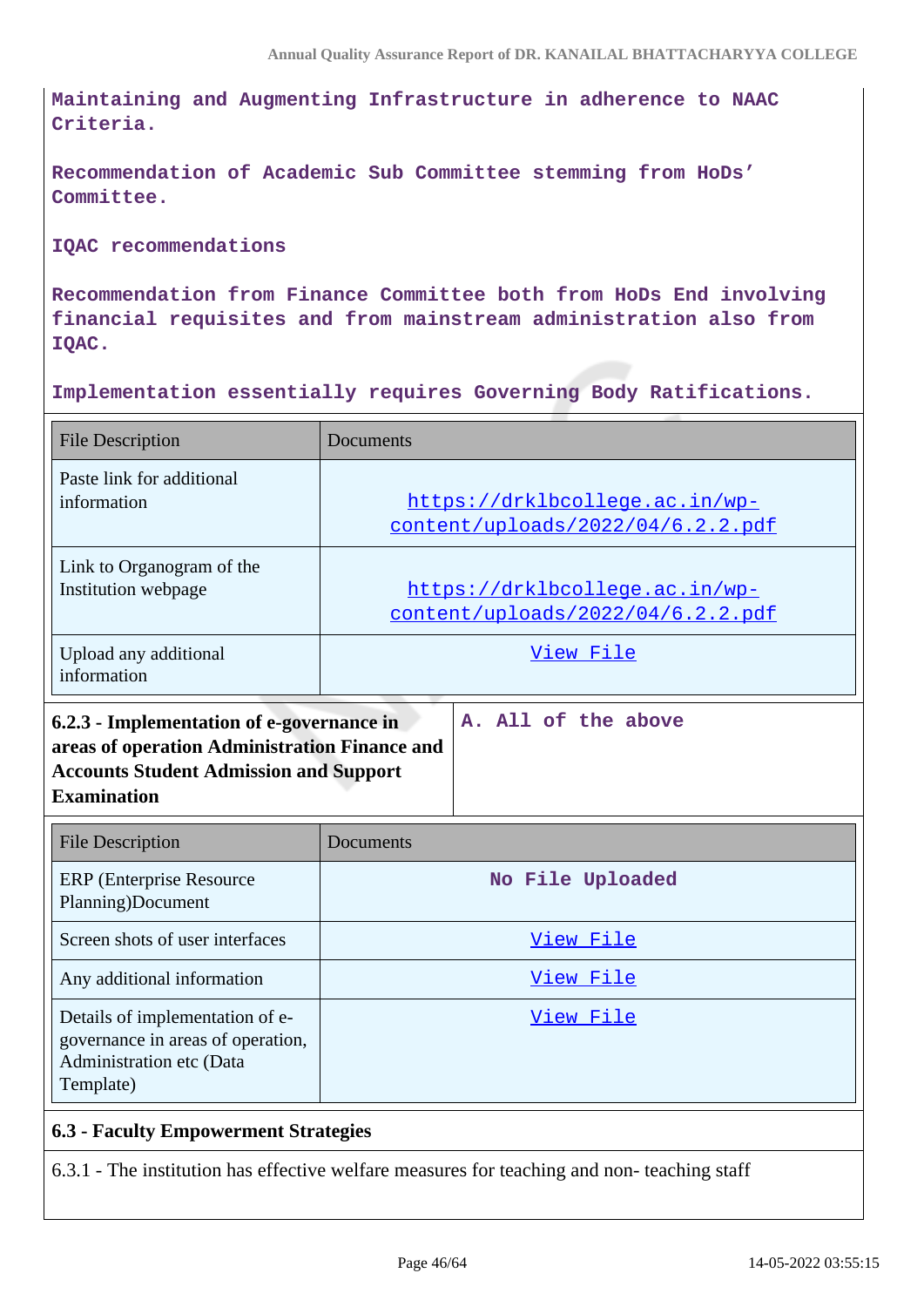- **The institution provides advance for Puja festival to all**  $\bullet$ **willing teaching and non-teaching staff of the college at zero interest rate to be repaid at ten equal installments. Maximum limit for full-time teacher is Rs. 30,000/- for SACTs-Rs. 25000/- and for Non-teaching staff- Rs. 18000/-.**
- **The institution has a group Life Insurance Scheme under Life Insurance Corporation of India for teachers employed in substantive posts and permanent non-teaching staff.**
- **The institution provides incentives to teachers to present papers in seminars/conferences/workshops and also provide membership fees in professional organization.**

| <b>File Description</b>                  | Documents                                                                                                     |
|------------------------------------------|---------------------------------------------------------------------------------------------------------------|
| Paste link for additional<br>information | https://drklbcollege.ac.in/wp-content/upload<br>$s/2022/04/6.3.1-FINAL-UPLOAD-ADDITIONAL-$<br>INFORMATION.pdf |
| Upload any additional<br>information     | View File                                                                                                     |

**6.3.2 - Number of teachers provided with financial support to attend conferences/ workshops and towards membership fee of professional bodies during the year**

**6.3.2.1 - Number of teachers provided with financial support to attend conferences/workshops and towards membership fee of professional bodies during the year**

**2**

| <b>File Description</b>                                                                                                          | Documents |
|----------------------------------------------------------------------------------------------------------------------------------|-----------|
| Upload any additional<br>information                                                                                             | View File |
| Details of teachers provided with<br>financial support to attend<br>conference, workshops etc during<br>the year (Data Template) | View File |

**6.3.3 - Number of professional development /administrative training programs organized by the institution for teaching and non-teaching staff during the year**

**6.3.3.1 - Total number of professional development /administrative training Programmes organized by the institution for teaching and non teaching staff during the year**

**00**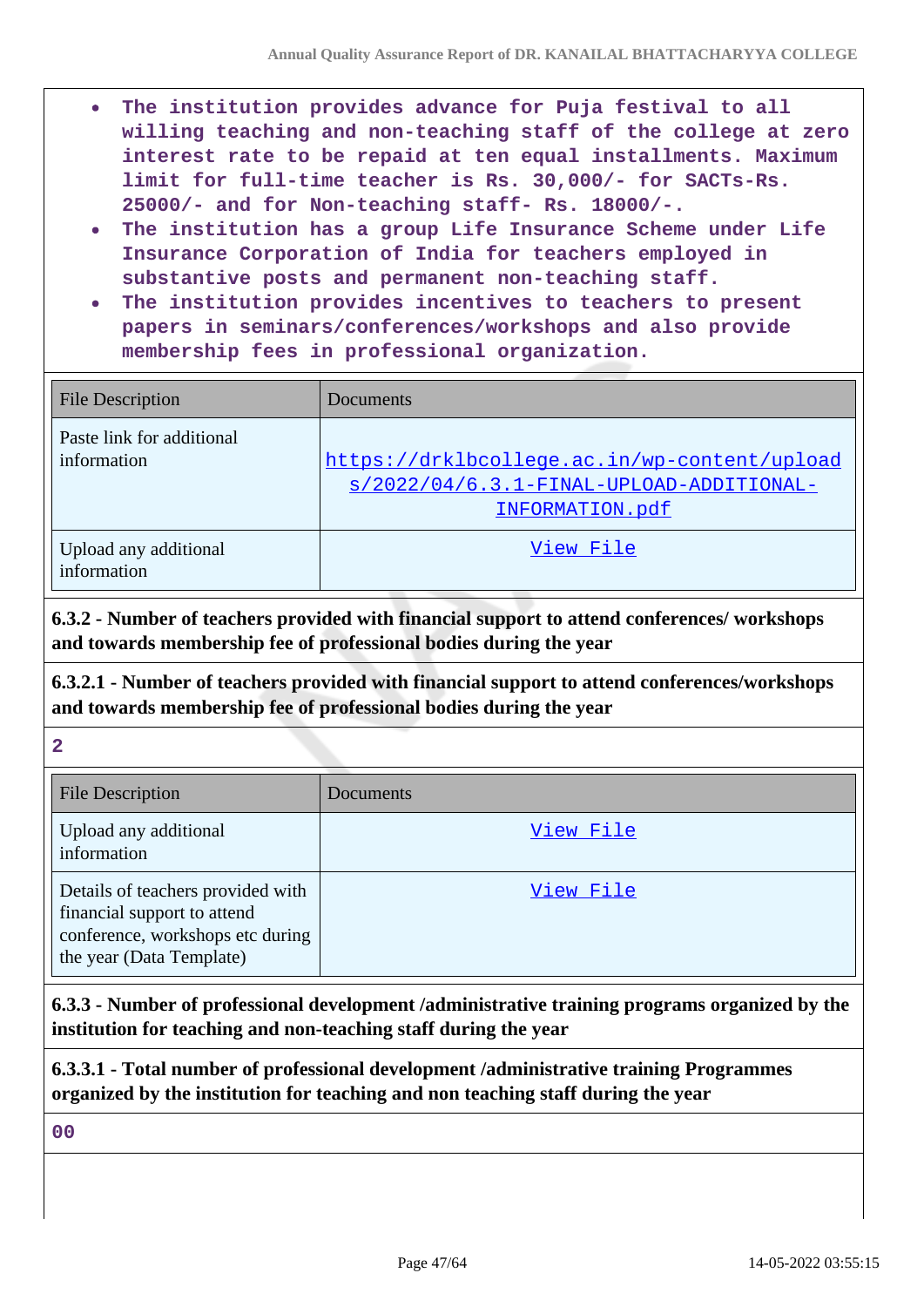| <b>File Description</b>                                                                                                                                                 | Documents        |
|-------------------------------------------------------------------------------------------------------------------------------------------------------------------------|------------------|
| Reports of the Human Resource<br>Development Centres (UGCASC<br>or other relevant centres).                                                                             | No File Uploaded |
| <b>Reports of Academic Staff</b><br>College or similar centers                                                                                                          | No File Uploaded |
| Upload any additional<br>information                                                                                                                                    | No File Uploaded |
| Details of professional<br>development / administrative<br>training Programmes organized<br>by the University for teaching<br>and non teaching staff (Data<br>Template) | No File Uploaded |

**6.3.4 - Number of teachers undergoing online/face-to-face Faculty development Programmes (FDP) during the year (Professional Development Programmes, Orientation / Induction Programmes, Refresher Course, Short Term Course etc.)**

**6.3.4.1 - Total number of teachers attending professional development Programmes viz., Orientation / Induction Programme, Refresher Course, Short Term Course during the year**

**04**

| <b>File Description</b>                                                                                    | Documents        |
|------------------------------------------------------------------------------------------------------------|------------------|
| <b>IQAC</b> report summary                                                                                 | View File        |
| Reports of the Human Resource<br>Development Centres (UGCASC<br>or other relevant centers)                 | View File        |
| Upload any additional<br>information                                                                       | No File Uploaded |
| Details of teachers attending<br>professional development<br>programmes during the year<br>(Data Template) | View File        |

6.3.5 - Institutions Performance Appraisal System for teaching and non- teaching staff

**The institution maintains a detailed self-appraisal system for teachers and non-teaching staff. The teachers are allotted specified number of classes as per the master routine prepared by the routine committee. The teachers fill up the number of classes allotted on each day, number of classes taken by him/her on that day, number of classes not held on a particular day and reason for not taking the**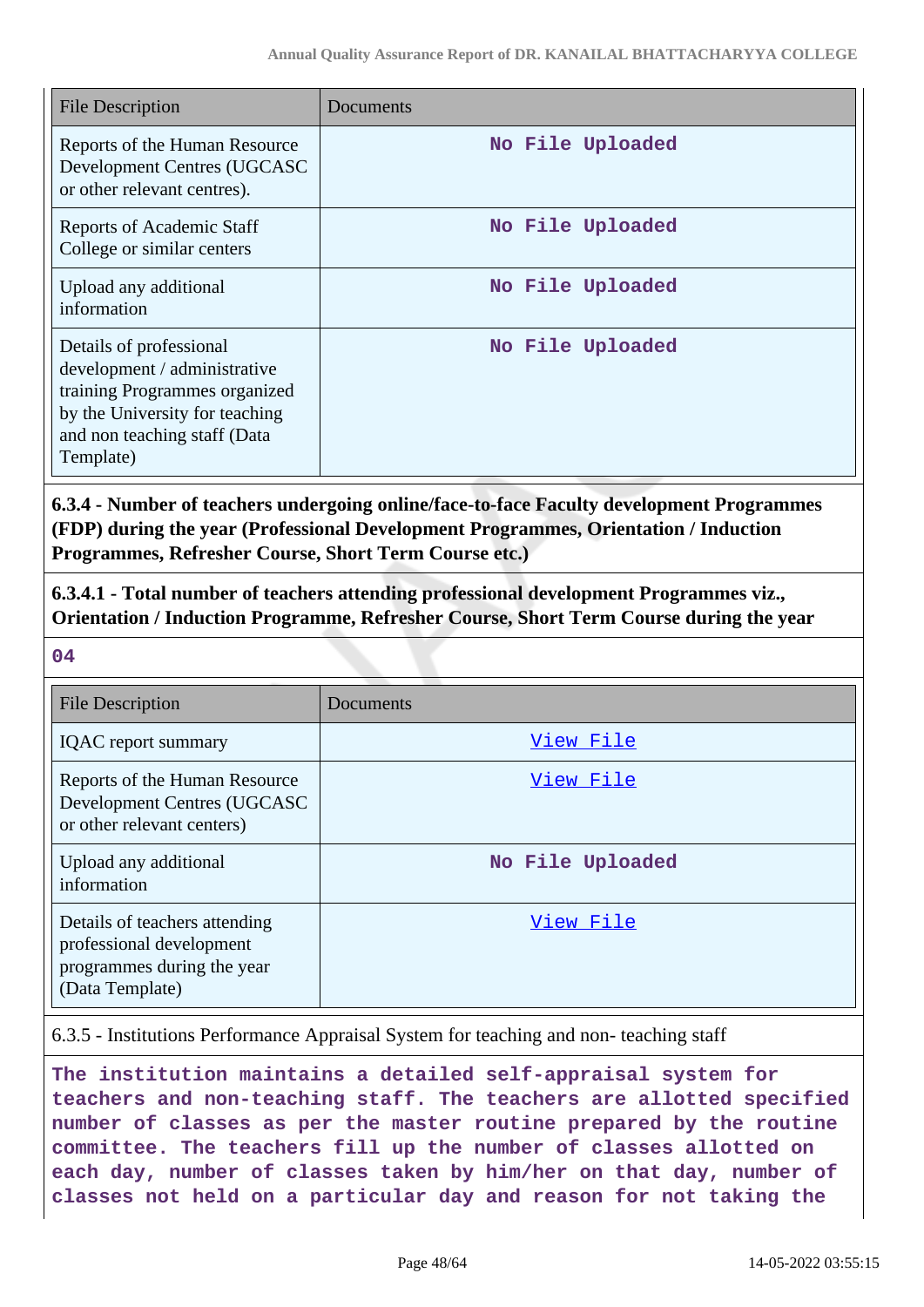**class. In addition it also records the number of days that a teacher is present in college, leave record and also the extracurricular activities performed by the teacher is maintained.**

**A similar format is also maintained for non-teaching staff attached to mainstream administration and also to laboratory attendants attached to academic departments. The staff record their duties performed each day. The self-appraisal records are counter-signed by the Principal.** 

| <b>File Description</b>                  | Documents                                                                                  |
|------------------------------------------|--------------------------------------------------------------------------------------------|
| Paste link for additional<br>information | https://drklbcollege.ac.in/wp-content/upload<br>s/2022/04/6.3.5-ADDITIONAL-INFORMATION.pdf |
| Upload any additional<br>information     | View File                                                                                  |

### **6.4 - Financial Management and Resource Mobilization**

6.4.1 - Institution conducts internal and external financial audits regularly Enumerate the various internal and external financial audits carried out during the year with the mechanism for settling audit objections within a maximum of 200 words

**In compliance with NAAC provisions and statutory Higher Education norms, the college conducts both Internal and External Audits. Internal Auditor is being selected through Governing Body whereas External Auditor or the statutory is being designated by the Department of Higher Education, Government of West Bengal. The fundamental financial items being scrutinized are receipt payments A/C, Income Expenditure profile, and balance sheet of the college in each financial year. In addition to these complete mandatory auditing, the college has also conducted auditing of its financial components with particular reference to a financial allocation by the college for the purpose of ISO Certification. The college has been certified ISO 9001:2015 certification for Quality Management System implying proper fiscal management of the college.** 

| <b>File Description</b>                  | Documents                                                                        |
|------------------------------------------|----------------------------------------------------------------------------------|
| Paste link for additional<br>information | https://drklbcollege.ac.in/wp-content/upload<br>s/2022/04/6.4.1-FINAL-UPLOAD.pdf |
| Upload any additional<br>information     | View File                                                                        |

**6.4.2 - Funds / Grants received from non-government bodies, individuals, philanthropers during**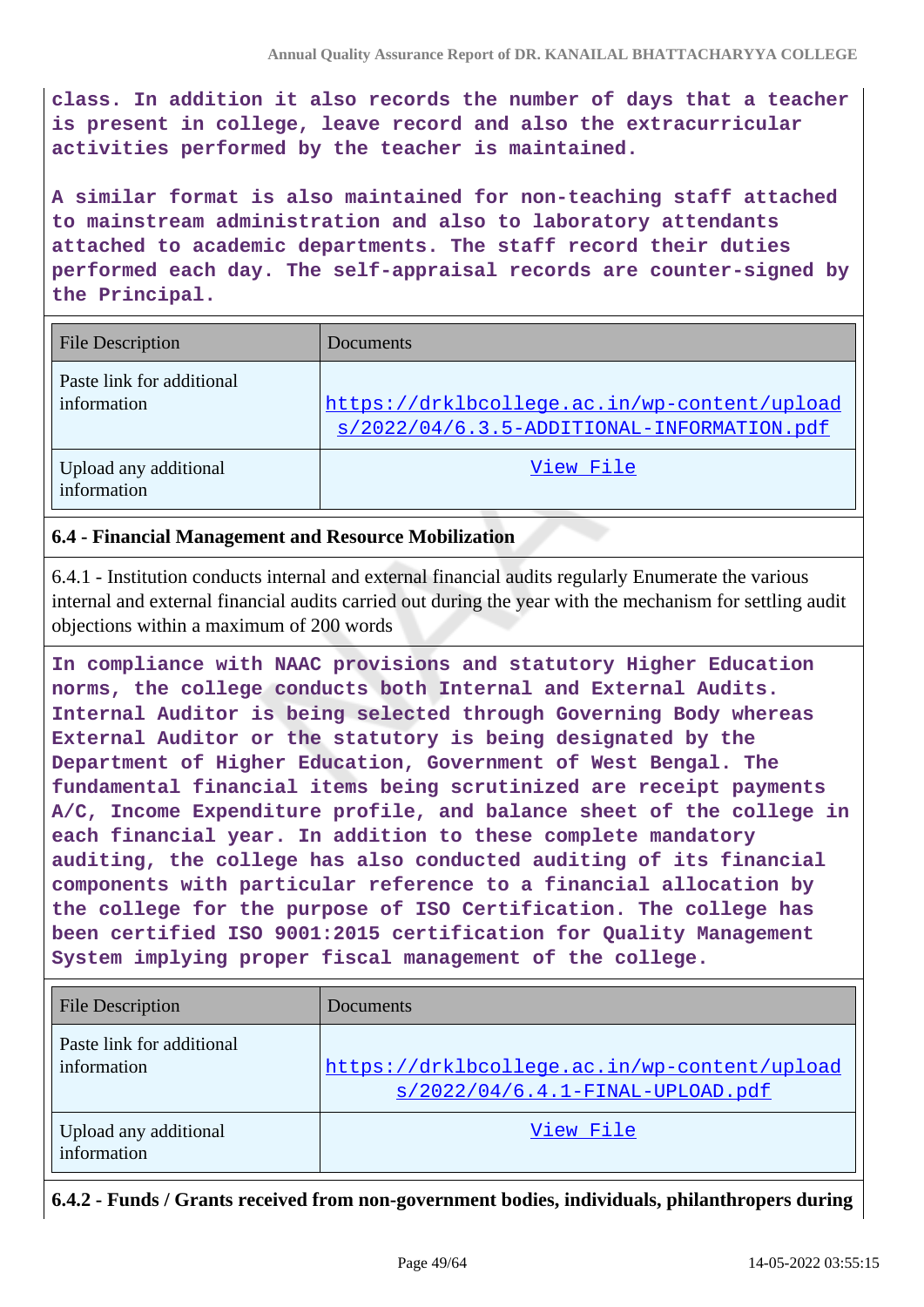### **the year (not covered in Criterion III)**

# **6.4.2.1 - Total Grants received from non-government bodies, individuals, Philanthropers during the year (INR in Lakhs)**

| P.                       | w                        |
|--------------------------|--------------------------|
|                          |                          |
|                          |                          |
|                          |                          |
| ×                        | I                        |
| ۰.                       | ×                        |
| $\overline{\phantom{a}}$ | $\overline{\phantom{a}}$ |
|                          |                          |

| <b>File Description</b>                                                                                                                        | Documents        |
|------------------------------------------------------------------------------------------------------------------------------------------------|------------------|
| Annual statements of accounts                                                                                                                  | No File Uploaded |
| Any additional information                                                                                                                     | No File Uploaded |
| Details of Funds / Grants<br>received from of the non-<br>government bodies, individuals,<br>Philanthropers during the year<br>(Data Template) | No File Uploaded |

6.4.3 - Institutional strategies for mobilization of funds and the optimal utilization of resources

**The college follows a well-organized and integrated approach to resource mobilization. The Principal, in consultation with all the Heads of Departments and the members of the College Development Committee, made a preliminary estimate of the resources required to manage the various academic and administrative aspects. Based on that calculation, the Finance Committee prepared a budget. After final approval of the Budget from the Governing Body, the Principal made proposals with the members of various sub-committees and submitted them to the UGC, MHRD, RUSA, or the Government of West Bengal. Financial assistance is also sought from MLA LAD or MP LAD Funds or private Agencies. A large portion of the financial resources is collected from the admission of students to the college.** 

**A transparent institutional strategy is followed in the college for the best use of resources. The College has a well-organized Governing Body. In this statutory Body, all the policies for conducting educational and administrative activities of the college are formulated.**

**In order to bring transparency in the optimal utilization of the financial resources of the College, the Finance Committee under the Governing Body prepares the budget and gives preliminary approval after scrutinizing all the transactions. The Governing Body reviews the recommendations of the finance committee and gives the final clearance. The Principal is the Drawing and Disbursement Officer.**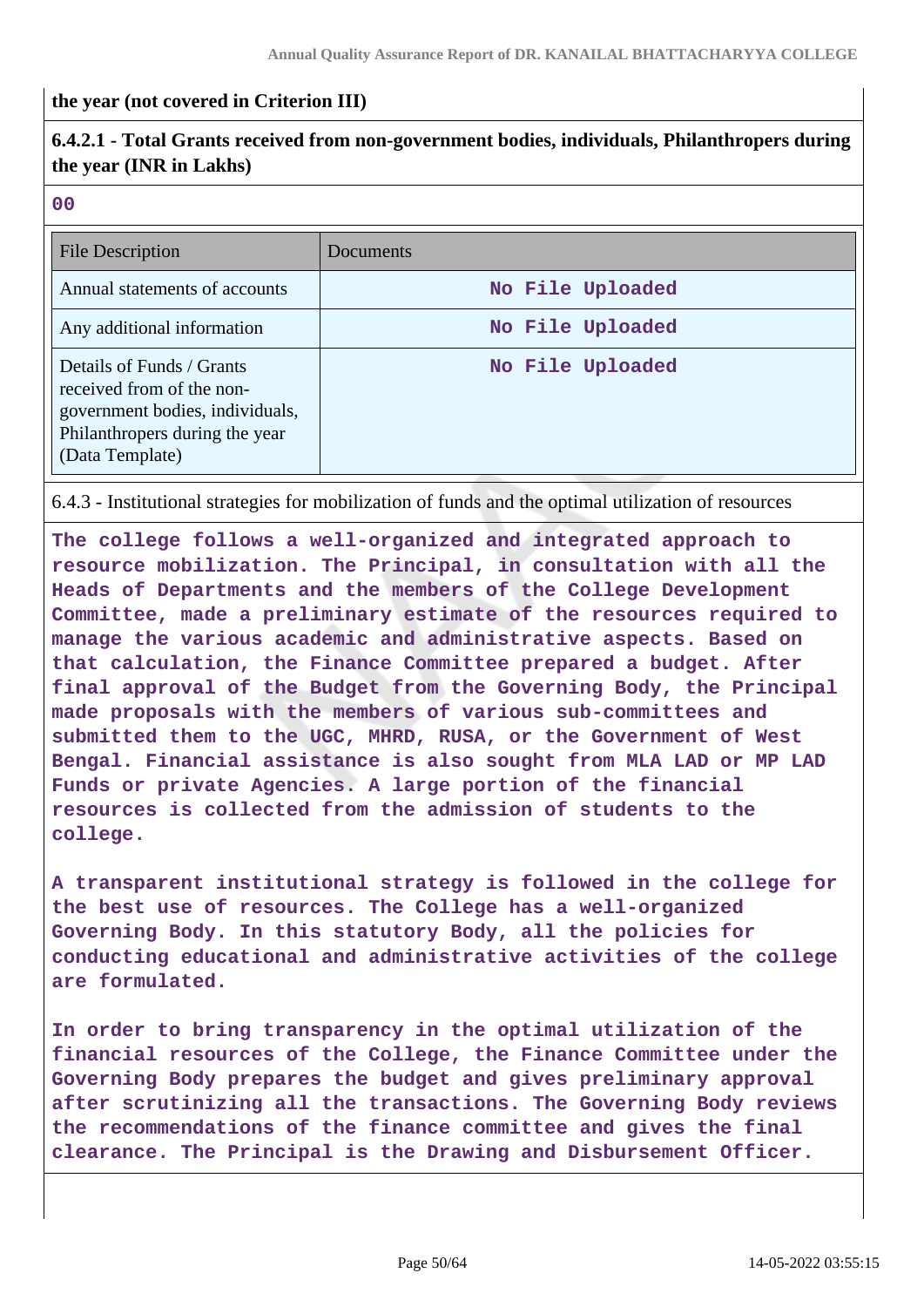| <b>File Description</b>                  | Documents                                                           |
|------------------------------------------|---------------------------------------------------------------------|
| Paste link for additional<br>information | https://drklbcollege.ac.in/wp-<br>content/uploads/2022/05/6.4.3.pdf |
| Upload any additional<br>information     | View File                                                           |

# **6.5 - Internal Quality Assurance System**

6.5.1 - Internal Quality Assurance Cell (IQAC) has contributed significantly for institutionalizing the quality assurance strategies and processes

- **1. The IQAC completed 1st Surveillance Audit of ISO Certification 9001:2015 (Quality Management System) and 14001:2015 (Environmental Management System) (Ref: Certificate No-IN/QMS/01372/8283 & IN/E/00092/8282) on 18/11/2021**
- **2. Membership is taken for access to online books and journals from N-List under INFLIBNET (Ref No: INF/N-LIST/2021/7998) for the period of 01/04/2021 to 31/03/2022. It provides access to more than 6000 + e-journals, 1, 99,500 e-books through N-List and 6, 00,000 e-books through NDL.**
- **3. Reconstruction of College Website in adherence to NAAC guidelines for introduction and enhancement of Integrated College Management System. Online feedback was received from students' responses regarding encountered difficulties during COVID-19 Lockdown. Online conduct of all Internal and Theoretical Examinations stipulated by the University of Calcutta regarding CBCS and 1+1+1 System and E-procurement and requisition system were introduced.**
- **4. Introduced CIE (College Internal Evaluation) in adherence to NAAC guidelines for identifying advanced learners and slow achievers through the mentor-mentee system.**
- **5. Fingerprints biometric system has been replaced by Face Recognition System during COVID-19 Pandemic situation.**
- **6. Site Map of the College Campus, Electric Circuit Map, and Network Map have been displayed on the college campus and college website.The Campus map and Electric circuit map are prepared for the safety and security of the campus with particular reference to quick prevention of sudden hazards and disasters.Network mapping is to identify internet layout and tagging of uplink wire with individual computers from the switch box.**
- **7. The disabled-friendly washroom has been constructed in December 2021**
- **8. Girls Common Room has been constructed in Science Block.**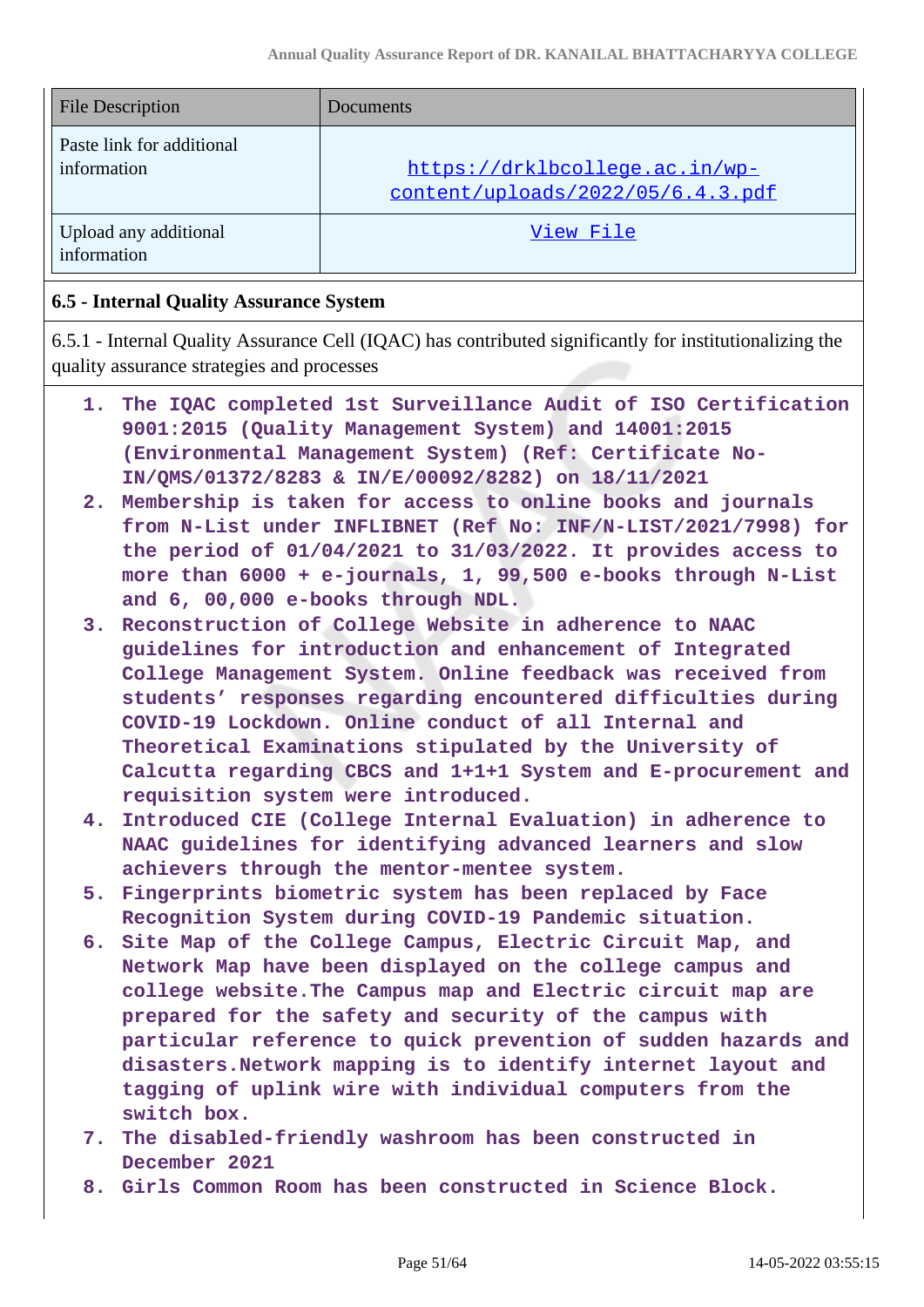#### **(Inaugurated on 28/12/2021).**

| <b>File Description</b>                  | Documents                                                           |
|------------------------------------------|---------------------------------------------------------------------|
| Paste link for additional<br>information | https://drklbcollege.ac.in/wp-<br>content/uploads/2022/05/6.5.1.pdf |
| Upload any additional<br>information     | View File                                                           |

6.5.2 - The institution reviews its teaching learning process, structures & methodologies of operations and learning outcomes at periodic intervals through IQAC set up as per norms and recorded the incremental improvement in various activities

**The institution has a structured mechanism to review the teachinglearning process and also the learning outcomes at periodic intervals through IQAC as per norms namely-**

- **1. The IQAC conducts departmental feedback and institutional feedback from stakeholders- students, alumni, and teachers. The feedback analysis is done and based on the feedback analysis result future plan of action is undertaken. E.g. meeting with students, parent-teacher meeting etc.**
- **2. IQAC has introduced Continuous College Internal Evaluation to identify advanced learners and slow achievers and to conduct special classes for them as per their need through the established mentor-mentee system.**
- **3. Mentor-Mentee system not only gives advice on academic matters but also on psychological counselling of students especially on the encountered difficulties during Covid-19 Pandemic through a student survey. The collected data has been analysed and report discussed with faculties and departments have taken initiatives to conduct the students respectively.**
- **4. Review of C.U. results of B.A. Part-III (1+1+1 System) and Semester-VI, 2021 Examination.**
- **5. Faculty Exchange Programme in the Department of Bengali with Archarya Prafulla Chandra College, Kolkata.**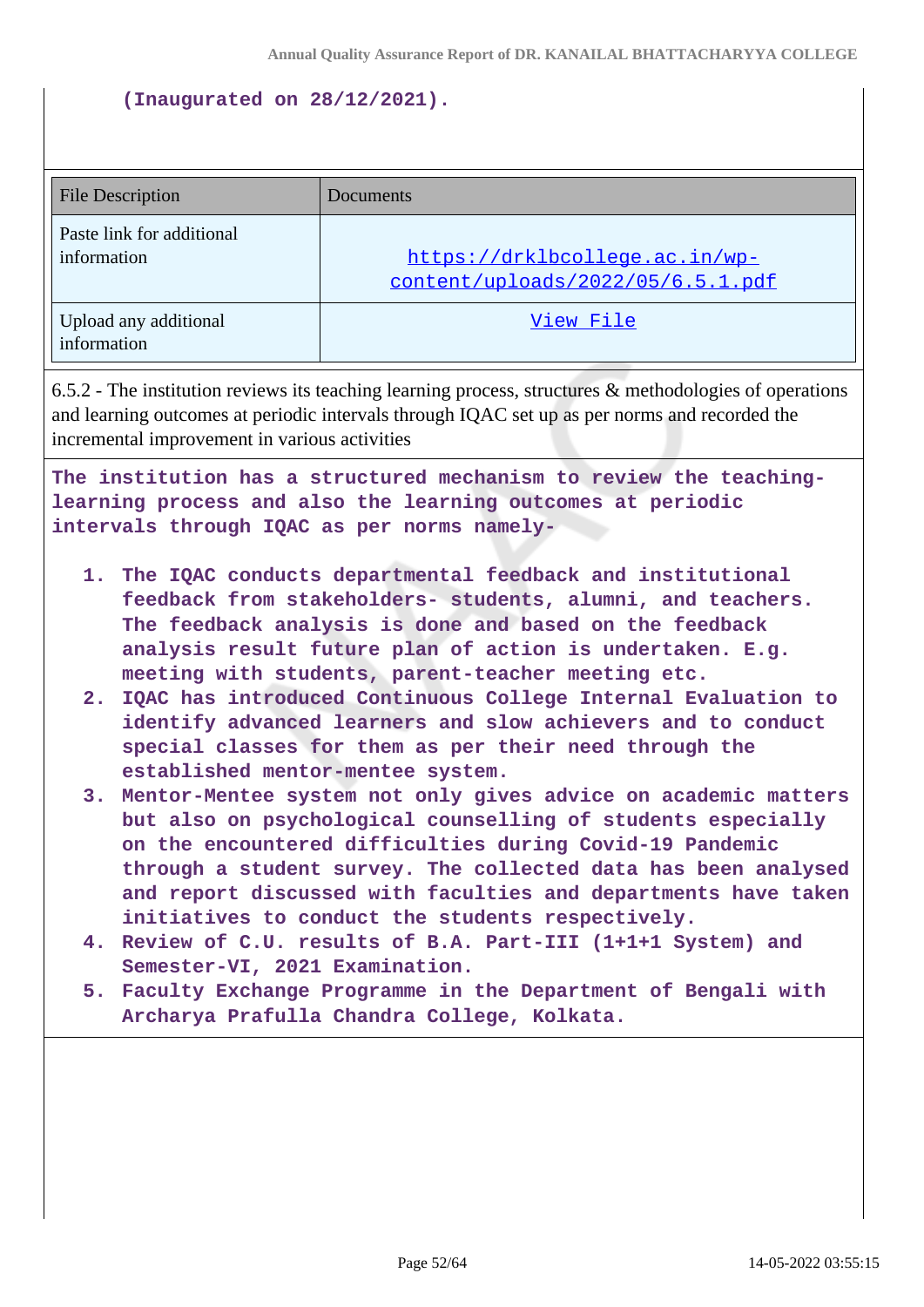| <b>File Description</b>                                                                                                                                                                                                                                                                                                                                                                                              | Documents |                                                                                                                                                                                                                                                    |
|----------------------------------------------------------------------------------------------------------------------------------------------------------------------------------------------------------------------------------------------------------------------------------------------------------------------------------------------------------------------------------------------------------------------|-----------|----------------------------------------------------------------------------------------------------------------------------------------------------------------------------------------------------------------------------------------------------|
| Paste link for additional<br>information                                                                                                                                                                                                                                                                                                                                                                             |           | https://drklbcollege.ac.in/wp-content/upload<br>s/2022/04/6.5.2-FINAL-FILE-TO-BE-<br>UPLOADED.pdf                                                                                                                                                  |
| Upload any additional<br>information                                                                                                                                                                                                                                                                                                                                                                                 |           | View File                                                                                                                                                                                                                                          |
| 6.5.3 - Quality assurance initiatives of the<br>institution include: Regular meeting of<br><b>Internal Quality Assurance Cell (IQAC);</b><br>Feedback collected, analyzed and used for<br>improvements Collaborative quality initiatives<br>with other institution(s) Participation in NIRF<br>any other quality audit recognized by state,<br>national or international agencies (ISO<br><b>Certification, NBA)</b> |           | A. All of the above                                                                                                                                                                                                                                |
| <b>File Description</b>                                                                                                                                                                                                                                                                                                                                                                                              | Documents |                                                                                                                                                                                                                                                    |
| Paste web link of Annual reports<br>of Institution                                                                                                                                                                                                                                                                                                                                                                   |           | https://drklbcollege.ac.in/agar/                                                                                                                                                                                                                   |
| Upload e-copies of the<br>accreditations and certifications                                                                                                                                                                                                                                                                                                                                                          |           | View File                                                                                                                                                                                                                                          |
| Upload any additional<br>information                                                                                                                                                                                                                                                                                                                                                                                 |           | View File                                                                                                                                                                                                                                          |
| <b>Upload details of Quality</b><br>assurance initiatives of the<br>institution (Data Template)                                                                                                                                                                                                                                                                                                                      |           | View File                                                                                                                                                                                                                                          |
| <b>INSTITUTIONAL VALUES AND BEST PRACTICES</b>                                                                                                                                                                                                                                                                                                                                                                       |           |                                                                                                                                                                                                                                                    |
| 7.1 - Institutional Values and Social Responsibilities                                                                                                                                                                                                                                                                                                                                                               |           |                                                                                                                                                                                                                                                    |
|                                                                                                                                                                                                                                                                                                                                                                                                                      |           | 7.1.1 - Measures initiated by the Institution for the promotion of gender equity during the year                                                                                                                                                   |
|                                                                                                                                                                                                                                                                                                                                                                                                                      |           | The college has organized a formal gender sensitization<br>programme to bring definite orientation in the thinking<br>practices and approaches of individuals concerning gender. The<br>program deals with misconceptions regarding gender Issues, |

- **in relation to today's societal norms.**
- **In 2020, State level Webinar on "The 'Nobel' in the Life of**  $\bullet$

**gender biases to eradicate wrong imposed ideas from students,**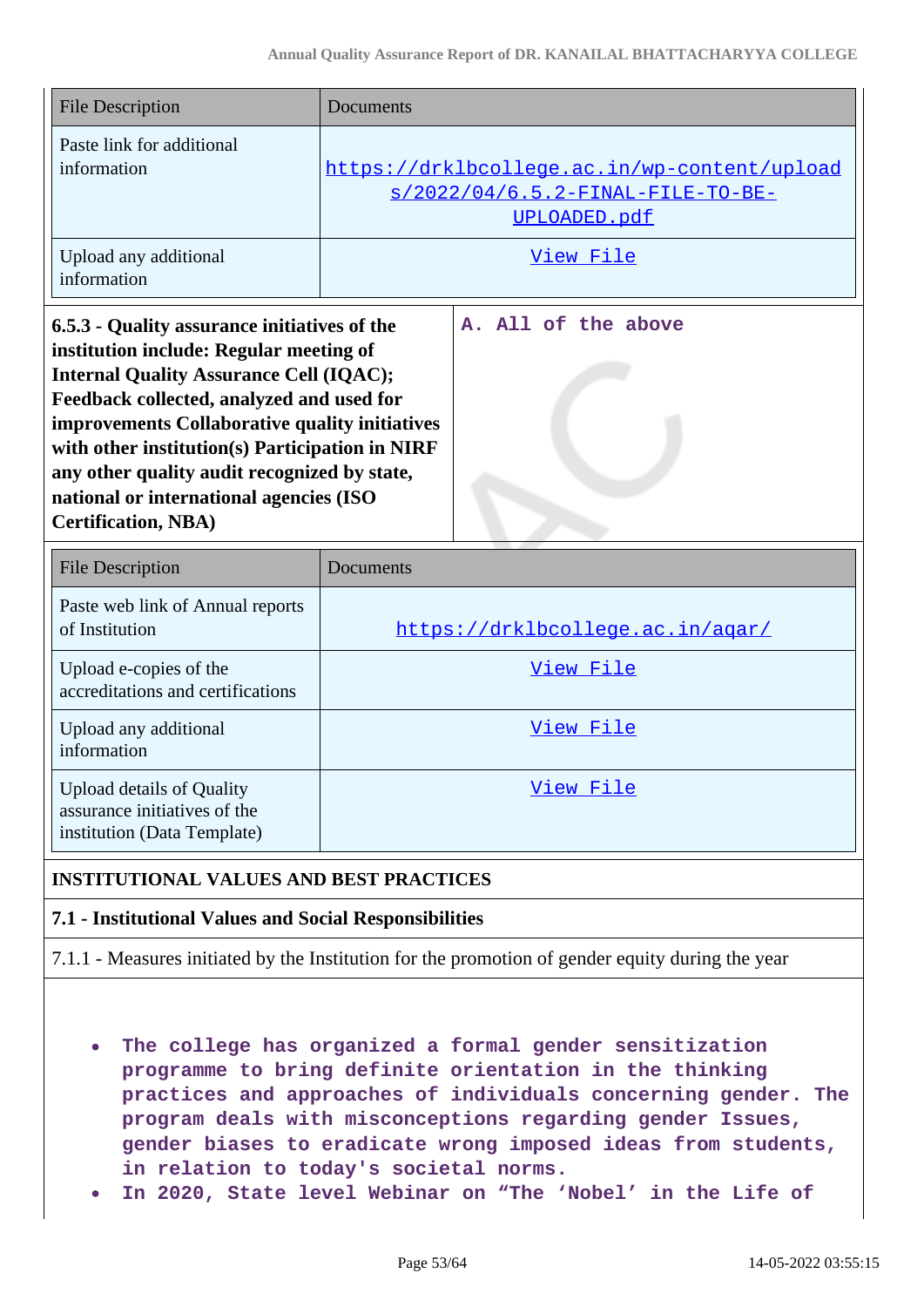**the Bengali Woman: Exploring the Colonial Context" was organized by the Department of Bengali.**

- **In 2021, the Department of physiology organized State level**  $\bullet$ **Webinar on 'Bitter salt: The impact of climate change on the reproductive health of women in coastal areas'**
- **For security purposes, the total campus is under CCTV surveillance. Security Personals and Lady Security Guards are appointed for safety measures. For fire safety, Fire extinguishers are placed in every corner of the campus. Gymnasium facilities and self-defense like Karate training and Yoga classes are regularly arranged. For a medical emergency, a First-Aid box and On-Call Doctor, facility are available within the college campus.**
- **For female students, Common Rooms with modest facilities are available in every building of the college with a lady attendant.**

| <b>File Description</b>                                                                                                                                                                                                                                    | Documents                                                                                                       |
|------------------------------------------------------------------------------------------------------------------------------------------------------------------------------------------------------------------------------------------------------------|-----------------------------------------------------------------------------------------------------------------|
| Annual gender sensitization<br>action plan                                                                                                                                                                                                                 | https://drklbcollege.ac.in/wp-content/upload<br>s/2022/03/7.1.1-Annual-gender-sensitization-<br>action-plan.pdf |
| Specific facilities provided for<br>women in terms of: a. Safety and<br>security b. Counseling c.<br>Common Rooms d. Day care<br>center for young children e. Any<br>other relevant information                                                            | https://drklbcollege.ac.in/wp-content/upload<br>s/2022/03/7.1.1 Specific-facilities-provided-<br>for-women.pdf  |
| 7.1.2 - The Institution has facilities for<br>alternate sources of energy and energy<br>conservation measures Solar energy<br><b>Biogas plant Wheeling to the Grid Sensor-</b><br>based energy conservation Use of LED bulbs/<br>power efficient equipment | C. Any 2 of the above                                                                                           |
| <b>File Description</b>                                                                                                                                                                                                                                    | Documents                                                                                                       |
| Geo tagged Photographs                                                                                                                                                                                                                                     | View File                                                                                                       |
| Any other relevant information                                                                                                                                                                                                                             | View File                                                                                                       |

7.1.3 - Describe the facilities in the Institution for the management of the following types of degradable and non-degradable waste (within 200 words) Solid waste management Liquid waste management Biomedical waste management E-waste management Waste recycling system Hazardous chemicals and radioactive waste management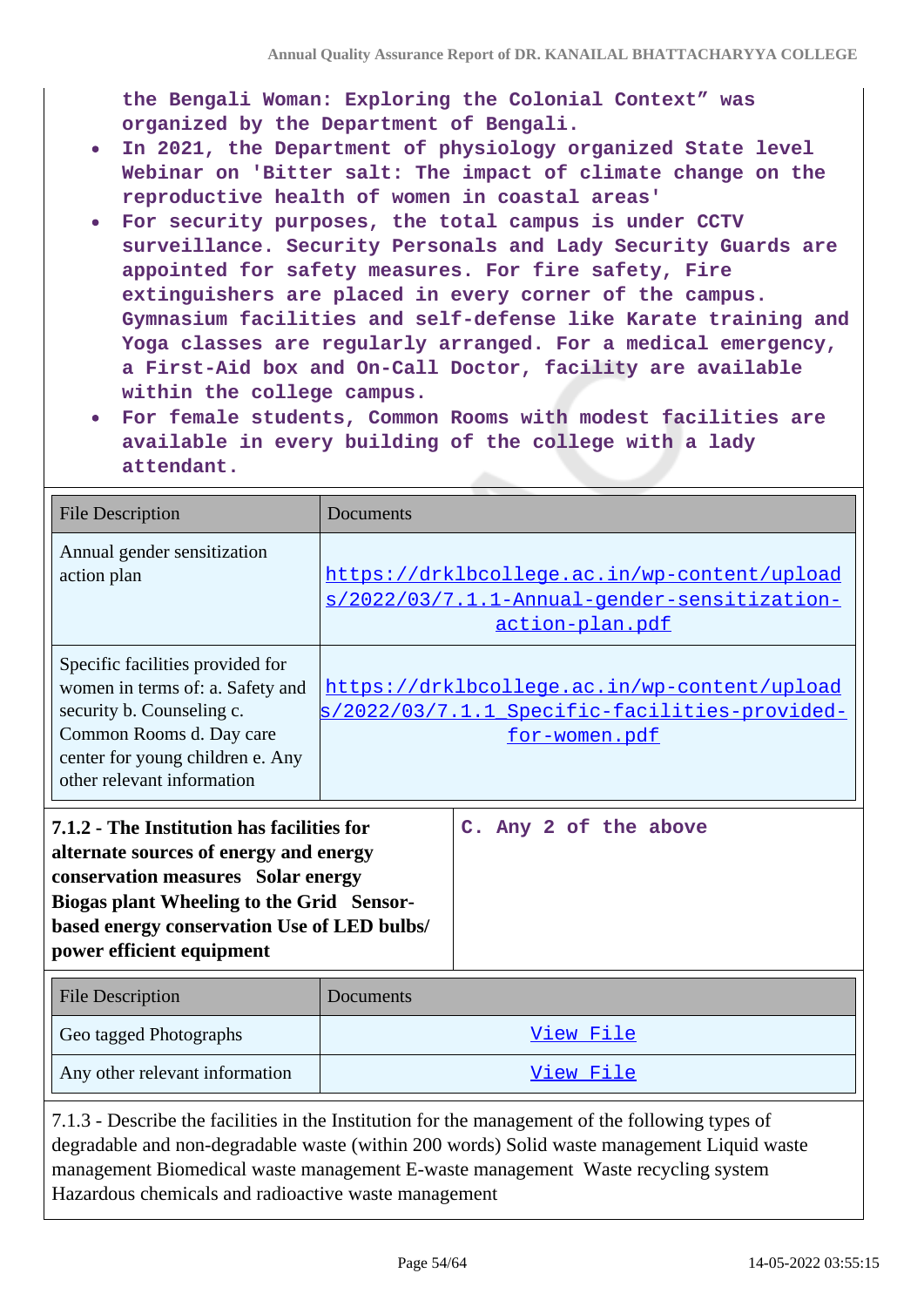**The College campus is marked as a PLASTIC FREE zone and posters are displayed for all stakeholders for awareness.**

**Solid waste management**

**The solid waste of the campus has been collected using green and blue dustbins and disposed of by Howrah Municipality.**

**Liquid waste management**

**All wastewater lines from toilets, bathrooms, etc. are connected to the septic tank or safely dispose off through an internal sewage system connected to the Municipal Corporation sewage line.**

**Biomedical waste management**

**Biomedical waste materials are collected cautiously from different bio-science laboratories and stored properly. Periodically the materials were disposed through the municipality system.**

**E-waste management**

**The highest use of electronic systems is our priority so that the production of e-waste could be minimized. The e- wastes like nonfunctional computers, monitors, printers, keyboards, mouse's etc. are collected and are properly through state organization WEBEL.**

**Hazardous chemicals and radioactive waste management**

**ISO committee monitored the all-over disposal. Different jars labeled properly are placed in different laboratories for disposal of hazardous chemicals. No radioactive materials are generated in the campus.**

| <b>File Description</b>                                                                      | Documents                                                                   |
|----------------------------------------------------------------------------------------------|-----------------------------------------------------------------------------|
| Relevant documents like<br>agreements/MoUs with<br>Government and other approved<br>agencies | View File                                                                   |
| Geo tagged photographs of the<br>facilities                                                  | https://drklbcollege.ac.in/wp-<br>content/uploads/2022/04/7.1.3-E-WASTE.pdf |
| Any other relevant information                                                               | View File                                                                   |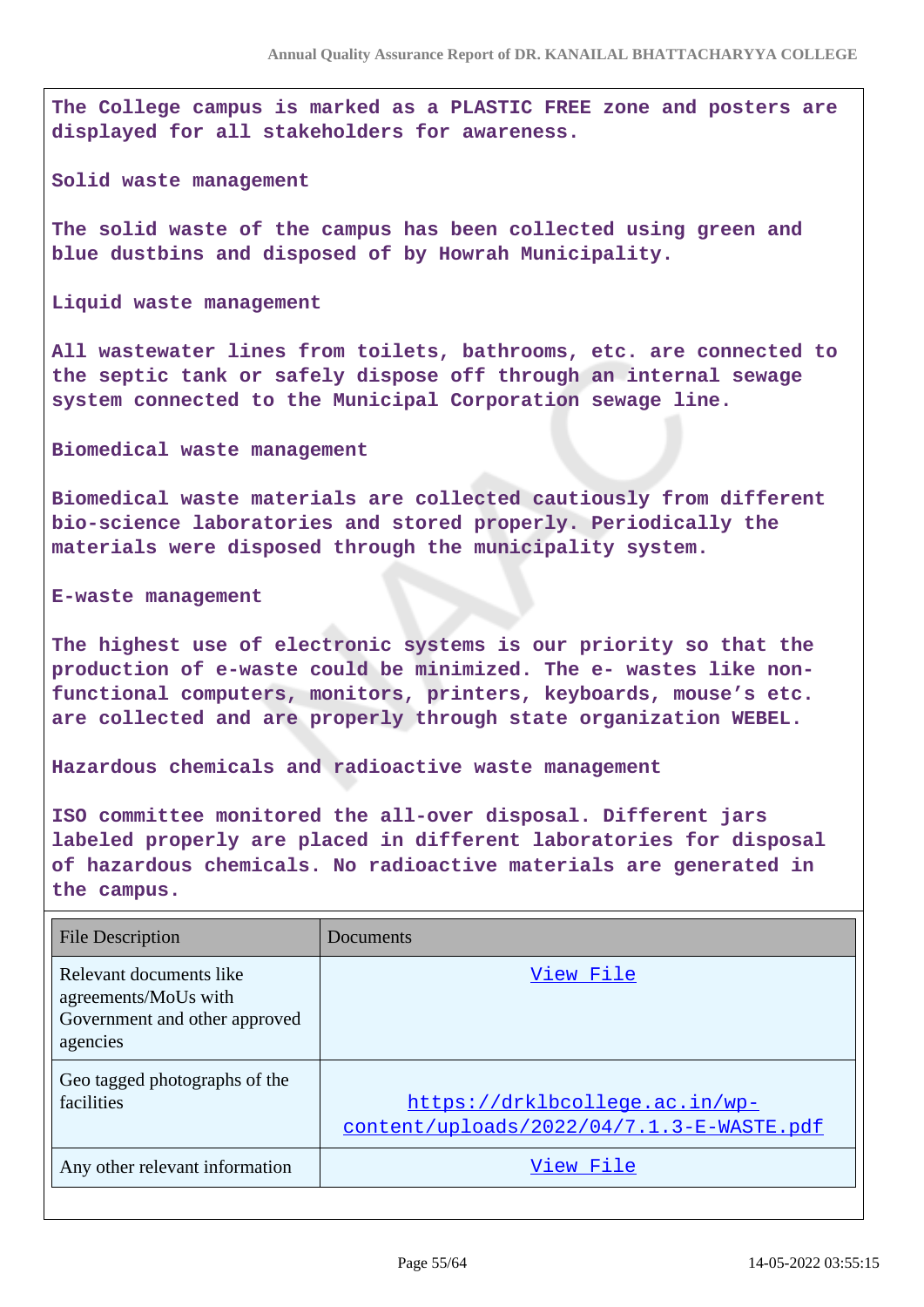| 7.1.4 - Water conservation facilities available<br>in the Institution: Rain water harvesting Bore<br>well /Open well recharge Construction of tanks<br>and bunds Waste water recycling Maintenance<br>of water bodies and distribution system in the<br>campus | D. Any 1 of the above                                                                        |  |
|----------------------------------------------------------------------------------------------------------------------------------------------------------------------------------------------------------------------------------------------------------------|----------------------------------------------------------------------------------------------|--|
| <b>File Description</b>                                                                                                                                                                                                                                        | Documents                                                                                    |  |
| Geo tagged photographs / videos<br>of the facilities                                                                                                                                                                                                           | View File                                                                                    |  |
| Any other relevant information                                                                                                                                                                                                                                 | View File                                                                                    |  |
| 7.1.5 - Green campus initiatives include                                                                                                                                                                                                                       |                                                                                              |  |
| 7.1.5.1 - The institutional initiatives for<br>greening the campus are as follows:<br><b>1. Restricted entry of automobiles</b>                                                                                                                                | Any 4 or All of the above<br>А.                                                              |  |
| 2. Use of Bicycles/ Battery powered<br>vehicles<br>3. Pedestrian Friendly pathways<br><b>4. Ban on use of Plastic</b><br>5. landscaping with trees and plants                                                                                                  |                                                                                              |  |
| <b>File Description</b>                                                                                                                                                                                                                                        | Documents                                                                                    |  |
| Geo tagged photos / videos of the<br>facilities                                                                                                                                                                                                                | View File                                                                                    |  |
| Any other relevant documents                                                                                                                                                                                                                                   | No File Uploaded                                                                             |  |
|                                                                                                                                                                                                                                                                | 7.1.6 - Quality audits on environment and energy are regularly undertaken by the institution |  |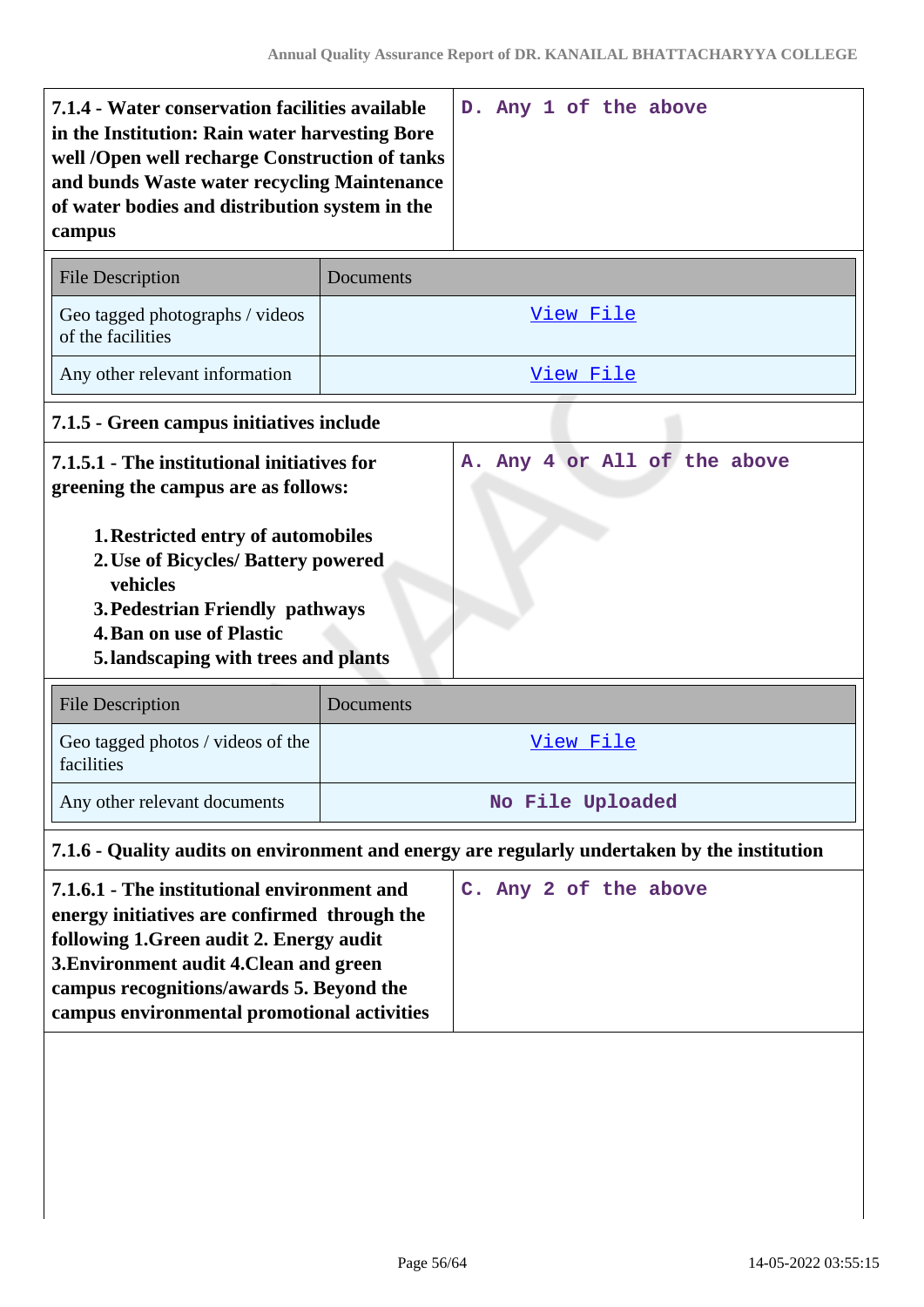**C. Any 2 of the above**

| <b>File Description</b>                                                         | Documents |
|---------------------------------------------------------------------------------|-----------|
| Reports on environment and<br>energy audits submitted by the<br>auditing agency | View File |
| Certification by the auditing<br>agency                                         | View File |
| Certificates of the awards<br>received                                          | View File |
| Any other relevant information                                                  | View File |

**7.1.7 - The Institution has disabled-friendly, barrier free environment Built environment with ramps/lifts for easy access to classrooms. Disabled-friendly washrooms Signage including tactile path, lights, display boards and signposts Assistive technology and facilities for persons with disabilities (Divyangjan) accessible website, screenreading software, mechanized equipment 5. Provision for enquiry and information : Human assistance, reader, scribe, soft copies of reading material, screen reading**

| File Description                                                               | Documents        |
|--------------------------------------------------------------------------------|------------------|
| Geo tagged photographs / videos<br>of the facilities                           | View File        |
| Policy documents and<br>information brochures on the<br>support to be provided | No File Uploaded |
| Details of the Software procured<br>for providing the assistance               | No File Uploaded |
| Any other relevant information                                                 | No File Uploaded |

7.1.8 - Describe the Institutional efforts/initiatives in providing an inclusive environment i.e., tolerance and harmony towards cultural, regional, linguistic, communal socioeconomic and other diversities (within 200 words).

**The college takes various initiatives to promote an inclusive environment facilitating tolerance and harmony towards cultural, regional, linguistic, communal, socio-economic, and other diversities.**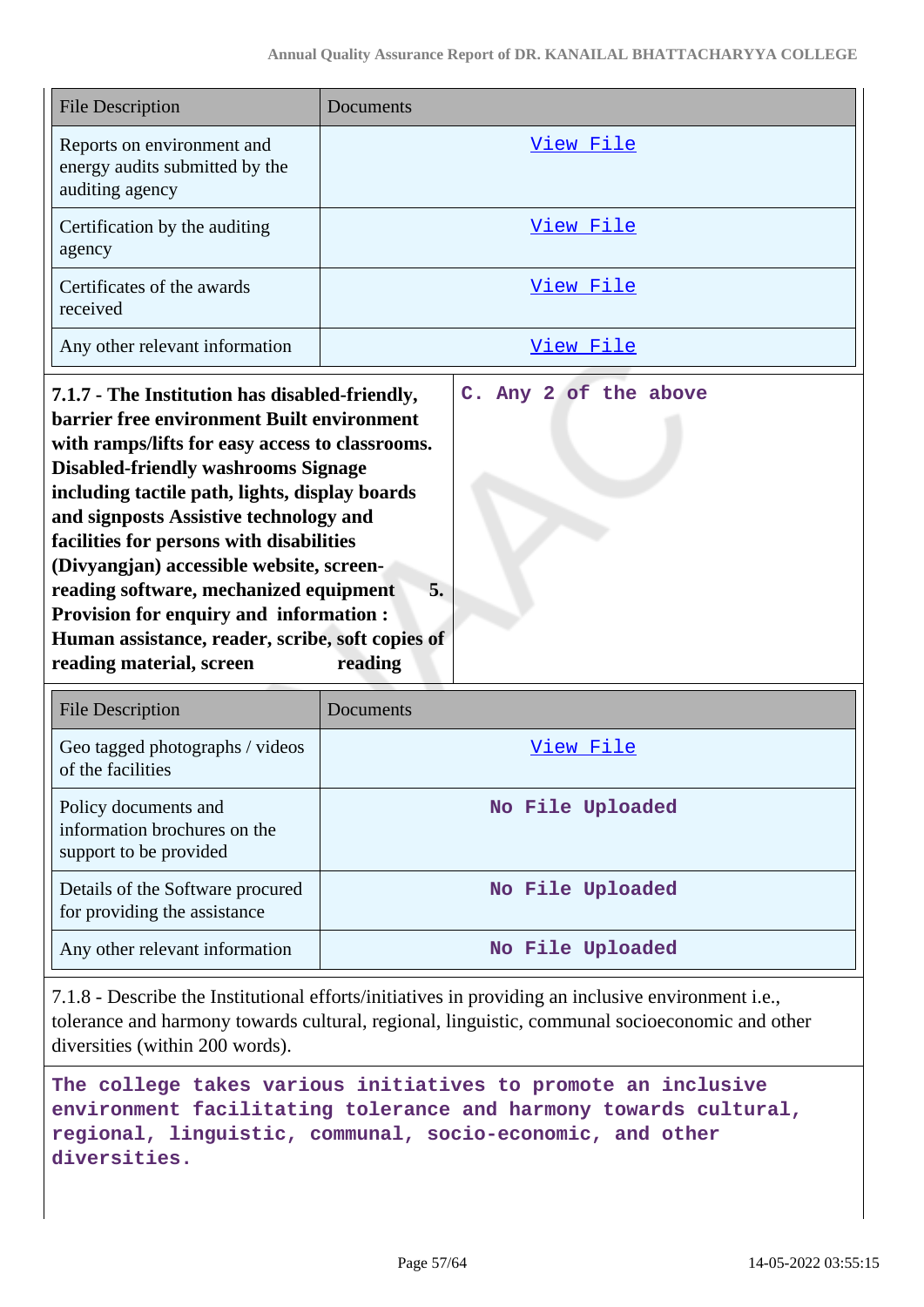**Social, Communal, and cultural Harmony** 

**A Student seminar on the Role of New Social movements in Indian Politics on 9.7.20 was organized by the Department of Political science. A State Level Webinar was organized by the Department of History on "The 'Nobel' in the Life of the Bengali Woman: Exploring the Colonial Context" and a National Webinar on Plurality in India. A Student Webinar was organized by the Department of Philosophy on Controversy between Rationalism & Empiricism Regarding Theory of Knowledge on 29.9.20. and a Student Webinar on Pramana in Indian Philosophy on 30.9.20.** 

**Linguistic Harmony**

**International Mother Language Day was observed on 21st February in 2020-21.**

**Regional Harmony** 

**Saraswati Puja was organized by the students of our college on 16th February 2021.**

**Environmental Harmony**

**Department of Geography organized a student seminar on 'Degradation of Biodiversity and its impact on Environment' on 19.7.20.**

**The NSS Unit of the college celebrates Earth Day, and World Environment Day.** 

| <b>File Description</b>                                                                                                                      | Documents |
|----------------------------------------------------------------------------------------------------------------------------------------------|-----------|
| Supporting documents on the<br>information provided (as<br>reflected in the administrative<br>and academic activities of the<br>Institution) | View File |
| Any other relevant information                                                                                                               | View File |

7.1.9 - Sensitization of students and employees of the Institution to the constitutional obligations: values, rights, duties and responsibilities of citizens

**During the lockdown period, the college under took several outreach programmes to sensitize students about the values and ideas**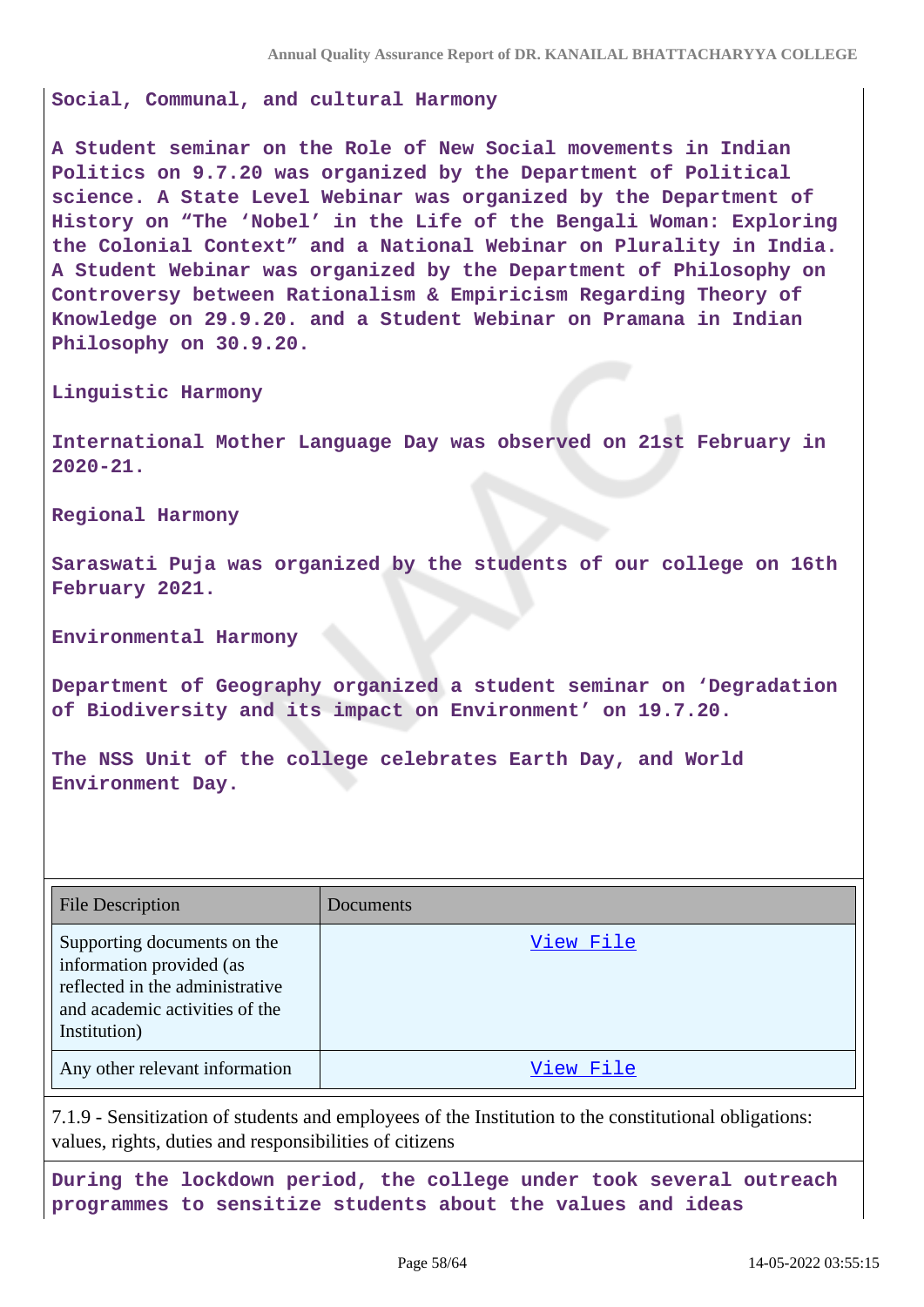**enshrined in "Fundamental Duties" of the constitution of India. These outreach activities were under taken by the NSS unit of the college. The programmes are as follows:**

**a) The Lockdown imposed Covid-19 restriction has impacted the economic growth of the under-privileged section of the society. The NSS unit conducted a community outreach programme helping the under privileged section through distribution of blanket and goods distribution on 12th January,2021 on "World Youth Day" on the occasion of birthday of Swami Vivekananda.**

**b) On World Earth Day (22/04/21) an awareness programme on Covid awareness and its precaution misuses were undertaken.**

**c) AllCitizens must protect the environment and regarding this a students Webinar was organised on 5/6/2021 entitled "How to save and protect our Environment in the present and future".**

**d) To commemorate "Gandhi Jayanti" on 15/10/21 a Covid-19 awareness programme was held in ward no:37 under Howrah municipal corporation. Health drink and masks were distributed among children of backward community. Parents were also made aware of the impending 3rd wave of Covid-19 which was alarming for the children.**

**e) A Webinar was organised 4/12/21 on gender specific issues and women health awareness titled "Bitter Salt. The of climate change on reproductive health of women in Coastal areas" by Dept. Of Food & Nutrition in association with IQAC.**

| <b>File Description</b>                                                                                                                                                                                                                                                                                                                                                                                                                                                | Documents |                       |
|------------------------------------------------------------------------------------------------------------------------------------------------------------------------------------------------------------------------------------------------------------------------------------------------------------------------------------------------------------------------------------------------------------------------------------------------------------------------|-----------|-----------------------|
| Details of activities that inculcate<br>values; necessary to render<br>students in to responsible citizens                                                                                                                                                                                                                                                                                                                                                             |           | View File             |
| Any other relevant information                                                                                                                                                                                                                                                                                                                                                                                                                                         |           | No File Uploaded      |
| 7.1.10 - The Institution has a prescribed code<br>of conduct for students, teachers,<br>administrators and other staff and conducts<br>periodic programmes in this regard. The Code<br>of Conduct is displayed on the website There is<br>a committee to monitor adherence to the Code<br>of Conduct Institution organizes professional<br>ethics programmes for students,<br>teachers, administrators and other staff<br>4.<br>Annual awareness programmes on Code of |           | C. Any 2 of the above |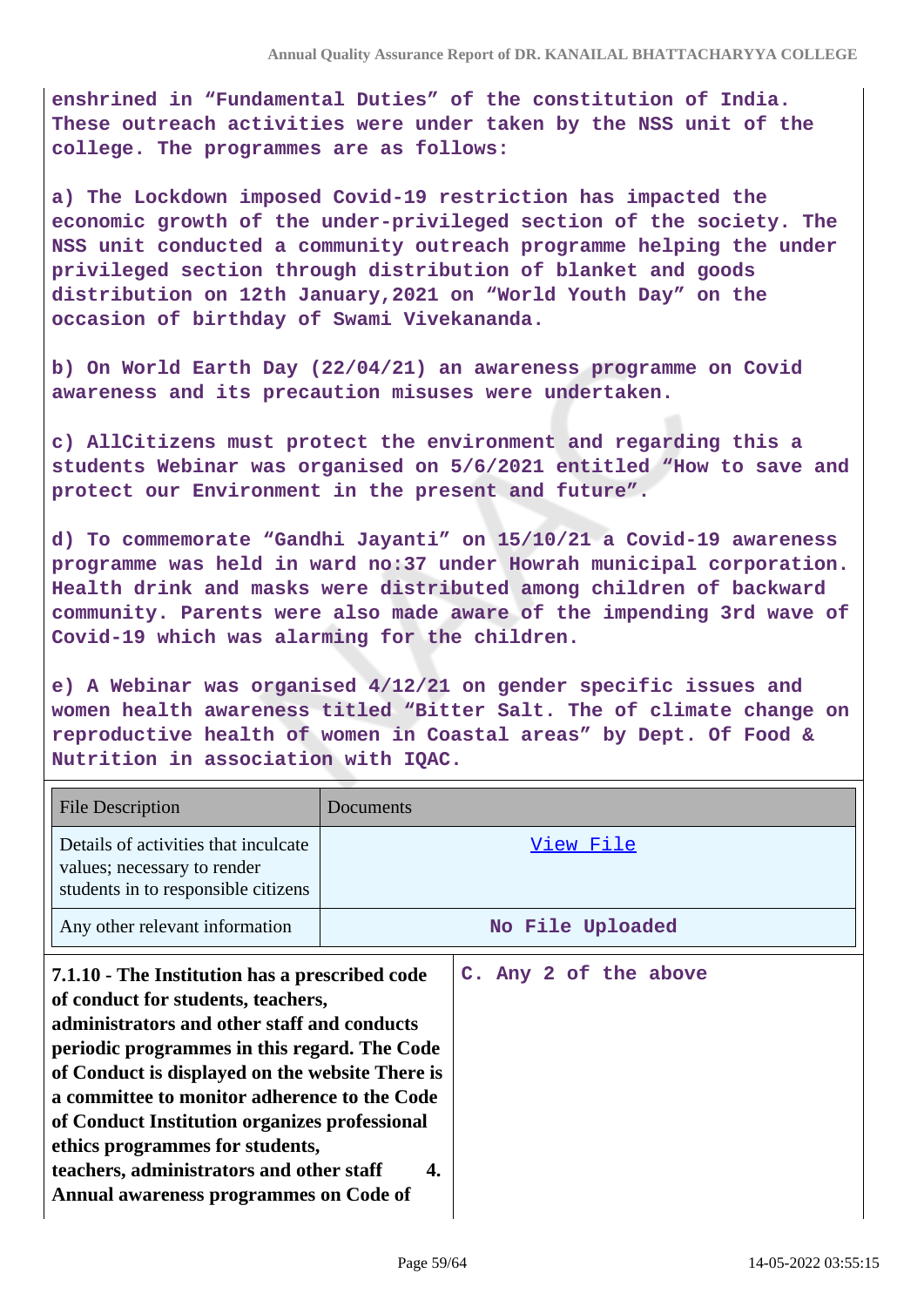## **Conduct are organized**

| <b>File Description</b>                                                                                                                                                                                | Documents |
|--------------------------------------------------------------------------------------------------------------------------------------------------------------------------------------------------------|-----------|
| Code of ethics policy document                                                                                                                                                                         | View File |
| Details of the monitoring<br>committee composition and<br>minutes of the committee<br>meeting, number of programmes<br>organized, reports on the various<br>programs etc., in support of the<br>claims | View File |
| Any other relevant information                                                                                                                                                                         | View File |

7.1.11 - Institution celebrates / organizes national and international commemorative days, events and festivals

**The college organizes a number of national festivals throughout the year to educate the students about the integrity and diversity of our great nation.**

**The college also celebrates the birth & death anniversary of many great personalities remembering their noble work for the welfare of our nation. The college organizes special events, functions, and lectures to observe days of national and international significance.**

**The college celebrates- International Mother Language Day, World Earth Day, World Environment Day, International Yoga Day, Republic Day & Independence Day, The birth anniversary of Netaji Subhas Chandra Bose, Swami Vivekananda's Birthday, Rabindra Jayanti, theBirth anniversary of Ishwar Chandra Vidyasagar, the Birth Anniversary of Mahatma Gandhi** 

| <b>File Description</b>                                                                         | Documents        |
|-------------------------------------------------------------------------------------------------|------------------|
| Annual report of the celebrations<br>and commemorative events for<br>the last (During the year) | View File        |
| Geo tagged photographs of some<br>of the events                                                 | View File        |
| Any other relevant information                                                                  | No File Uploaded |

# **7.2 - Best Practices**

7.2.1 - Describe two best practices successfully implemented by the Institution as per NAAC format provided in the Manual.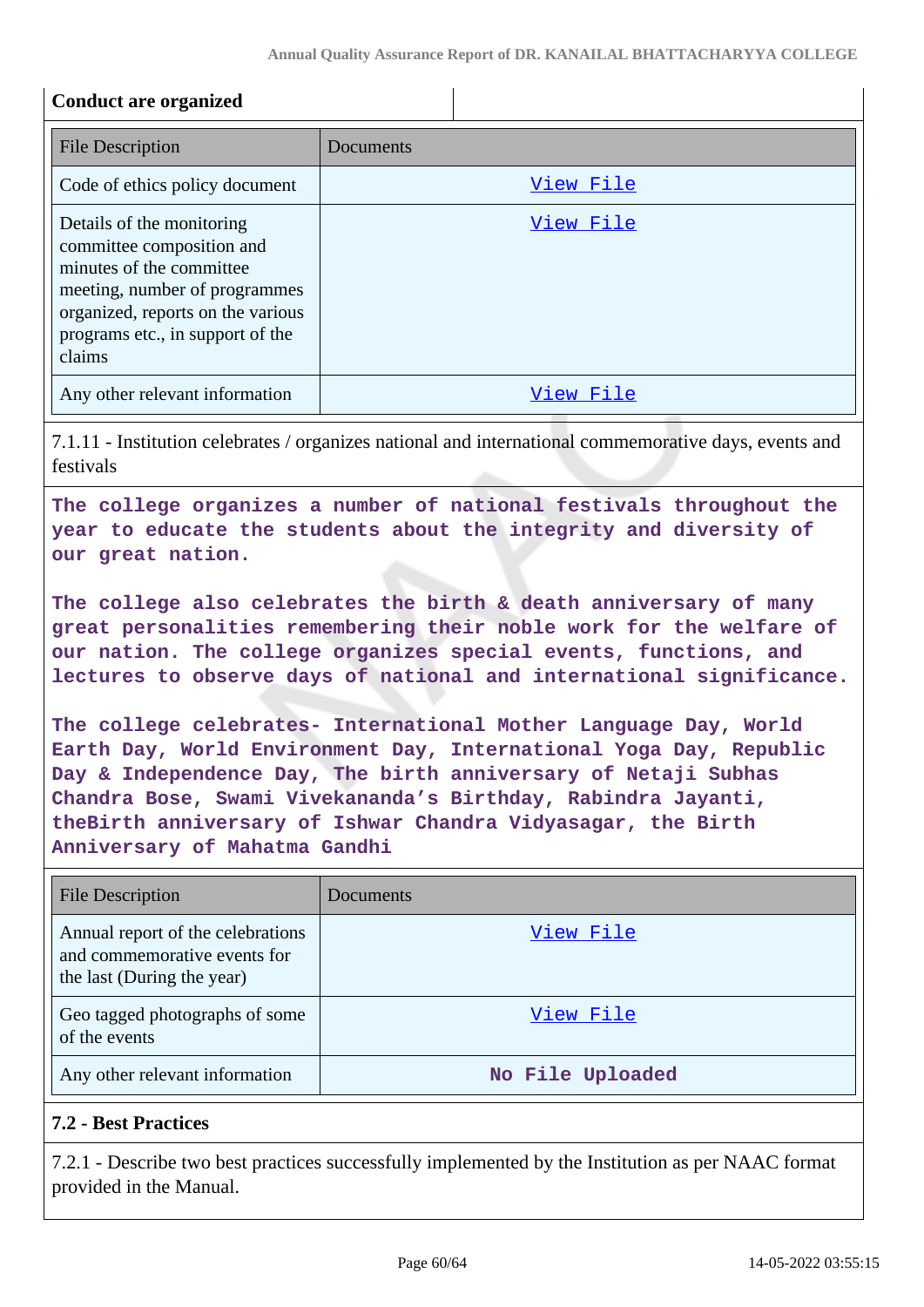#### **BEST PRACTICE-1**

**TITLE:"EXFOLIATING STIPULATED CURRICULAR DELIVERANCE INTO AN INNOVATIVE LEARNING MANAGEMENT SYSTEM"**

**OBJECTIVE OF THE PRACTICE:**

**Unfolding a Knowledge Ecosystem and concomitant skill endowment spearheads the dedicated objective of the Practice.** 

**THE CONTEXT:**

**Strategic integration of cognitive domain with schematic psycho motor skill at Undergraduate level can provide suitable option for their Career pursuance.** 

**THE PRACTICE:**

**Episodic evaluation conjugated with counselling, transpiring feedback and counselling through a dedicated Mentor Mentee system with IT Skill derivation is the catalyst.** 

**EVIDENCE OF SUCCESS:**

**The sustained Success level of students University of Calcutta Examinations and Continuance of Progression from UG to PG by learners with majority of them being the First Generation of Learners.** 

**PROBLEM ENCOUNTERED AND RESOURCES REQUIRED:** 

**Adequate Spatial enclave Faculty strength and Resource garnering are the prerequisites.**

**BEST PRACTICE-2**

**TITLE:"PROGRESSIVE FISCAL CONSERVATISM CRAFTED ASSET MANAGEMENT SYSTEM"**

**OBJECTIVE OF THE PRACTICE:**

**Consolidation, Mobilization, Convergence & Augmentation – Four Functional fulcrums steering to Fiscal Resource sustenance for Academic logistics.**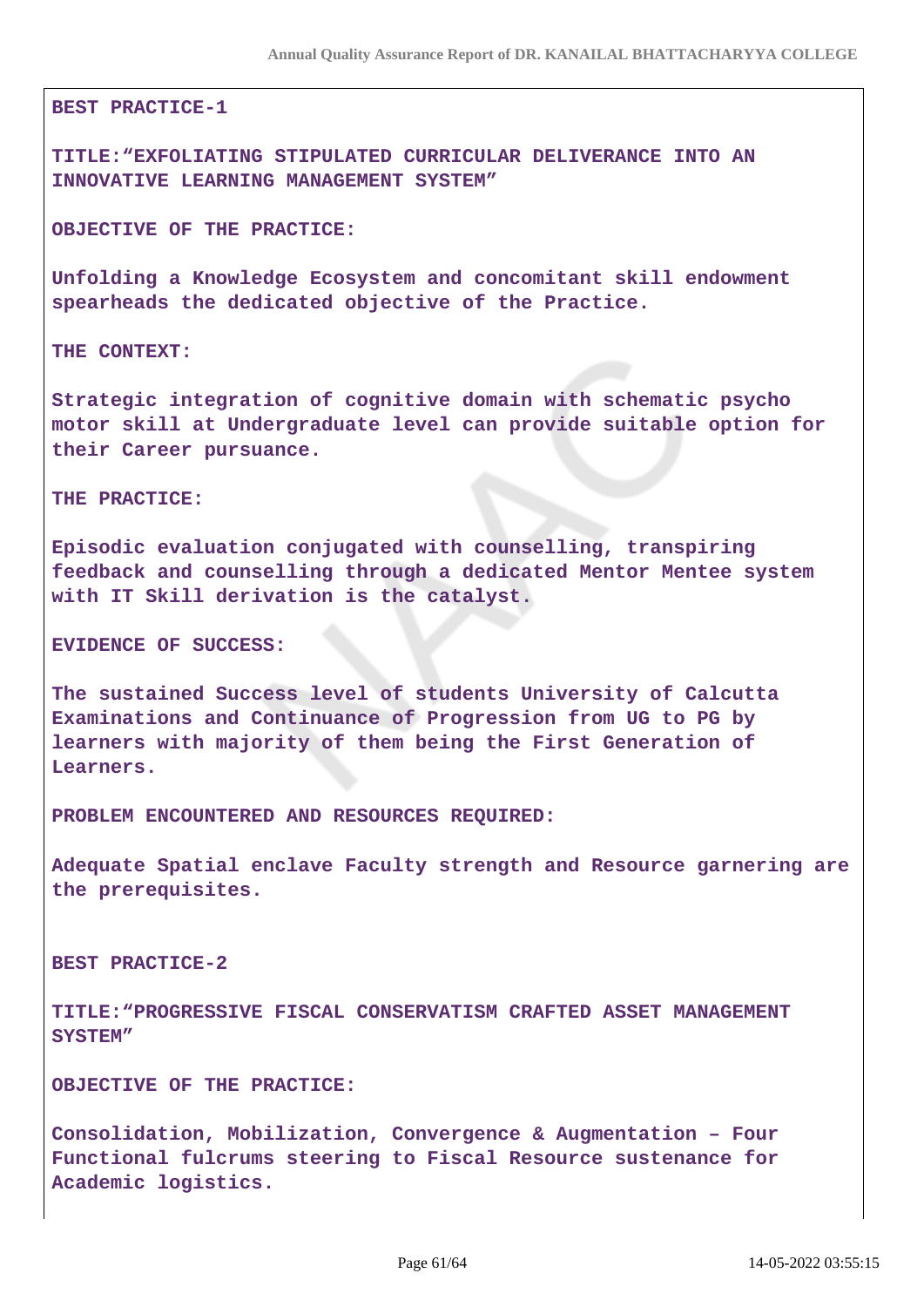**THE CONTEXT:** 

**Adequacy of Institutional Financial Self-reliance by Asset Conservation and its Generation.** 

**THE PRACTICE:**

**Discerning Tied and Untied Fund is the policy prerequisite for Fiscal Conservatism. Institutional Asset Management System is the functional derivative.** 

**EVIDENCE OF SUCCESS:**

**Progressive Fiscal Conservatism has enabled the College the attainment of ISO 9001:2015 & ISO 140001:2015 Certification successively in 2020 & 2021.** 

**PROBLEM ENCOUNTERED AND RESOURCE REQUIRED:**

**Stranded Institutional Financial Capacity consequent upon constrained Financial Capacity of Households due to COVID – 19 Pandemic and Lockdown turning to be a critical Challenge for Resource mobilizations.**

| <b>File Description</b>                         | <b>Documents</b> |
|-------------------------------------------------|------------------|
| Best practices in the Institutional<br>web site | View File        |
| Any other relevant information                  | View File        |

### **7.3 - Institutional Distinctiveness**

7.3.1 - Portray the performance of the Institution in one area distinctive to its priority and thrust within 200 words

**Operational Contour: Hub and Spoke Management**

**Priority: Centrifugal Meritocracy with Centripetal Competency:**

**Thrust: Encouraging dedicative consciousness among Faculties for proactive pursuance of Learner Centric Curricular Management with particular schematic emphasis on discerning slow and advanced learners.**

**Networking System on the Digital platform is being configured for**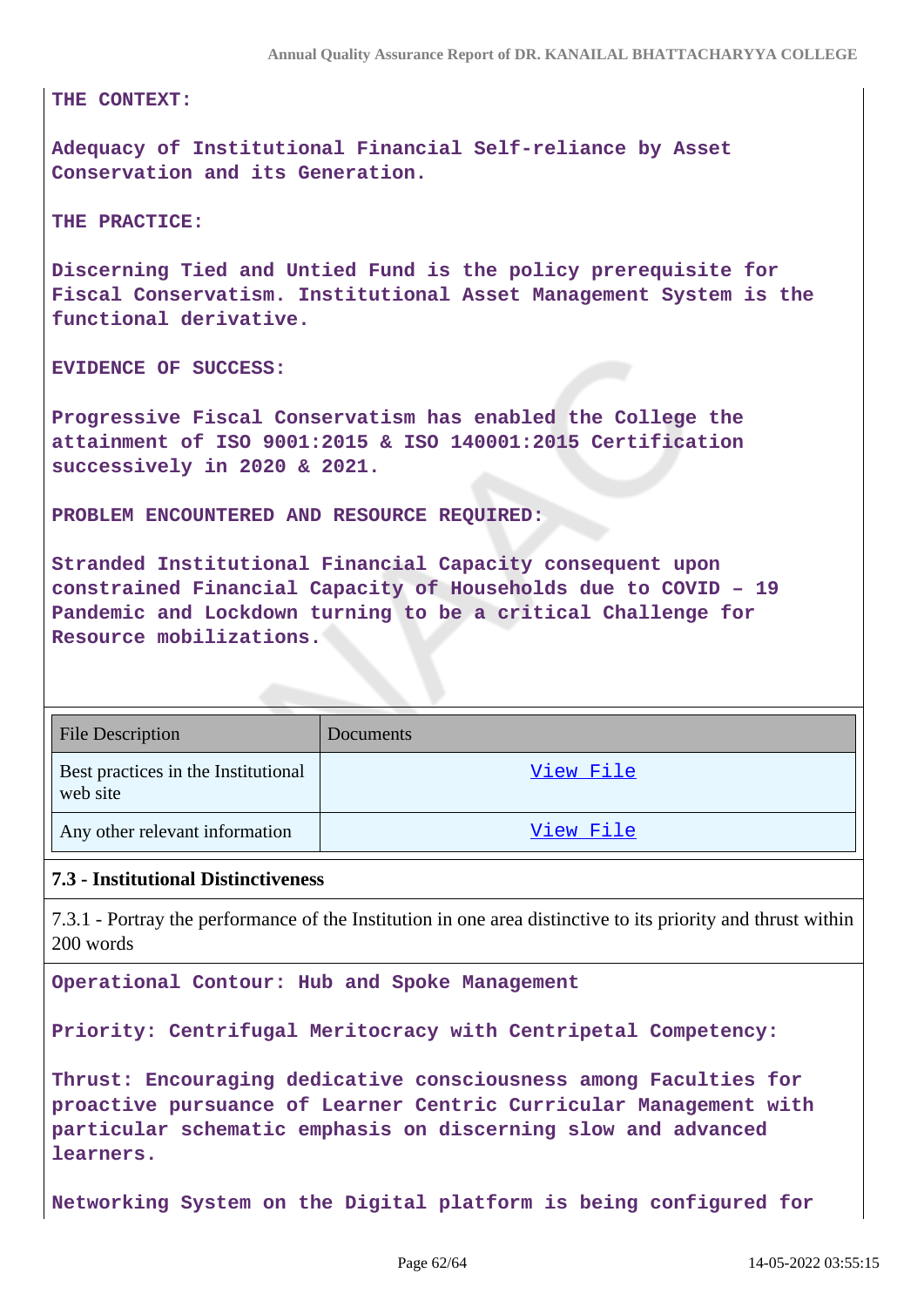**that particular purpose.**

**Objectivity: Responsive Learning Management System by Subjective Mentor-Mentee System through IT Interface with emphatic priority to Off-Campus beyond Class Hours supportive system to Students deemed vital for non-residential Higher Education Institution.**

**Spoke Management endows Each Academic Department a quasi-autonomy to address the particular need of subjective students both in the Cognitive domain and psychomotor ability emancipation propagating through Mentor-Mentee coordination.** 

**Communicative interface by centripetal acquiring of Departmental Feedback is the operational key for progress towards Centripetal Competency. Time specified appraisal of coalesced information by IQAC as Hub and dissemination procedure of derived suggestions ensures amelioration of Institutional spoke Management.** 

**Progressive Fiscal Conservatism**

**Derivative of Hub & Spoke Management.**

**Precise Policy propagation here is**

**1. Amelioration: Augmentation: Avoidance of Fund Wastage**

**E-procurement system has been introduced with Intra Institutional** 

**E nodes between the Head of the departments and Head of the Institution through the College Website.**

| <b>File Description</b>                         | <b>Documents</b> |
|-------------------------------------------------|------------------|
| Appropriate web in the<br>Institutional website | View File        |
| Any other relevant information                  | View File        |

7.3.2 - Plan of action for the next academic year

**Learning Management System:**

**Post Graduate: Submission of Proposal for the introduction of Post Graduate Course in Education and Pursuance to operationalize Post Graduate Course in Geography**

**Proliferation.**